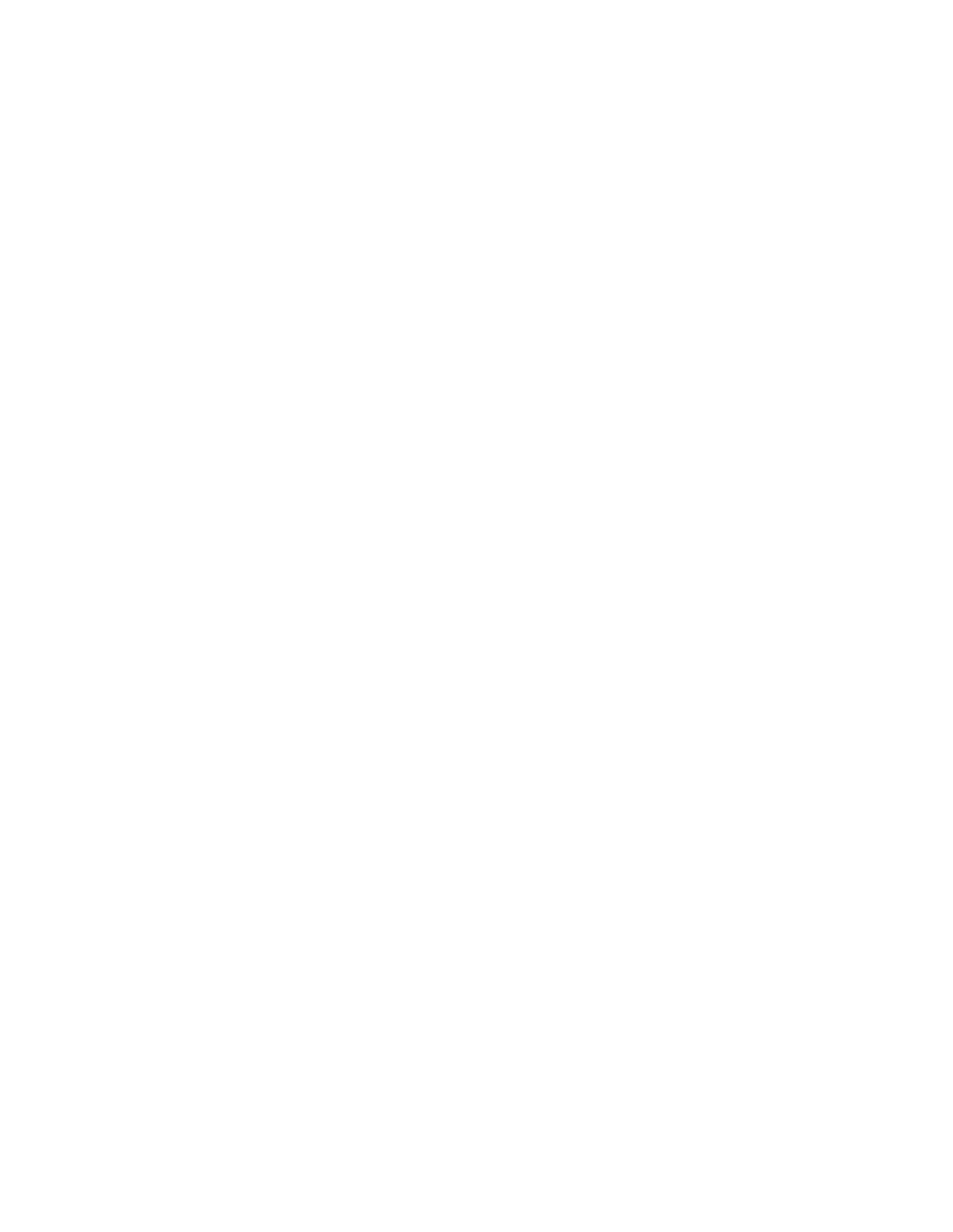## **The following is the Tire Limited Warranty from the Warranty Information Booklet:**

The originally equipped tires are warranted by the tire manufacturer.

## **I. To Get Warranty Service**

To obtain warranty service, you are responsible for presenting the unserviceable tire to any authorized dealer of the tire manufacturer in the United States, Puerto Rico, U.S. Virgin Islands, Guam, Saipan, or American Samoa. For the location of authorized tire dealers, refer to your local telephone directory. Your Mazda Dealer may also assist you in obtaining a warranty service from the tire manufacturer.

The following tire warranty information has been provided by and published at the request of the tire manufacturer. Mazda makes no representations about the warranties or information provided by tire manufacturers.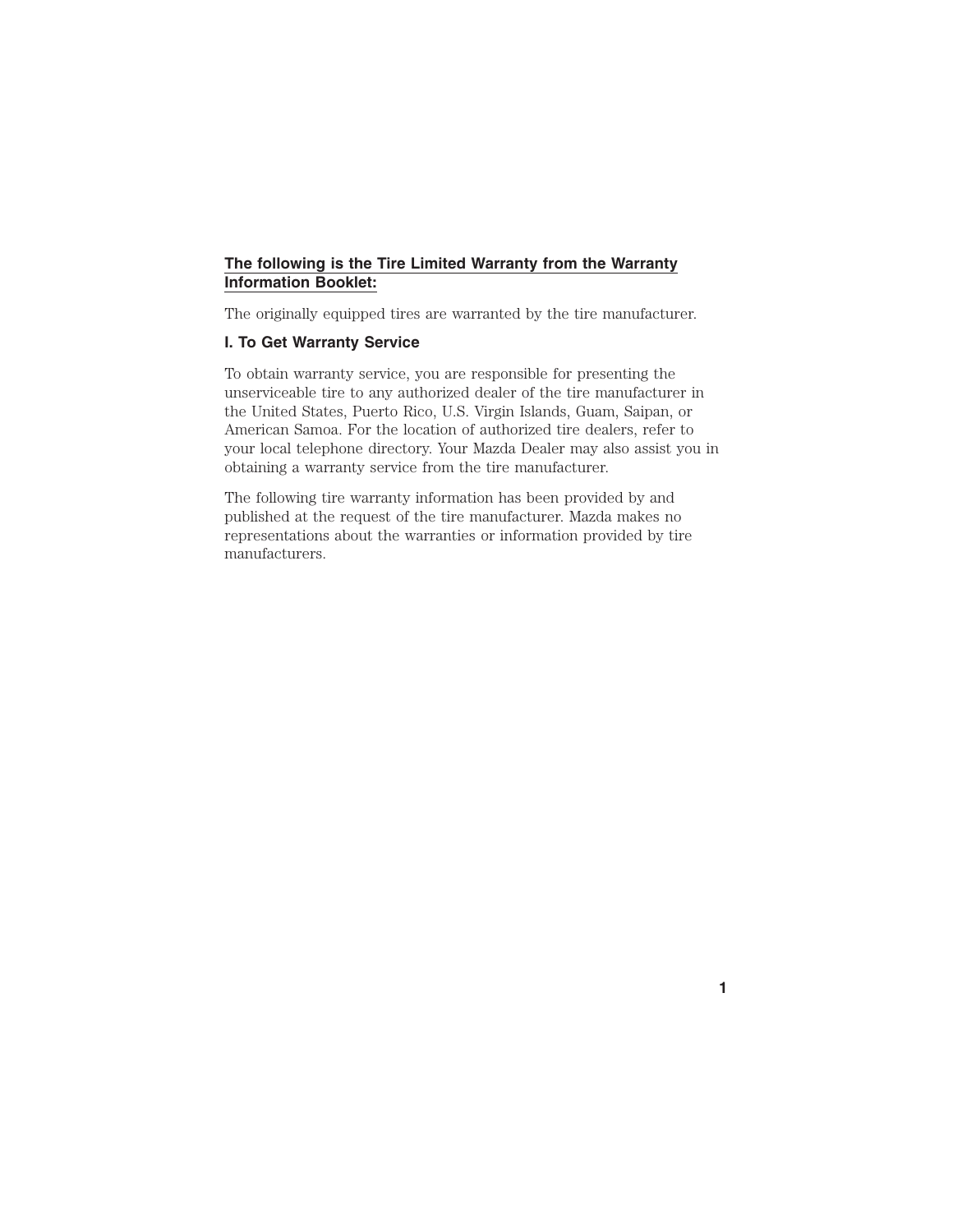## **CONTINENTAL TIRE NORTH AMERICA, INC. AND CONTINENTAL TIRE CANADA, INC. LIMITED WARRANTY AND ADJUSTMENT POLICY FOR ORIGINAL EQUIPMENT PASSENGER CAR AND LIGHT TRUCK TIRES (Including Temporary Spare Tires)**

This Limited Warranty ("Limited Warranty") and Adjustment Policy ("Policy") is issued by **Continental Tire North America, Inc. and Continental Tire Canada, Inc. ("Continental Tire")** and is applicable for Continental/General Tire brand new vehicle original equipment tires and is a promise of replacement under certain specified conditions. This Limited Warranty and Policy applies to tires in normal service displaying adjustable conditions (see Section 4) and does not require the existence of a workmanship-or-material-related condition in order to qualify for adjustment.

## **THIS LIMITED WARRANTY AND POLICY IS NOT A WARRANTY THAT YOUR TIRE WILL NOT FAIL OR BECOME UNSERVICEABLE IF NEGLECTED OR MISTREATED.**

**Continental Tire recommends that you carefully review this guide, which contains important Limited Warranty and Policy information. Continental Tire encourages you to also read the important safety and maintenance information included in this guide.**

#### **1. ELIGIBILITY**

This Limited Warranty and Policy applies to the original owner of new Continental/General Tire brand passenger car, light truck ("LT") and Temporary Spare tires that are the new vehicle original equipment tires bearing the Continental/General Tire brand name and D.O.T. Tire Identification Number, operated in normal service, and equipped on your vehicle on which they were originally installed according to the vehicle manufacturer's recommendations ("Eligible Tires").

## **2. WHAT IS THE ADJUSTMENT POLICY AND HOW LONG IS IT APPLICABLE? A. BASIC COVERAGE:**

Eligible Tires are covered by this Limited Warranty and Policy for a maximum of 72 months from the date of purchase determined by the new vehicle registration date or new vehicle sales invoice showing date

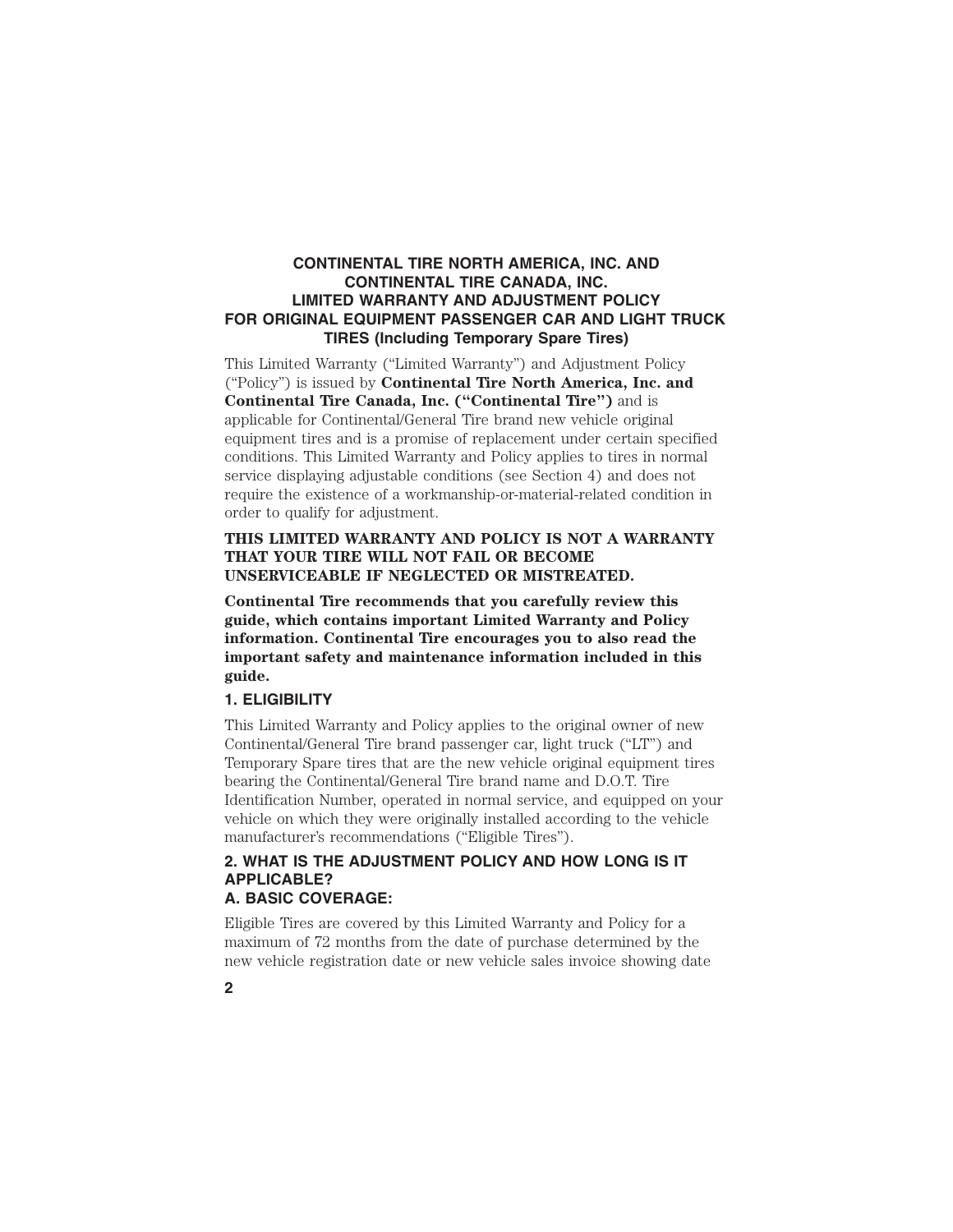of purchase. If an eligible Continental/General Tire brand passenger, light truck, or Temporary Spare tire used in normal service, becomes unserviceable from a condition other than those listed under Section 4 during the time or treadwear periods shown below, it will be replaced with a comparable new Continental/General Tire brand tire according to the following paragraphs (1) and (2).

## **(1) Free Replacement Policy**

|               | <b>Time</b>                                     |                                  | <b>Treadwear</b>   |  |
|---------------|-------------------------------------------------|----------------------------------|--------------------|--|
| Passenger and | First 12 Months                                 | $\alpha$                         | First 2/32nds      |  |
| Light Truck   |                                                 |                                  | $(1.6 \text{ mm})$ |  |
| Tires         |                                                 |                                  |                    |  |
|               |                                                 | (Whichever comes first)          |                    |  |
|               | Mounting and balancing included free of charge. |                                  |                    |  |
|               | Owner pays all applicable taxes,                |                                  |                    |  |
|               | excluding F.E.T. if in the U.S.                 |                                  |                    |  |
| Temporary     | 72 Months                                       | $\alpha$                         | First 1/32nd       |  |
| Spare Tire    |                                                 |                                  | $(0.8$ mm $)$      |  |
|               |                                                 | (Whichever comes first)          |                    |  |
|               | Mounting and balancing included free of charge. |                                  |                    |  |
|               |                                                 | Owner pays all applicable taxes. |                    |  |

#### **(2) ''Pro Rata Replacement Policy''**

After the free replacement period expires, Continental/General Tire brand passenger and light truck tires still may be eligible for a pro rata replacement for 72 months from date of original purchase as follows: you may purchase a new, comparable Continental/General Tire brand replacement tire on a pro rata basis until the tread is worn down to the treadwear indicators (2/32nds of an inch or 1.6 mm of tread remaining); the tire tread is worn out at this point and the Basic Coverage of this Limited Warranty and Policy ends, regardless of the time period remaining. Owner pays all applicable taxes including, if in the U.S., F.E.T., mounting and balancing charges.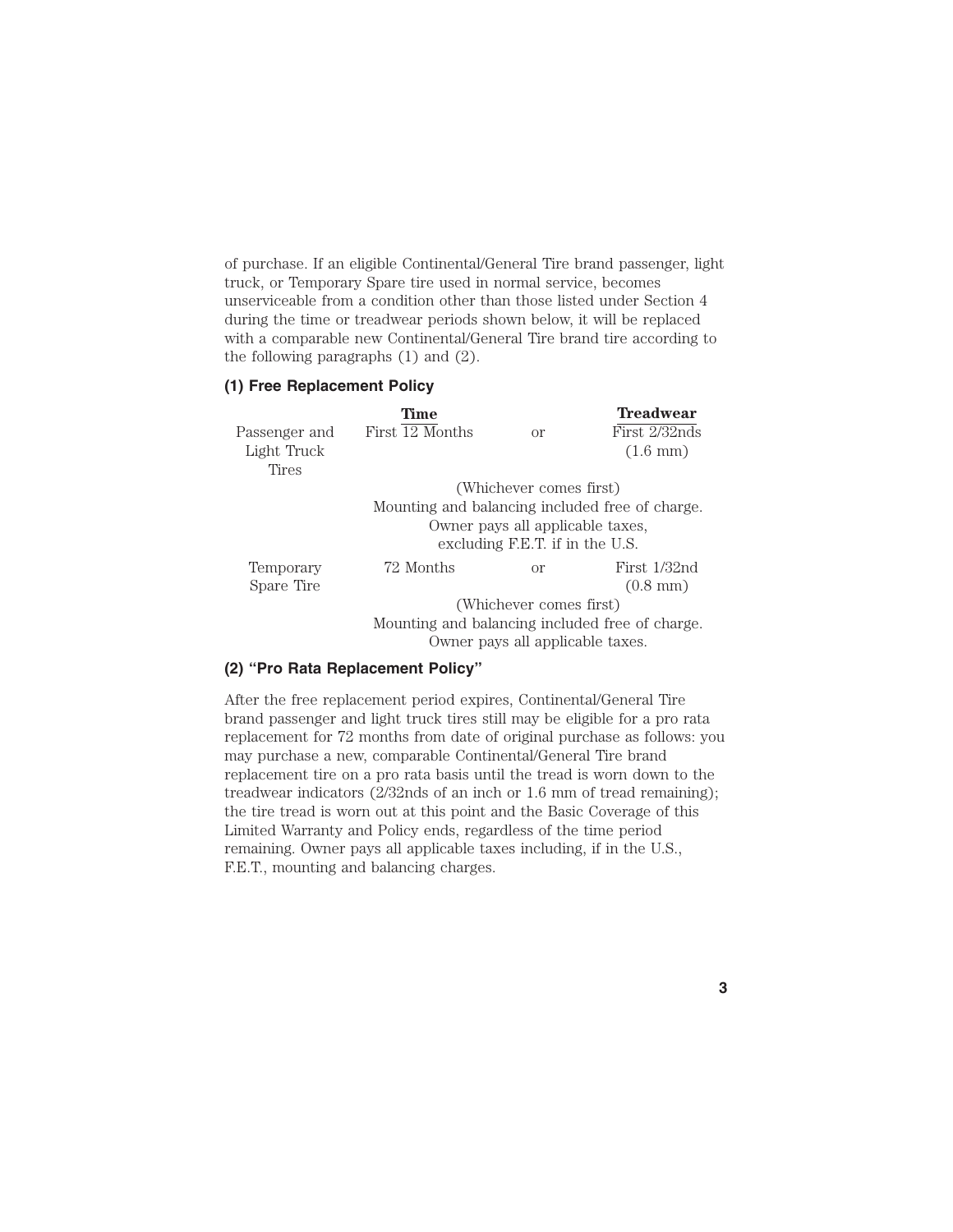## **(3) TEMPORARY SPARE TIRES A. BASIC COVERAGE**

Continental/General Tire brand Temporary Spare tires are covered by this Limited Warranty and Policy for a maximum of 72 months from date of purchase.

If a Continental/General Tire brand Temporary Spare tire used in normal service becomes unserviceable from a condition other than those listed in Section 4 within the first 1/32nds of an inch (0.8 mm) of treadwear, the tire will be replaced with a new Continental/General Tire brand Temporary Spare free of charge, including mounting and balancing. Owner pays all applicable taxes. After the first 1/32nd of an inch (0.8 mm) of treadwear, the Limited Warranty and Policy coverage expires, no adjustments will be made.

## **3. HOW A PRO RATA PRICE IS CALCULATED**

The replacement tire price will be determined by multiplying the percentage of the useable tread worn by the Dealers Selling Price (excluding all applicable taxes) at the time of the adjustment or the Continental/General Tire brand current published Adjustment Base Price, whichever is lower. The usable tread is the original tread down to the treadwear indicators (2/32nds of an inch or 1.6 mm of tread remaining). The Adjustment Base Price is intended to fairly represent a Dealers Selling Price for the same or comparable tire.

## **4. WHAT IS NOT COVERED BY THE ADJUSTMENT POLICY**

## **A. THE FOLLOWING CONDITIONS ARE NOT COVERED:**

- **Repairs:** If a tire is returned under complaint and the reason for the tire's disablement is any way associated with a repair or with the situation that led to the repair, the manufacturer's warranty is invalidated.
- **Road Hazard:** Any tire with road hazard damage, except for those conditions and certain tire lines that fall within the terms of coverage of the Road Hazard Coverage set forth in Section 4. This includes, but is not limited to: cuts, snags, punctures, bruises, and impact breaks.
- **Ride/Vibration:** Any ride/vibration complaint after the first 2/32nds (1.6 mm) of an inch of treadwear or 12 months of service, whichever comes first.
- **4**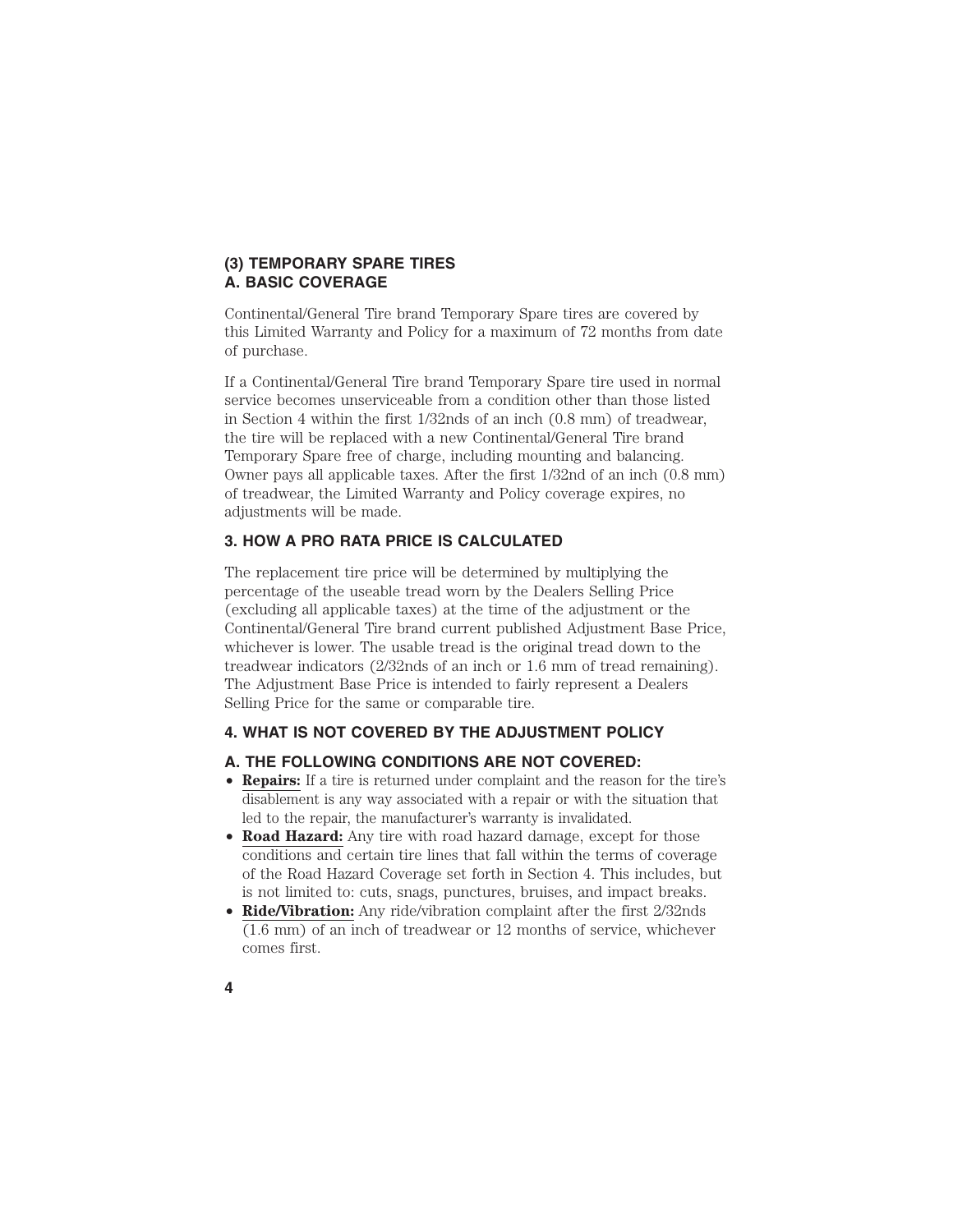## • **Improper operation or maintenance:**

This includes, but is not limited to, effects caused by:

- Improper tire inflation and/or improper load/speed practices: These practices can cause excessive operational temperatures and stresses that exceed the tire's capabilites.
- Improper or insufficient tire rotation: Any tire with premature or irregular wear caused by failing to follow the recommended tire rotation pattern and/or mileage intervals.
- Damage due to:
	- Rim irregularities or rim damage
	- Snow chains
	- Vehicle mechanical problems, including brake problems and vehicle wheel alignment
	- Extreme temperature exposure
	- Negligent and abusive driving such as tire spinning.
	- Improper tire storage
	- Automotive accident
	- Chemical corrosion or fire
	- Misuse or misapplication
- **Improper Mounting or Demounting**
- **Alterations:** such as adding a white inlay on blackwall, tread regrooving, tire truing or siping, or adding sealant materials to the tire.
- **Weather checking/cracking:** not covered after 48 months from the date of manufacture.

## **B. General Exclusions**

Tire(s) submitted for an adjustment as covered in the Basic Coverage of Section 2A in service for longer than 72 months from date of purchase.

Tire(s) on any vehicle registered and normally operated outside the United States and Canada. For tires on vehicles normally operated outside the United States and Canada, see the nearest Continental/General Tire brand tire dealer or distributor for local coverage.

Tire(s) transferred from the vehicle on which they were originally installed are not covered.

Continental Tire does not offer tread wearout coverage up to a predetermined mileage.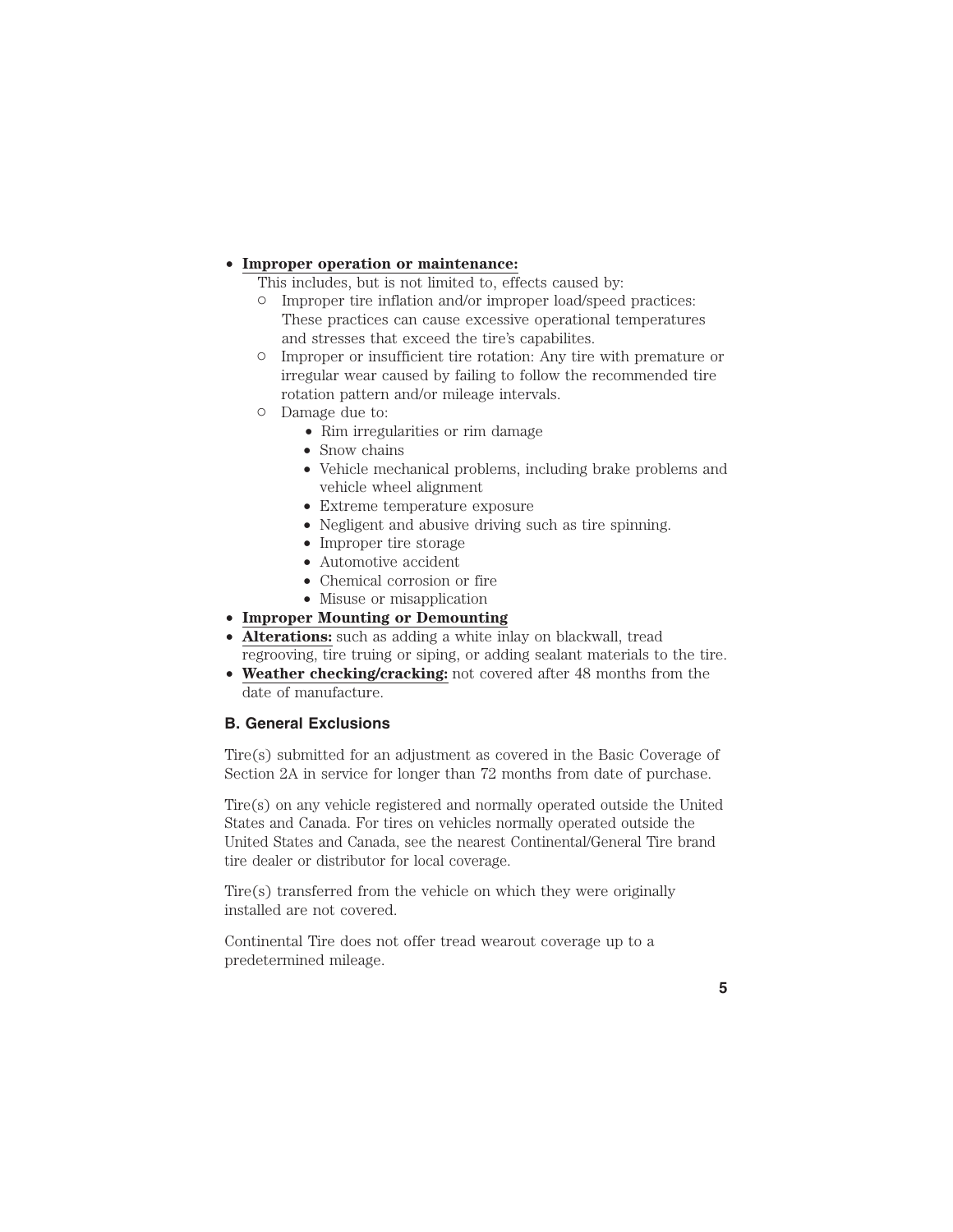**THIS LIMITED WARRANTY AND POLICY IS MADE IN LIEU OF ALL OTHER WARRANTIES, EXPRESS OR IMPLIED, INCLUDING, BUT NOT LIMITED TO, WARRANTIES OF MERCHANTABILITY OR FITNESS FOR A PARTICULAR PURPOSE. CONTINENTAL TIRE EXPRESSLY DISCLAIMS ALL IMPLIED WARRANTIES , INCLUDING, BUT NOT LIMITED TO, WARRANTIES OF MERCHANTABILITY OR FITNESS FOR A PARTICULAR PURPOSE. SOME STATES AND PROVINCES DO NOT PERMIT SUCH A LIMITATION; FOR THOSE STATES AND PROVINCES, ANY IMPLIED WARRANTIES, INCLUDING, BUT NOT LIMITED TO, ANY WARRANTY OF MERCHANTABILITY OR FITNESS FOR A PATICULAR PURPOSE, ARE LIMITED IN DURATION TO THE DURATION OF WRITTEN WARRANTY.**

**This is the only express warranty made by Continental Tire. No Continental Tire employee, retailer, or dealer has the authority to make any warranty, representation, promise or agreement on behalf of Continental Tire except as expressly written in this Limited Warranty and Policy.**

**TO THE EXTENT PERMITTED BY LAW, CONTINENTAL TIRE DISCLAIMS LlABILITY FOR ALL CONSEQUENTIAL AND INCIDENTAL DAMAGES. THE REMEDIES SET FORTH IN THIS LIMITED WARRANTY ARE THE SOLE AND EXCLUSIVE REMEDIES FOR BREACH OF WARRANTY.**

**SOME STATES AND PROVINCES DO NOT ALLOW THE EXCLUSION OR LIMITATION OF INCIDENTAL OR CONSEQUENTIAL DAMAGES OR EXCLUSIONS OR LIMITATIONS ON IMPLIED WARRANTIES OR ON THE DURATION OF SUCH WARRANTIES, SO THE ABOVE LIMITATIONS OR EXCLUSION MAY NOT APPLY TO YOU. THIS WARRANTY GIVES YOU SPECIFIC LEGAL RIGHTS, AND YOU MAY ALSO HAVE OTHER RIGHTS WHICH MAY VARY FROM STATE TO STATE IN THE U.S. AND FROM PROVINCE TO PROVINCE IN CANADA.**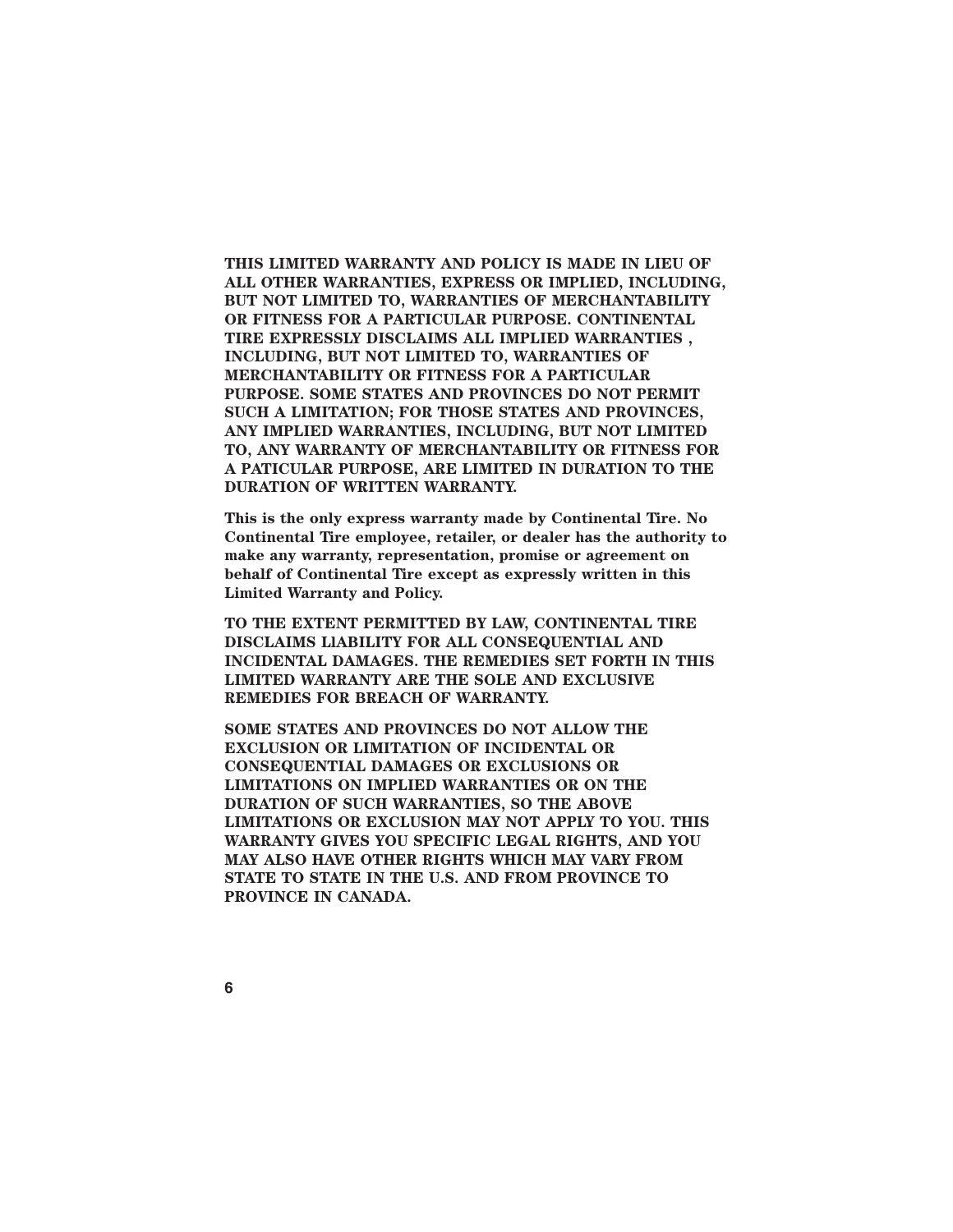**In observance of U.S. Federal Law, this warranty and policy has been designated a "Limited Warranty". Continental Tire does not intend to represent through this Limited Warranty and Policy that tire failures can not happen.**

## **5. CONTINENTAL TIRE'S OBLIGATIONS**

Replacement of Eligible Tires will be made by any Continental/General Tire brand authorized dealer or vehicle dealer authorized to handle Continental/General Tire brand tire adjustments ("Authorized Dealer"). Continental Tire will replace the tire pursuant to the terms of this Limited Warranty and Policy. Tires that are replaced under an adjustment basis under this Limited Warranty and Policy become the property of Continental Tire.

#### **6. OWNER'S OBLIGATIONS**

To make an eligible claim under this Limited Warranty and Policy, the owner must present a claim with the tire(s) to an Authorized Dealer. For the nearest Authorized Dealer, consult the Yellow Pages, the Continental/General Tire brand internet address, or the 800 numbers shown in Section 7. Owner must present new vehicle registration form or new vehicle sales invoice indicating the date of purchase. Owner will be required to sign the Continental Tire Limited Warranty Claim Form or dealer replacement sales receipt.

Owner is responsible for paying all applicable taxes set forth under this Limited Warranty and Policy. Owner is also responsible for paying local tire-disposal fees where applicable and any parts or service regardless of mileage or months of service. This includes payment for tire rotation, alignment, towing, road service, valve stems and tire repairs. Owner is responsible for maintaining proper tire air pressure and for proper maintenance of the tire.

At the time of making a claim, owner is required to present the tire(s) and new vehicle registration form or new vehicle sales invoice showing date of purchase. If satisfactory proof-of-purchase date is not provided, the D.O.T. (Tire Identification Number) date of manufacture will be used.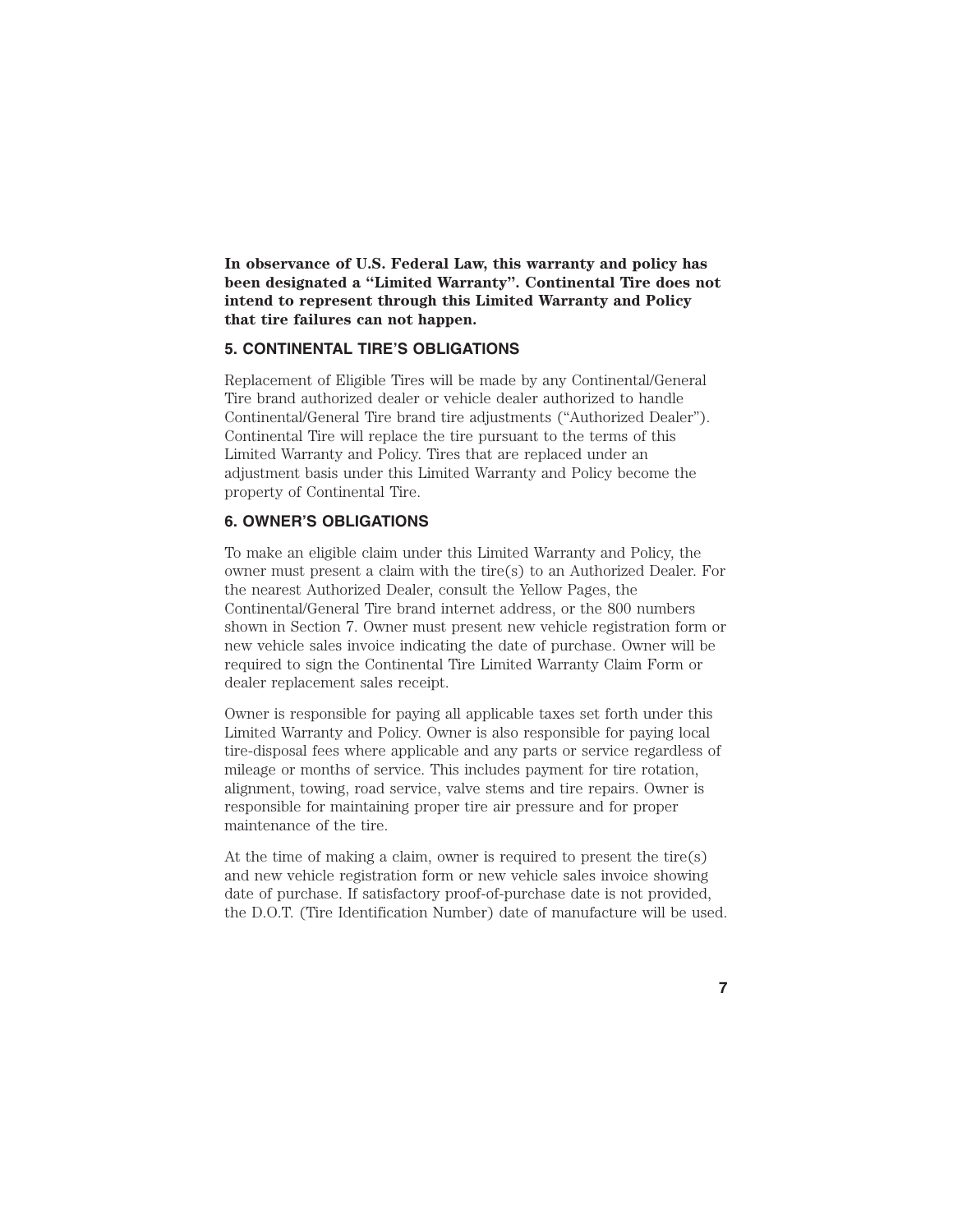A "comparable" new Continental/General Tire brand tire may be either the same tire line or the same basic construction but with a different sidewall or tread configuration. If the customer accepts a higher-priced replacement tire, the customer will pay the difference in price. Any tire replaced under this Limited Warranty and Policy will be covered by the current Continental/General Tire brand Limited Warranty and Policy.

## **7. FOR SERVICE ASSISTANCE OR ADDITIONAL INFORMATION:**

For the nearest Continental/General Tire brand tire dealer, consult the Yellow Pages or, if for any reason local service or information is not available, call Continental/General Tire brand toll-free Customer Relations number. In the United States, call: 1-800-847-3349. In Canada, call: 1-800-461-1776 or use the Continental or General brand Internet Address: www.continentaltire.com or www.generaltire.com.

**Continental Tire North America, Inc.** 1800 Continental Blvd. Charlotte, NC 28273

#### **Continental Tire Canada, Inc.**

215 Rowntree Dairy Road Woodbridge, Ontario L4L 8B8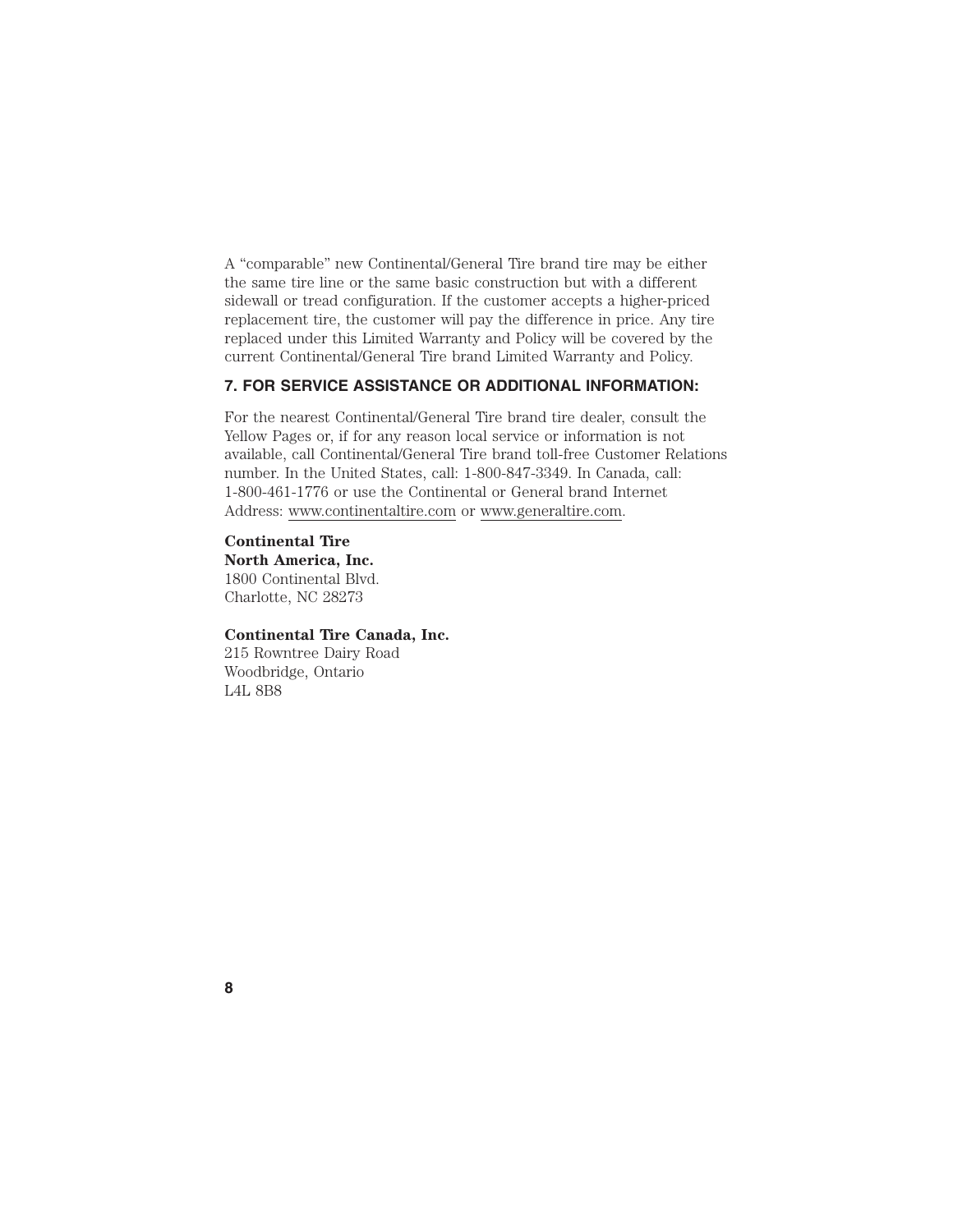## **GOODYEAR & DUNLOP BRANDS**

Highway Auto Tires Light Truck Tires Temporary Spare

## **WHO IS ELIGIBLE?**

You are eligible for the benefits of this Limited Warranty if you meet all the following criteria:

- You are the owner or authorized agent of the owner of new Goodyear or Dunlop highway auto or light truck tires supplied as original equipment on your vehicle
- Your tires bear Department of Transportation prescribed tire identification numbers
- Your tires have been used only on the vehicle on which they were originally installed according to the vehicle manufacturer or Goodyear's recommendations
- Your tires were purchased on or after January 1, 2004

## **WHAT IS COVERED AND FOR HOW LONG? FREE TIRE REPLACEMENT -**

Any new Goodyear or Dunlop highway radial auto or radial light truck tire, covered by this policy, removed from service due to a covered warranty condition during the first  $2/32''$  of usable treadwear or twelve months from date of purchase, whichever comes first, will be replaced with a comparable new Goodyear or Dunlop brand tire at no charge, including mounting and balancing. Without proof of purchase the date of manufacture will be used to determine age.

## **ALL OTHER HIGHWAY AUTO OR LIGHT TRUCK TIRES**

Any new Goodyear or Dunlop highway auto or light truck tire, other than radial auto, radial light truck tires, removed from service due to a covered warranty condition during the first  $1/32''$  of usable treadwear will be replaced with a comparable new Goodyear or Dunlop tire at no charge, including mounting and balancing.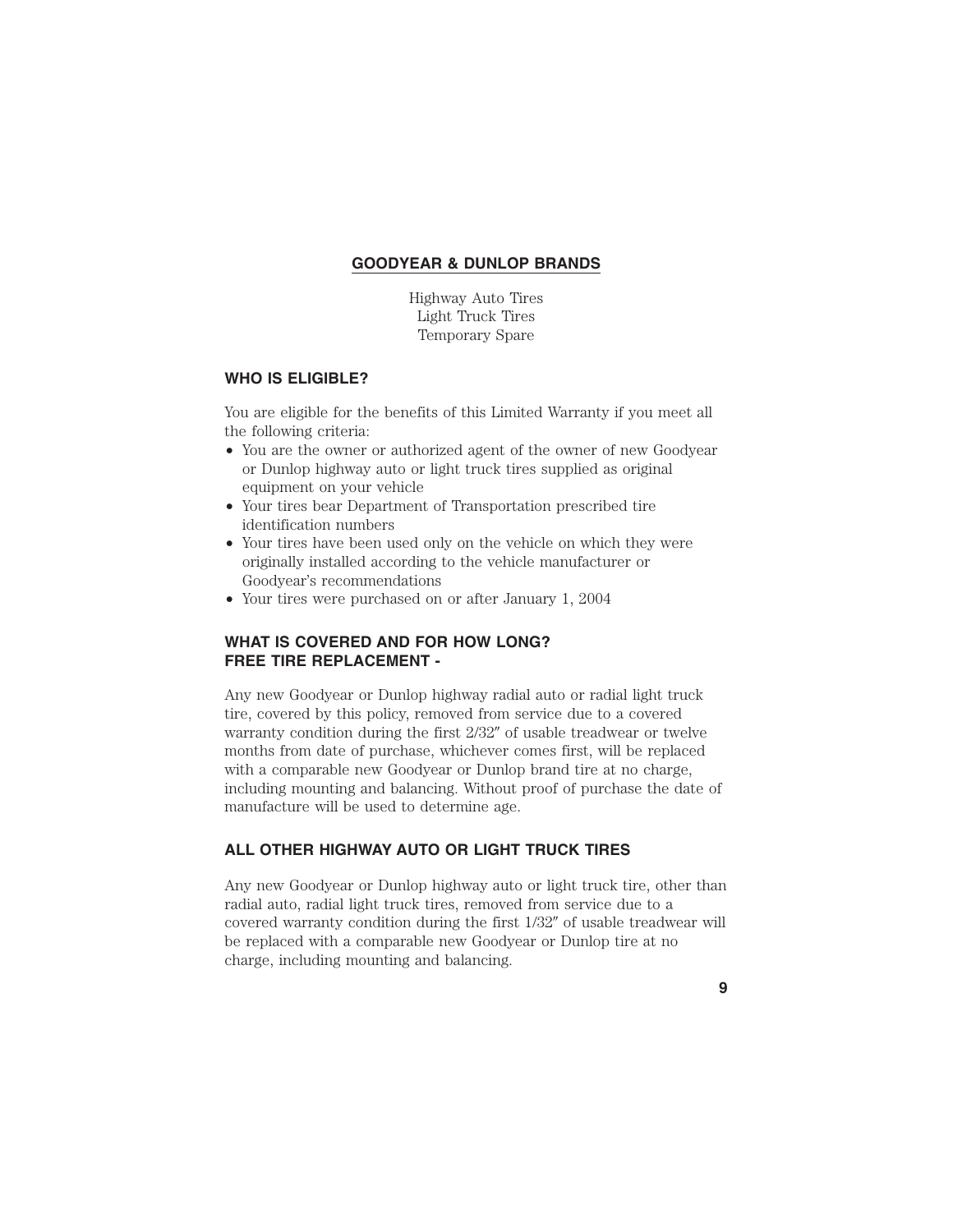## **TEMPORARY SPARE TIRES**

Any Goodyear or Dunlop brand temporary spare tire removed from service due to a covered warranty condition during the first 50% of usable treadwear  $(1/32'')$  will be replaced with a comparable new Goodyear or Dunlop brand temporary spare tire at no charge, including mounting.

## **PRORATED ADJUSTMENT**

Tires not eligible for free replacement that are removed from service due to a covered warranty condition will be replaced with a comparable new Goodyear or Dunlop brand tire on a prorated basis for up to six (6) years from the date of original new tire purchase or when the treadwear indicators become visible (worn to  $2/32$ "), whichever occurs first. Without proof of purchase the date of manufacture will be used to determine age.

## **HOW WILL PRORATED CHARGES BE CALCULATED?**

Replacement price will be calculated by multiplying the tire's advertised retailer selling price at the time of adjustment by the percentage of usable original tread that has been worn off. You pay for mounting and balancing, and an amount equal to the current Federal Excise Tax (U.S. only) and any other applicable taxes.

#### **WHAT IS A COMPARABLE TIRE?**

A "comparable" new Goodyear or Dunlop tire will be the same brand tire and may either be the same line of tire or, in the event that the tire is not available, the same brand tire with the same basic construction and quality with a different sidewall or tread configuration. If a higher priced tire is accepted as replacement, the difference in price will be at an additional charge to you.

Any replacement tire provided pursuant to this warranty will be covered by the Goodyear or Dunlop warranty in effect at the time of replacement.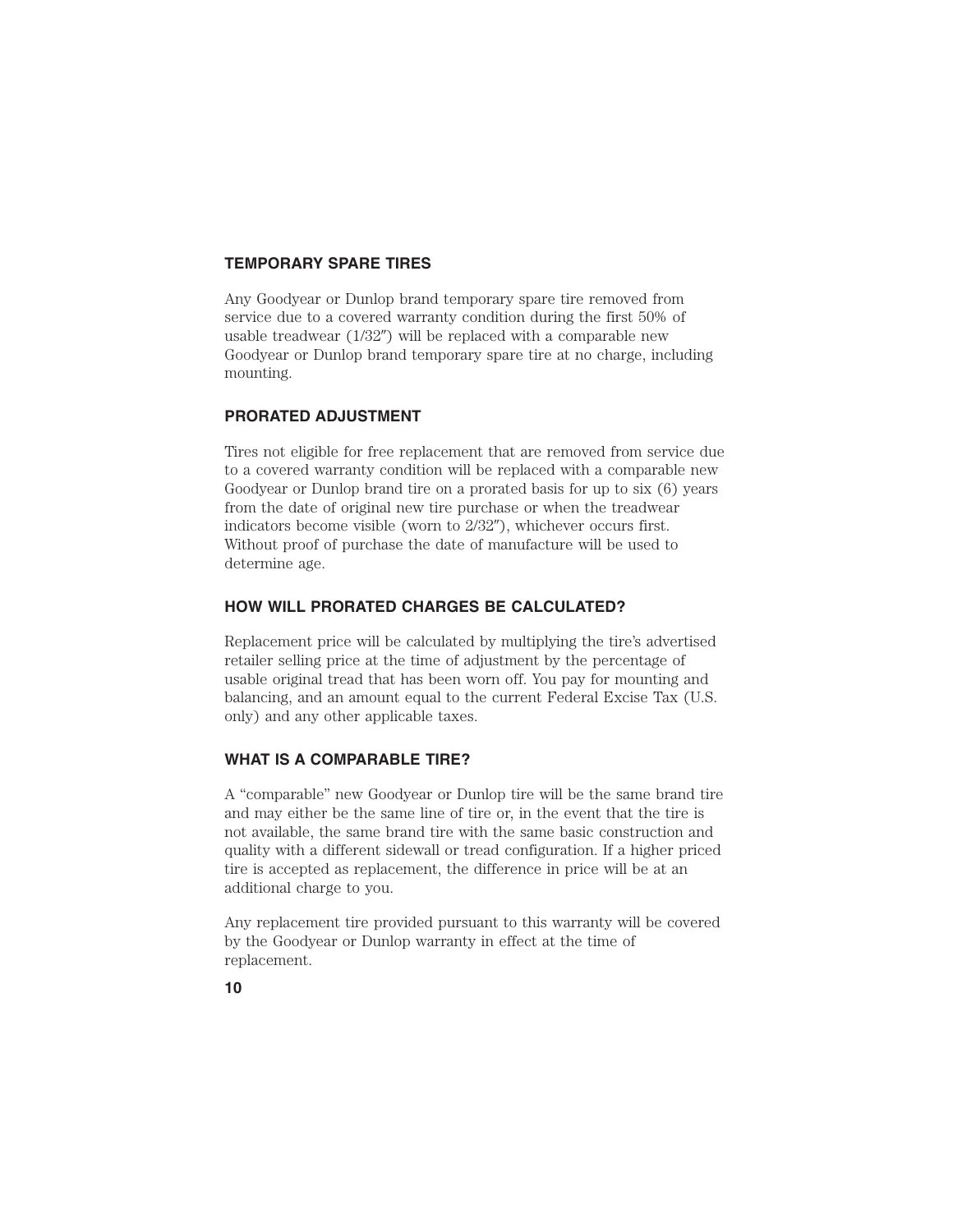## **ADDITIONAL PROVISIONS**

A tire has delivered its full original tread life and the coverage of this limited warranty ends when the treadwear indicators become visible (worn to  $2/32$ "), or six (6) years from the date of new tire purchase, whichever occurs first. Without proof of purchase the date of manufacture will be used to determine age.

#### **LIMITATIONS**

This limited warranty is applicable only in the United States and Canada.

## **WHAT IS NOT COVERED BY THIS WARRANTY?**

This limited warranty does not cover the following:

- Tires submitted for ride disturbance complaints that are worn beyond the first two thirty-seconds of an inch  $(2/32'')$  tread depth or 6 months from date of new vehicle purchase, whichever occurs first, or tires submitted for ride disturbance due to damaged wheels or any vehicle condition.
- Goodyear or Dunlop do not warrant or give credit in any adjustment transaction for any kind of material added to a tire (e.g., tire fillers, sealants, balancing substances) after the tire leaves a factory producing Goodyear or Dunlop tires, nor will it adjust any tire that has failed as a result of adding such material.
- Irregular wear or damage due to mechanical condition of the vehicle, improper inflation, overloading, high speed spin-up, misapplication, misuse, negligence, racing, use of tire chains, improper mounting or demounting, improper repair, wreck, collision or fire.
- Road hazards (includes, but not limited to, punctures, cuts, snags, impact breaks, etc.).
- Any tire that, after leaving a factory producing Goodyear or Dunlop tires, has been intentionally altered to change its appearance (e.g., white inlay on a black tire or regrooved).
- Tires with weather-cracking that were purchased more than four  $(4)$ years prior to presentation for adjustment or, if purchase date cannot be verified, manufactured more than four years prior to presentation for adjustment.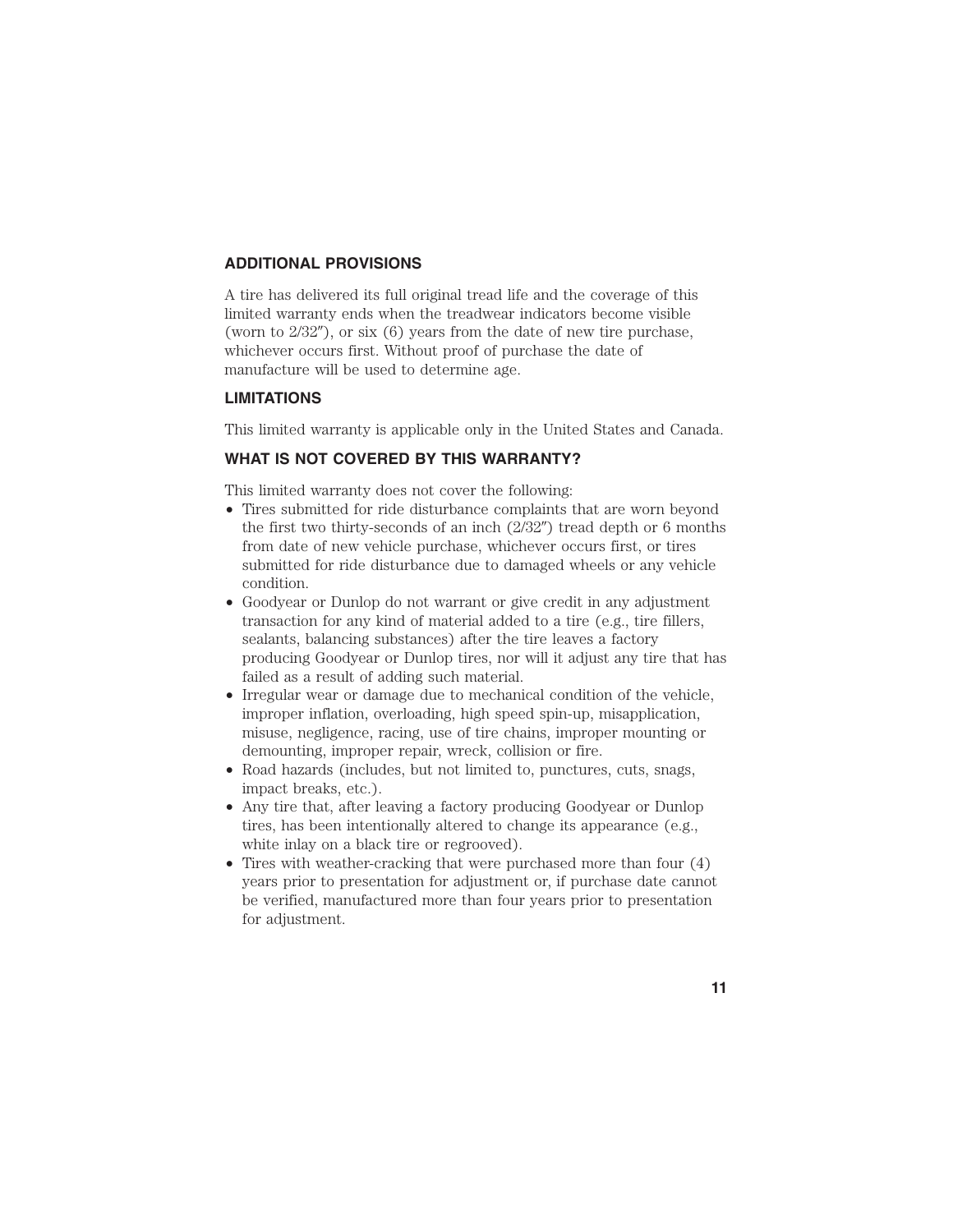- Temporary spare tires used on vehicles used in racing and on passenger cars in special applications such as police pursuit service.
- Goodyear Unisteel Commercial Radial Light Truck Tires
- Loss of time, inconvenience, loss of vehicle use, incidental or consequential damages.
- Tires supplied as Original Equipment are not eligible for any tread life warranty consideration.

## **WHAT ARE YOUR LEGAL RIGHTS?**

Some states and provinces do not allow the exclusion or limitation of incidental or consequential damages, so the above limitation or exclusion may not apply to you.

No representative or dealer has authority to make any representation, promise, or agreement on behalf of Goodyear or Dunlop except as stated herein.

Any tire, no matter how well constructed, may fail in service or otherwise become unserviceable due to conditions beyond the control of the manufacturer. Under no circumstances is this warranty a representation that a tire failure cannot occur.

This warranty gives you specific legal rights and you may also have other rights that vary from state to state or province to province.

## **HOW DO YOU OBTAIN AN ADJUSTMENT?**

- **A.** You must present the tire to be adjusted to an authorized Goodyear or Dunlop service facility. Tires replaced on an adjustment basis become the property of The Goodyear Tire & Rubber Company, Goodyear Dunlop Tires North America, Ltd. or Goodyear Canada Inc.
- **B.** You must pay for taxes and any additional services you order at the time of adjustment.
- **C.** You must submit your claim on an approved claim form supplied by an authorized Goodyear or Dunlop service facility. The form must be filled out completely and signed, where you the owner or your authorized agent presented the tire for adjustment.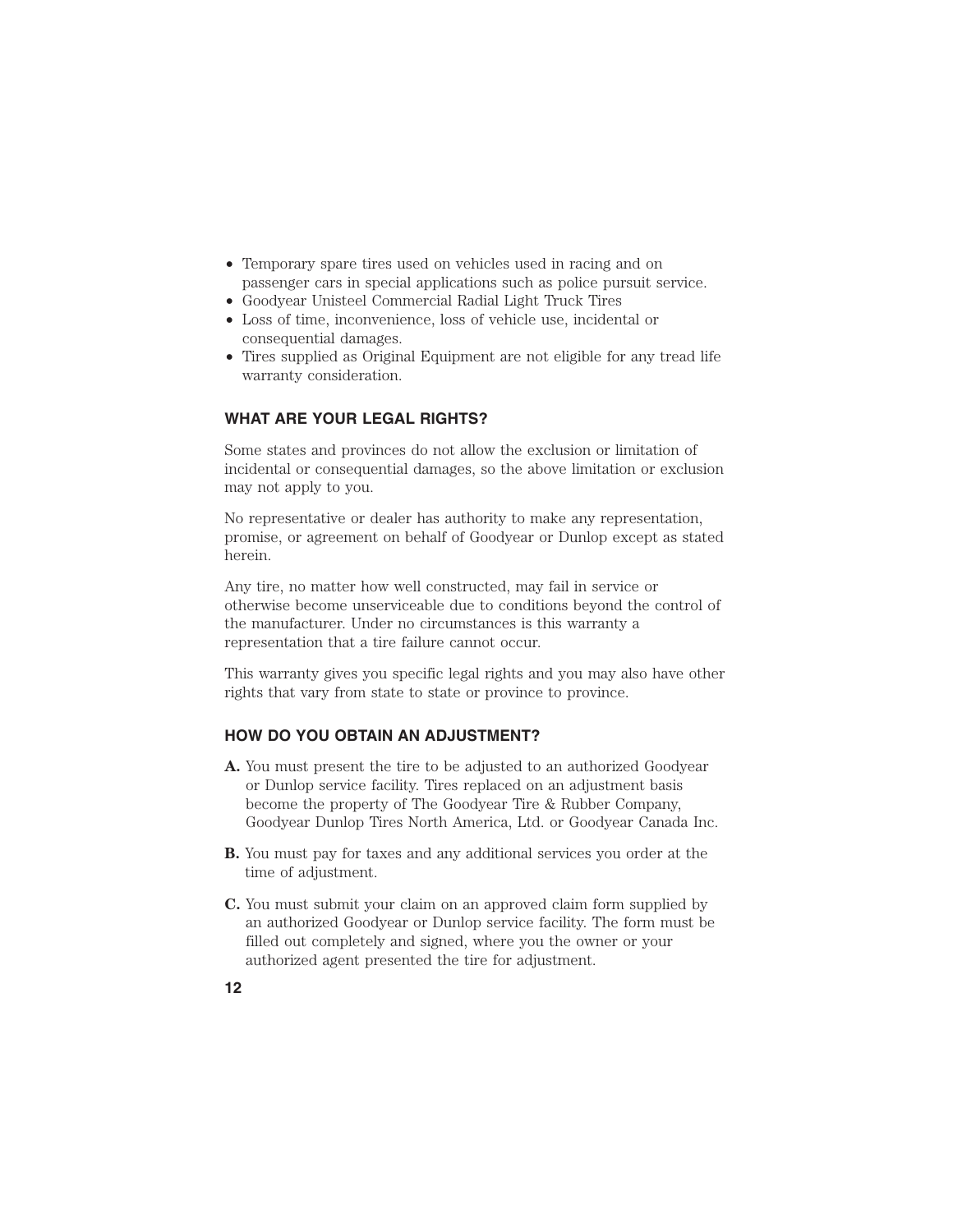## **TIRE SERVICE LIFE**

Tires are designed and built to provide many thousands of miles of excellent service. For maximum benefit, tires must be maintained properly to avoid tire damage that may result in removal from service before the tread is worn down to minimum depth.

It is not practical to accurately predict the service life of any specific tire in chronological time since service conditions vary widely. The serviceability of a tire over time is a function of the storage and service conditions (inflation pressure, load, speed, road hazard injury, etc.) to which a tire is subjected. Consumers should not rely soley on the appearance of the tire, but should be aware of any change in dynamic performance such as increased air loss, noise or vibration, which could be a sign to remove the tire. Therefore, it is essential to have tires, including spares, inspected regularly (at least monthly) for proper inflation pressure, damage and treadwear.

#### **FOR SERVICE ASSISTANCE OR INFORMATION**

- FIRST CONTACT THE NEAREST GOODYEAR OR DUNLOP RETAILER
- IF ADDITIONAL ASSISTANCE IS REQUIRED:

#### **UNITED STATES: CANADA:**

Call (800) 321-2136 Call (800) 387-3288 Department 728 450 Kipling Avenue 1144 East Market St. Toronto, Ontario Akron, Ohio 44316-0001 M8Z 5E1

Customer Assistance Center Customer Assistance Centre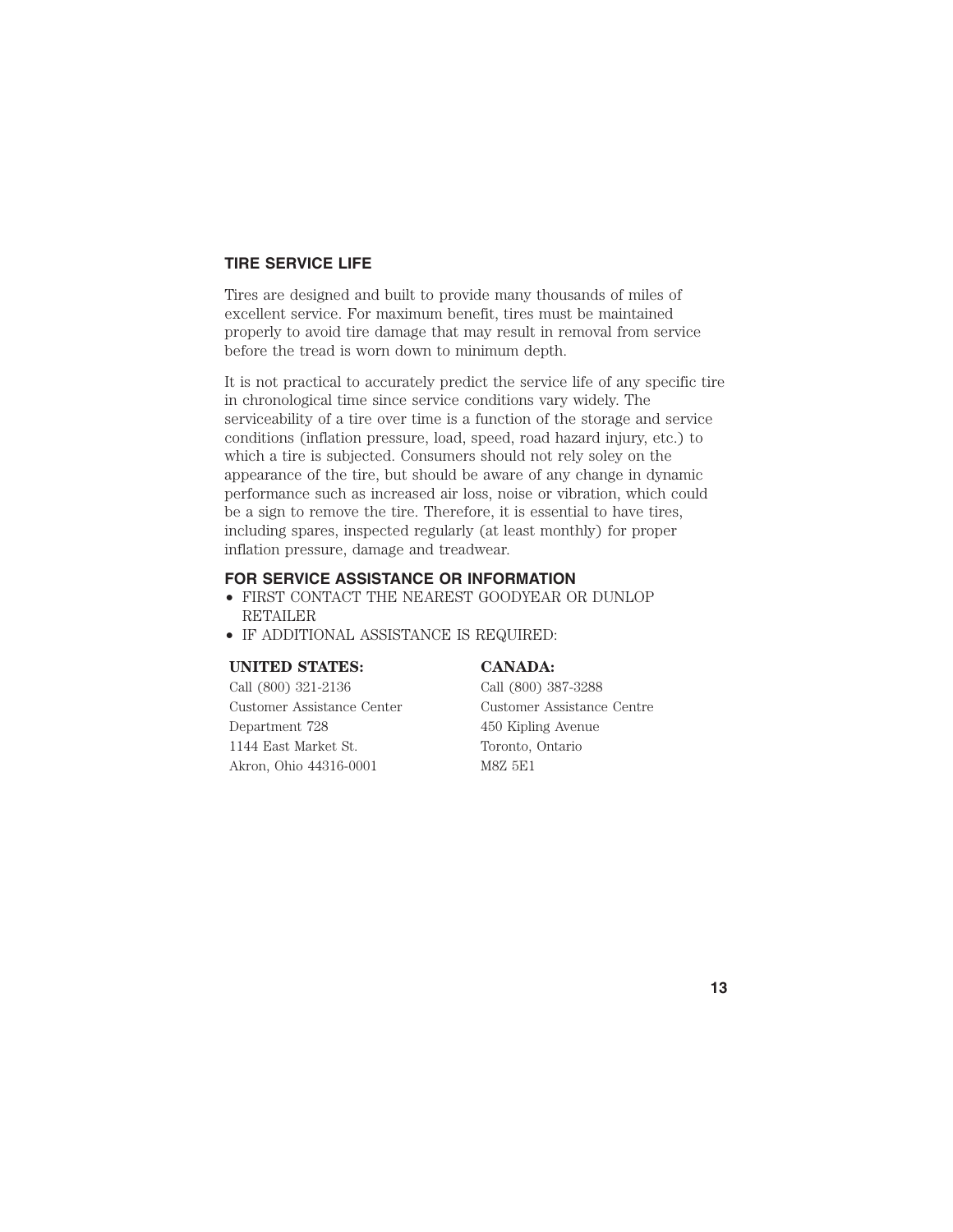## **KUMHO TIRE TIRE - LIMITED WARRANTY**

FOR ORIGINAL EQUIPMENT PASSENGER CAR AND LIGHT TRUCK TIRES (INCLUDING TEMPORARY TIRE)

## **1. WHAT IS COVERED AND FOR HOW LONG**

Kumho warrants that a tire manufactured by Kumho and equipped originally on the vehicle is covered by this warranty against defects in workmanship and materials in normal use for the life of the original usable tread, or 6 years from the date of purchase, whichever comes first. The life of the original usable tread ends when the tire tread has been worn down with only 2/32nds inch (1.6 mm) remaining.

## **PASSENGER CAR AND LIGHT TRUCK TIRES**

A. Free replacement

If Kumho Radial Passenger & Light Truck Tires fail as a result of defect in material and/or workmanship within the first 1.6mm  $(2/32'')$  of tread wear or 1 year from the date of purchase, whichever comes first, the tire will be replaced with a new, comparable Kumho tire at no charge including mounting and balancing charges.

#### B. *Pro rata* replacement

Tires not qualifying for free replacement will be allowed a credit toward purchase of a new, comparable Kumho tire based upon the amount of tread actually worn. The cost of mounting, balancing and any other service charges of Applicable taxes shall be paid by the user. Otherwise adjustment for compensation will be made on a *pro rata* basis calculated by multiplying the actual dealer selling price by the percentage of remaining usable tread depth.

#### **KUMHO TEMPORARY TIRE**

A. A Temporary tire weighs less and provides more trunk storage space than a conventional tire. To conserve tire tread life, temporary tire should be returned to the trunk as soon as it is convenient to have your standard tire repaired or replaced.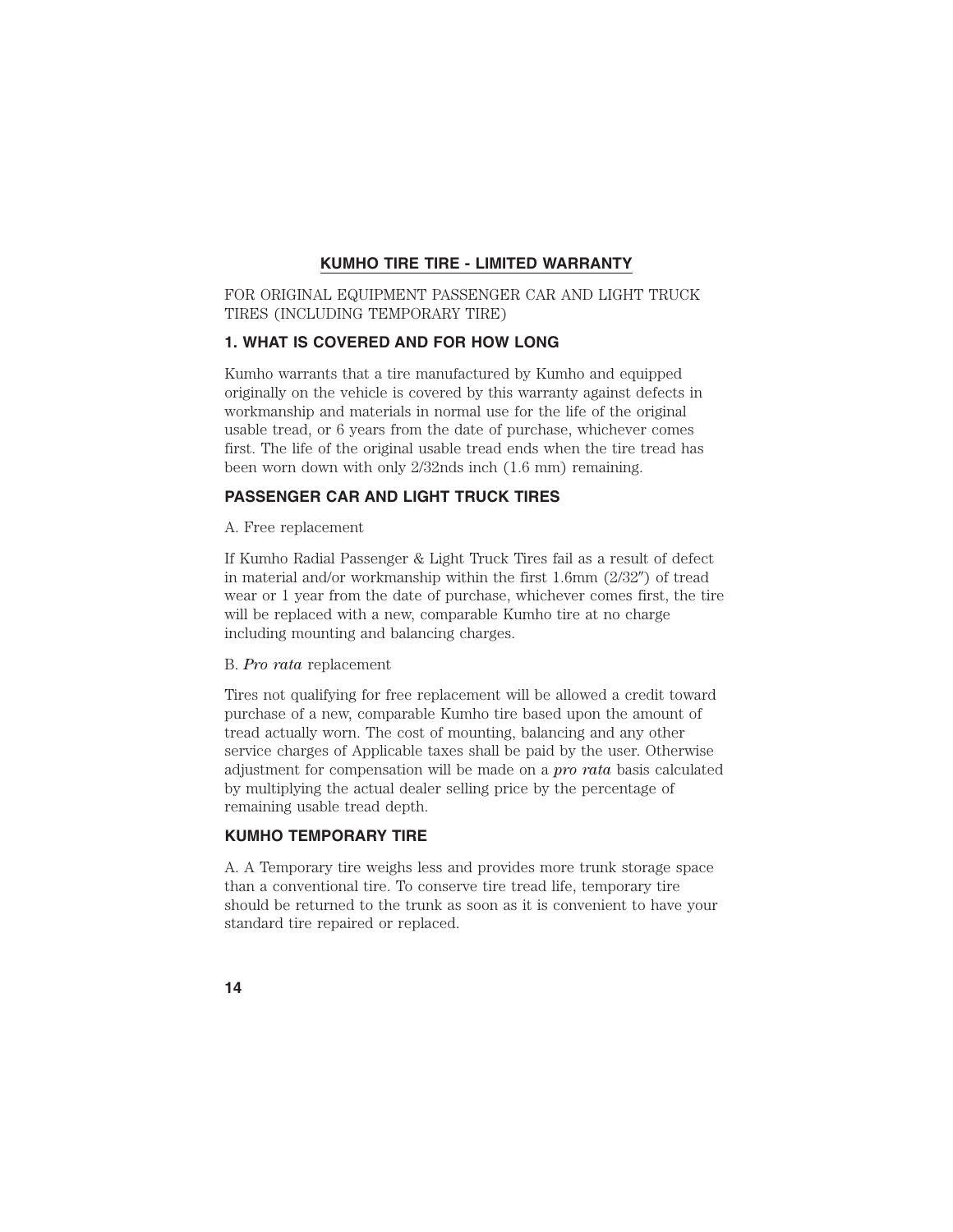B. If Kumho Temporary Tire fails as a result of defect in materials and/or workmanship during the first 50% of usable treadwear, the tire will be replaced with a new, comparable tire at no charge including mounting charge. No adjustment will be made for tires that are worn more than 50%.

## **T-TYPE TEMPORARY SPARE TIRES**

**Air Pressure** - Check T-type temporary spare tire inflation pressure as soon as practical after installation and inflate to 60 psi. The tire pressure should be checked monthly and maintained at 60 psi while stored or in service.

**Vehicle Restriction** - The T-type temporary spare tire was designed for your vehicle and should not be used on any other vehicle. Other Restrictions - The T-type temporary spare tire should not be used with other wheels, nor should standard tires, snow tires, wheel covers, or trim rings be used with the temporary spare wheel. If such use is attempted, damage to these items or other vehicle components may occur.

## **2. WHAT IS NOT COVERED BY THE WARRANTY**

#### **NON ADJUSTABLE CONDITIONS**

- A. Irregular wear or tire damage due to:
- Road hazards such as punctures, cuts, snags, scuffs, carcass bruises or impact breaks.
- Fire, wreck or collision
- Flat spotting caused by improper storage.
- Improper inflation, overloading, high speed spinning, improper mounting or demounting, running flat, racing, vandalism, willful damage or abuse.
- Misalignment, wheel imbalance, defective brakes or shock absorber, use of tire chains.
- Any tire which has failed as a result of adding materials (e.g. tire fillers, sealant, or balancing substances)
- Mechanical failure or design of vehicle.
- B. Tires fitted to anything other than the original vehicles.
- C. Tire worn beyond treadwear indicator (2/32nds or 1.6 mm tread remaining).

D. Tire presented by other than the actual owner-user.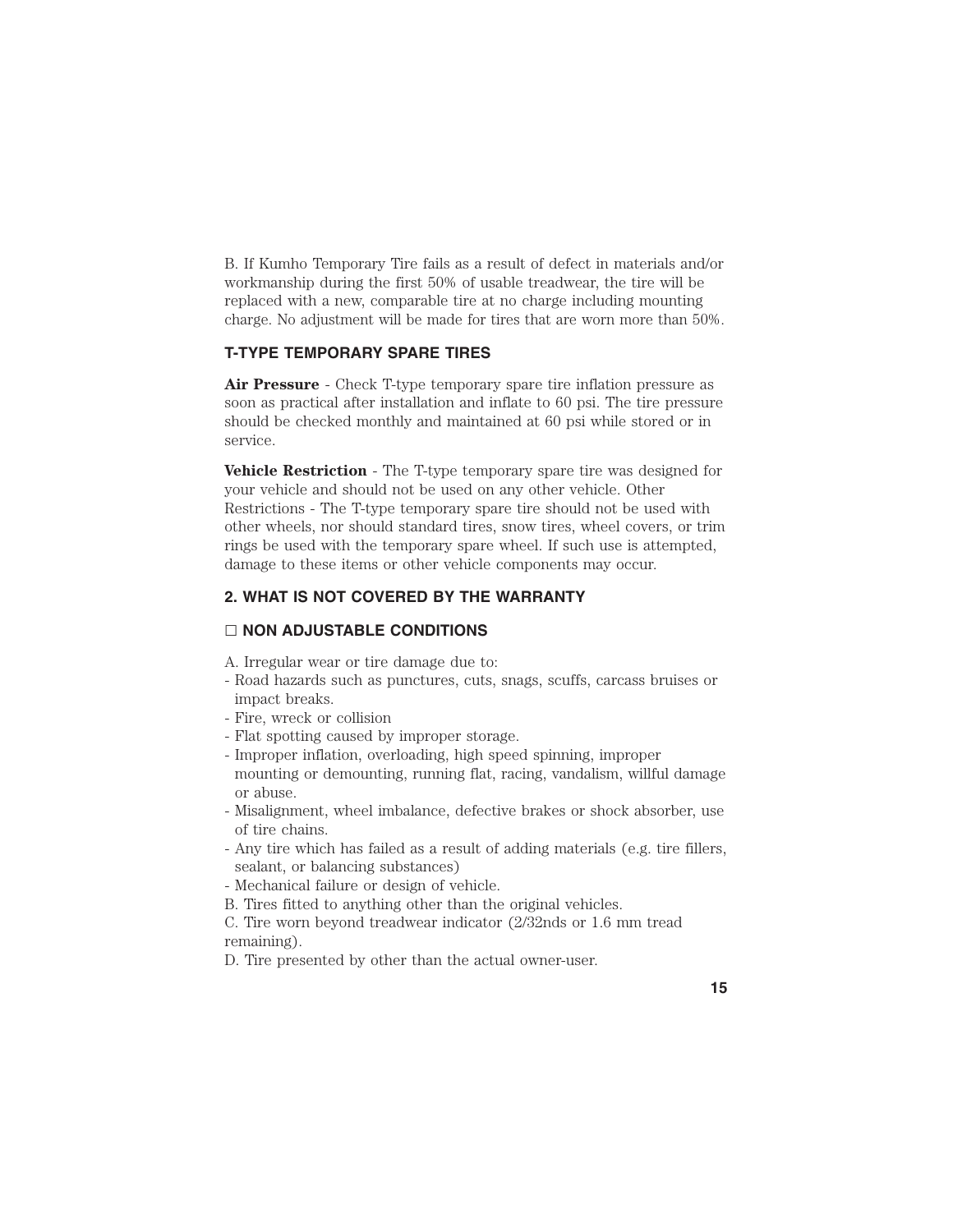E. Tire branded "NA" (meaning no adjustment) or "blem" (meaning blemished).

F. Loss of time inconvenience, loss of use of the vehicle or consequential damage.

G. Ride disturbance caused by damaged wheels or after free-replacement conditions.

H. Tire with weather cracking which was purchased more than four years prior to presentation for adjustment.

## **GENERAL EXCLUSIONS**

A. No Kumho Tire employee, retailer or dealer has the authority to make any warranty, representation, promise or agreement on behalf of Kumho Tire except as stated in this policy.

B. Tires used in racing related activities or competitive events are not covered by this warranty.

C. Limitation of remedy: to the extent permitted by law, KUMHO disclaims liability for all consequential and incidental damages. Some provinces and states do not allow the exclusion or limitation of incidental or consequential damages, so the above limitation or exclusion may not apply to you. This warranty gives you specific legal rights, and you may also have the rights which vary from province in Canada, and from state to state in the U.S.A.

## **3. KUMHO'S OBLIGATIONS**

Replacement qualifying under this warranty will be made by a participating Kumho Dealer or a participating Car Dealer.

## **4. OWNER'S OBLIGATIONS**

A. You must present the tire to a participating Kumho Dealer or a participating Car Dealer.

B. For free replacement, a proof of purchase date such as car dealer invoice should be presented.

C. No claim will be recognized unless submitted on a Kumho claim form completely filled out and signed by the owner or a participating Kumho dealer or Car Dealer.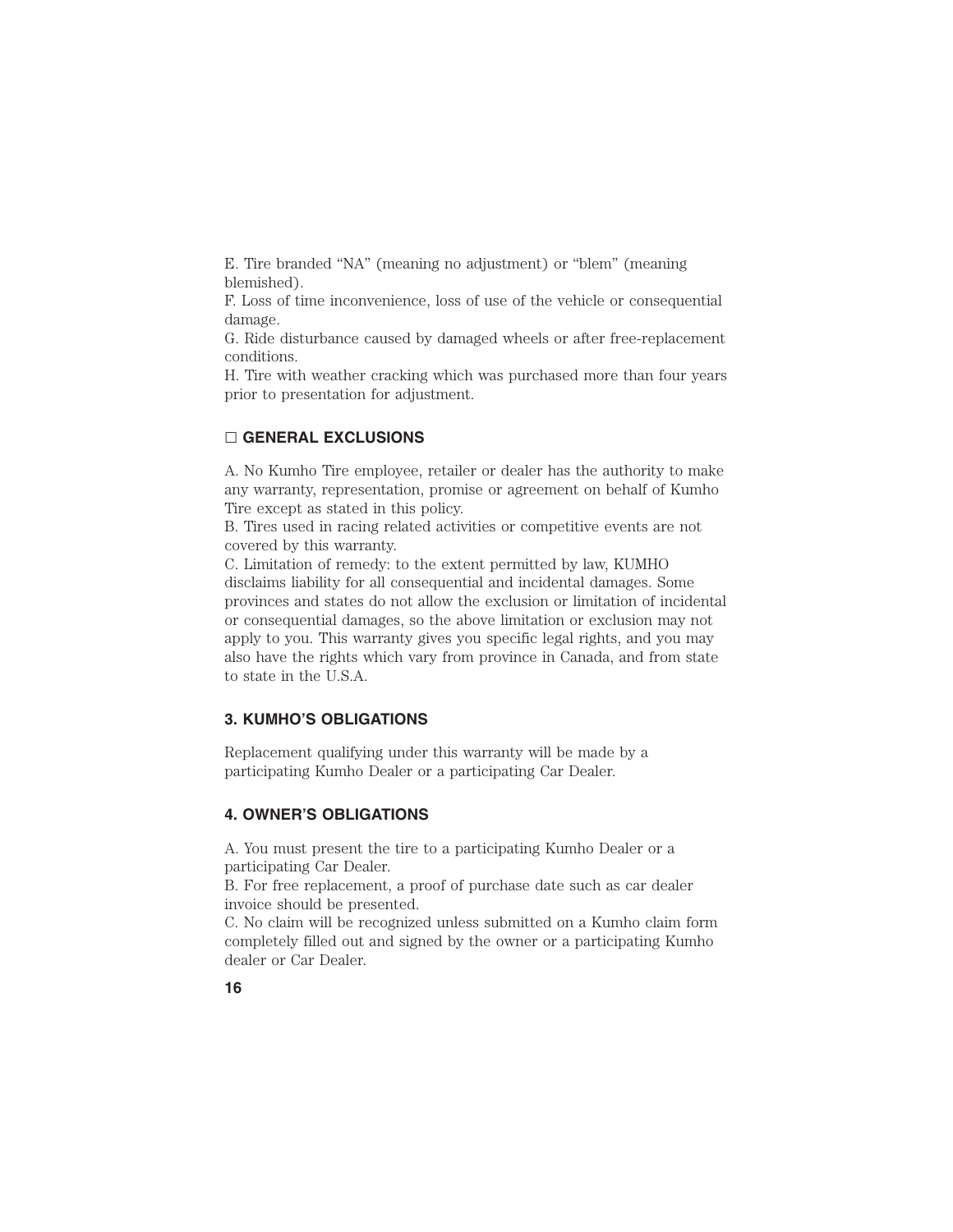#### **5. SAFETY MAINTENANCE INFORMATION**

Improper tire mounting and inflation, overloading procedures may cause serious personal injury or property damage. We strongly recommend you read and follow all safety information contained in the tire safety information section Contained in this booklet, the placard in the vehicle or the Owner's Manual.

KUMHO TIRE U.S.A. CORPORATE HEADQUARTERS 10299 6th Street, Rancho Cucamonga, CA 91730 U.S.A. (909) 483-0284 Toll Free (800) 44(HI)-58646 (KUMHO) www.kumhousa.com

CANADA CORPORATE HEADQUARTERS Riverside Corporate Centre Suite 118-11782 Hammersmith Way Richmond, B.C. V7A 5E3 (604) 241-4142 Toll Free 1-(888) 995-8646 www.kumhotire.ca

TORONTO OFFICE 1100 Sheppard Ave. West, Suite 302, Toronto, Ontario M3K 2B3 (416) 636-0904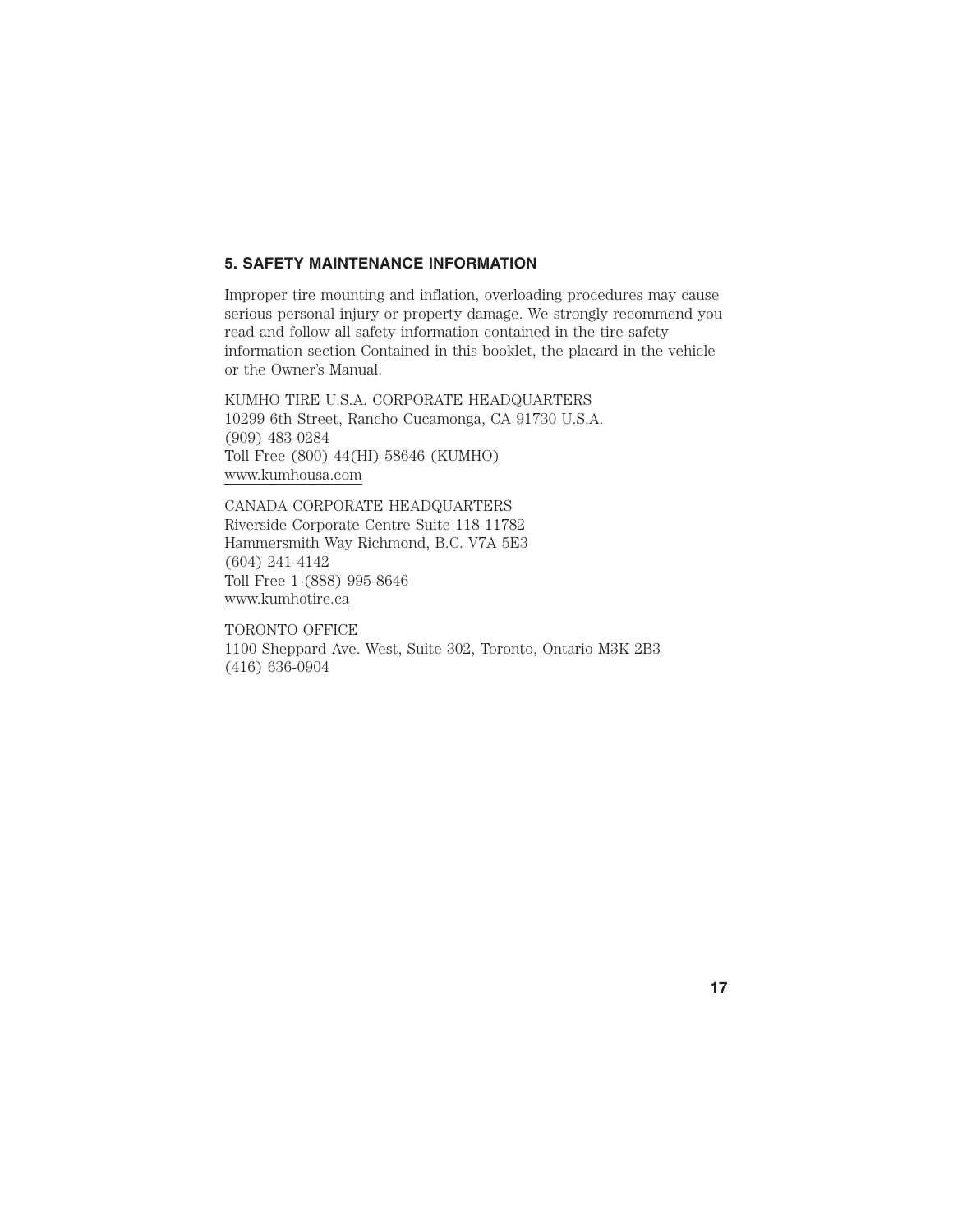## **MAXXIS TIRES LIMITED WARRANTY**

This Limited Warranty applies only to Maxxis brand radial tires installed as original equipment on new passenger cars and light trucks, and to Maxxis brand temporary spare tires included with new passenger cars and light trucks.

The Maxxis brand tires to which this Limited Warranty applies are referred to in this Limited Warranty as Tire or Tires. New passenger cars and light trucks are referred to as a Vehicle. Maxxis-authorized dealers that accept warranty claims are referred to as Maxxis Dealers. Vehicle Manufacturer authorized dealers that accept warranty claims are referred to as Vehicle Manufacturer Dealers.

**Notice: Any implied warranty or condition, whether statutory or otherwise, including that of merchantability or fitness for a particular purpose, is limited to the duration of this written Limited Warranty. Maxxis is not responsible for loss of time, inconvenience, loss of use of vehicle, and/or costs of towing or transportation, or any other consequential, incidental or indirect damages. Some States (or Provinces) do not allow limitations on how long an implied warranty or condition lasts, so the above limitation may not apply to you. Some States (or Provinces) do not allow the exclusion or limitation of incidental or consequential damages, so these limitations or exclusions may not apply to you.**

## **Eligibility for Limited Warranty**

In order for the Tire or Tires to be covered by this Limited Warranty, all of the following conditions must be met:

- The Tire was installed or supplied as original equipment on a new Vehicle.
- The Tire bears the prescribed tire identification number, as applicable.
- The Tire has been used only on the Vehicle on which it was originally installed or supplied, and the installation was in accordance with Vehicle manufacturer's and/or Maxxis' recommendations.
- The Tire has been properly cared for, and reasonable and necessary maintenance has been performed, in accordance with the Vehicle Owner's Manual and/or this Limited Warranty.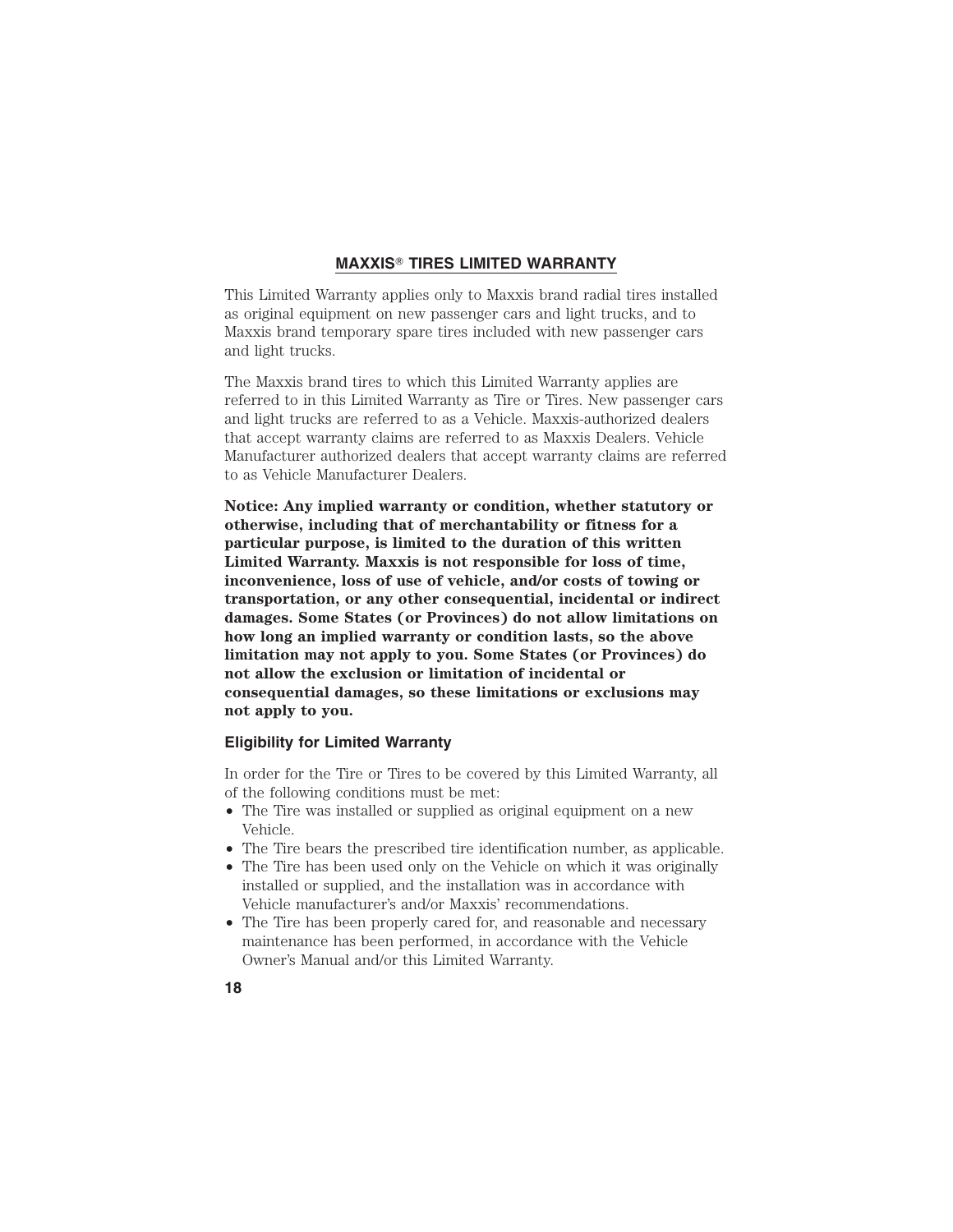- The Tire has been operated only under normal service conditions.
- The Tire's owner resides in the United States or Canada.

#### **What Is Warranted and for How Long**

- Failures, defects, and malfunctions due to defective materials and/or defective workmanship.
- Ride problems, vibration problems, and/or out-of-round Tires, if the Tire is within the first  $1/32<sup>nd</sup>$  inch of tread depth  $(0.8 \text{ mm})$ .
- Within 60 months from the date of your purchase of the new Vehicle, or at least  $2/32<sup>nd</sup>$  inch  $(1.6 \text{ mm})$  of tread depth remaining on the Tire, whichever comes first, except if the Tire is a temporary spare tire, in which case the tire must be within the first  $1/32^{nds}$  inch  $(0.8 \text{ mm})$  of tread depth.

### **What Is Not Covered by this Limited Warranty Policy**

- Tire failure, defect, malfunction or damage resulting from improper operation or maintenance such as, but not limited to, overloading, excessive speed and inflation practices causing excessive operational temperatures that exceed specifications, misapplication, tire/wheel imbalance, vandalism, use of puncture sealants and/or chemical corrosion.
- Road hazards, including but not limited to cuts, snags, punctures, bruises, impact brakes, tire plugs, and/or any other damage caused by tire repair.
- Ride problems, vibration problems, and/or out-of-round Tires, if Maxxis determines the problem is not the result of a defect covered under this Limited Warranty, regardless of the tread depth of the Tire.
- Irregular treadwear resulting from improper wheel alignment, under or over inflation, tire abuse (such as spinning), improper mounting or dismounting, vehicle mechanical problems (such as faulty, worn or malfunctioning brakes and/or suspension), damaged wheels, tire truing, snow/ice chain usage, flat spots caused by braking, or Tires involved in accidents.
- Tire alterations such as, but not limited to, bead or sidewall decorative material and/or adding a white inlay (whitewall) to the tire.
- Failure, defect, malfunction or damage to Tires used on vehicles engaged in racing or special applications, such as police pursuit.
- Claims made by persons other than the original consumer purchaser.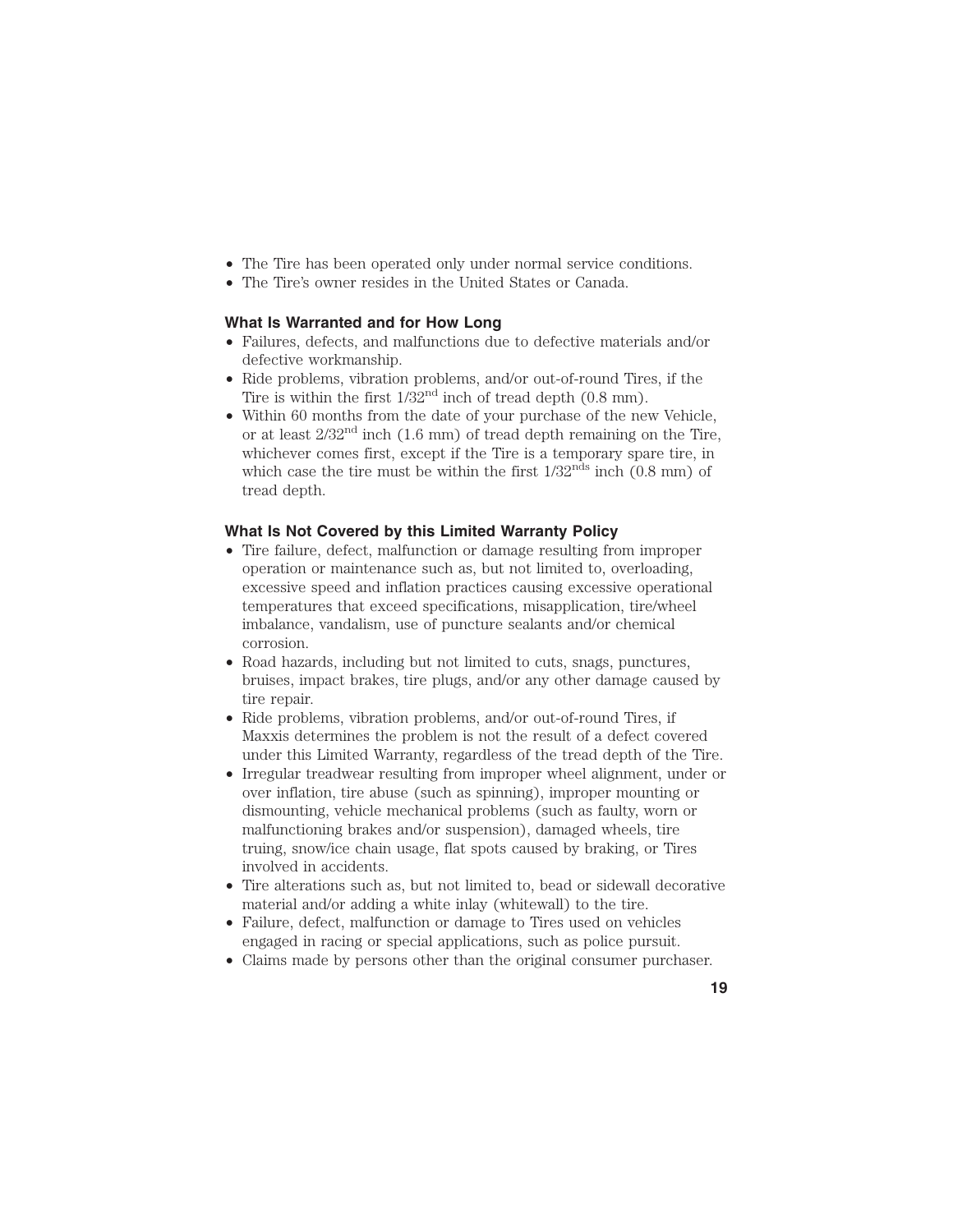**Limitation of Warranty**

- **Any implied warranty or condition, whether statutory or otherwise, including that of merchantability or fitness for a particular purpose, is limited to the duration of this written Limited Warranty.**
- **Maxxis is not responsible for loss of time, inconvenience, loss of use of vehicle, and/or costs of towing or transportation, or any other consequential, incidental or indirect damages.**
- Some States (or Provinces) do not allow limitations on how long an implied warranty or condition lasts, so the above limitation may not apply to you. Some States (or Provinces) do not allow the exclusion or limitation of incidental or consequential damages, so these limitations or exclusions may not apply to you.
- This Limited Warranty is only applicable in the United States and Canada.
- This Limited Warranty is not intended as a representation that a tire failure cannot occur.
- This Limited Warranty is the entire warranty given by Maxxis, and Maxxis' complete obligation with respect to the Tires is stated in this Limited Warranty. No one has the authority to imply, suggest, agree, represent, warrant, or promise contrary to the terms of this Limited Warranty.
- This Limited Warranty gives you specific legal rights and you may also have other rights which vary from State to State or Province to Province.

#### **Replacement of Tires**

• If you make a warranty claim in accordance with this Limited Warranty, and the Tire\* is within the first 25% of original, usable tread, or the warranty claim is made 12 months from the date of your purchase of the new Vehicle (whichever comes first), the Tire will be promptly replaced with a comparable tire, without charge to you (Free Replacement).

\* If your warranty claim is with respect to a temporary spare tire, the tire must be within the first  $1/32<sup>nd</sup>$  inch  $(0.8$  mm) of tread depth, and the warranty claim does not have to be made within 12 months from the date of purchase.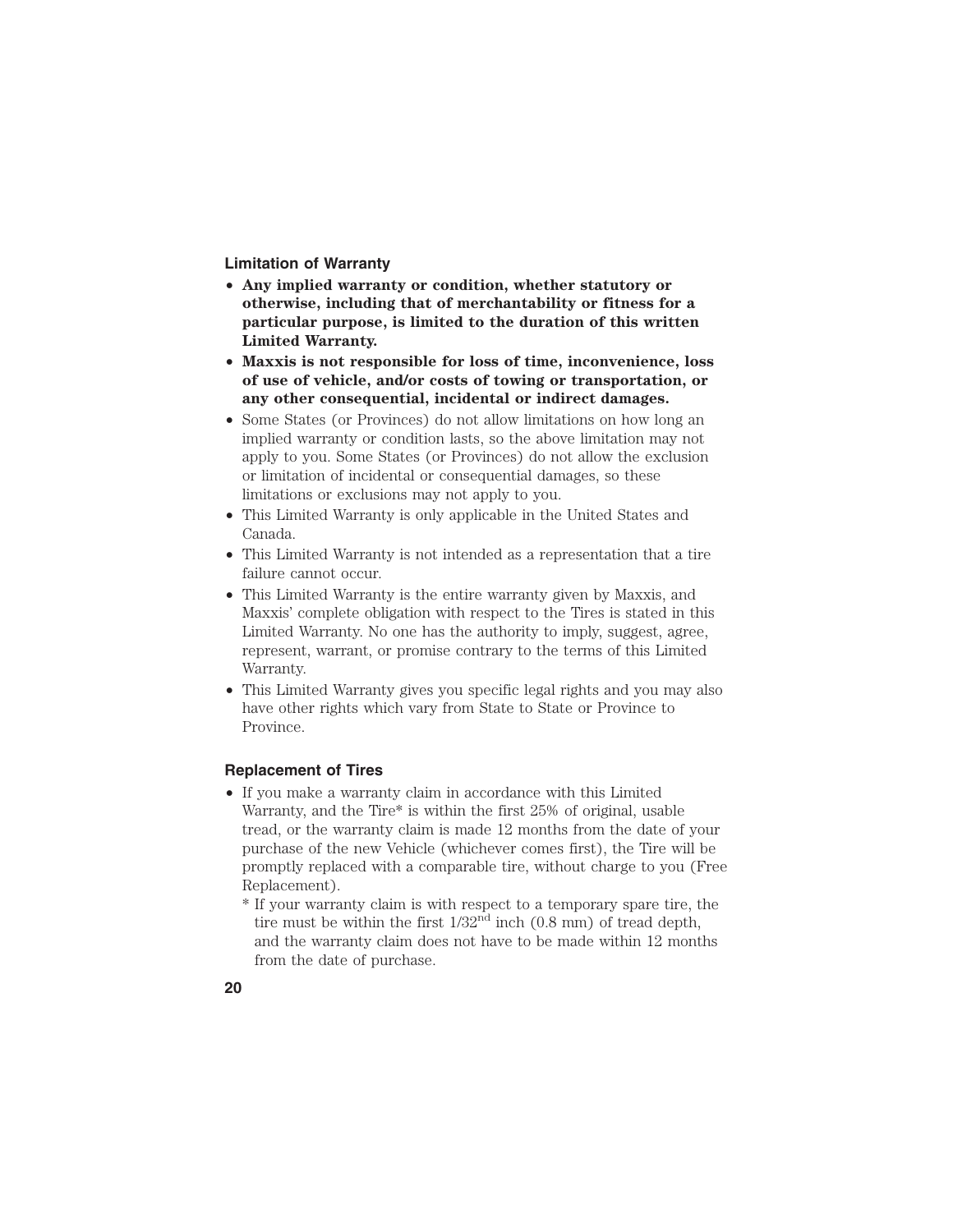- During the Free Replacement period, mounting and balancing are free of charge.
- After the Free Replacement period and Vehicle Manufacturer's warranty period, the credit of the Tire will be calculated on a pro-rated basis.
- Remaining usable tread is computed as a percentage of the original, usable tread. The credit amount will be calculated by multiplying the Tire's market retail price at the time of the warranty claim by the remaining usable tread.
- Original, usable tread does not include the last  $2/32^{nds}$  inch  $(1.6 \text{ mm})$ of tread depth.
- You are responsible for payment of labor costs of mounting and balancing and applicable taxes, charges for services that you request but that are not covered by this Limited Warranty, and any shipping expenses after the Free Replacement period.
- A "comparable tire" may either be a new Maxxis brand tire of the same line as the Tire, or if the Tire is out of production or unavailable, a new Maxxis brand tire of the same basic construction and quality, with different sidewall or treadwear configuration. If the same tire or a comparable new Maxxis tire is available, and you request a higher-priced tire as a replacement, the difference in price will be paid by you.

## **Warranty Claim Procedure**

- You must present the Tire to a Vehicle Manufacturer Dealer or a Maxxis Dealer.
- You must present proof of the date of your purchase of the Vehicle (car dealer invoice). If you do not present this proof, the warranty claim will be considered only if the Tire is within five years of its date of manufacture.
- You must present the Tire that is the subject of the warranty claim and all service and maintenance records required by this Limited Warranty.
- If there is no Maxxis Dealer or Vehicle Manufacturer Dealer near you, call the Maxxis Technology Center at 1-866-509-7067.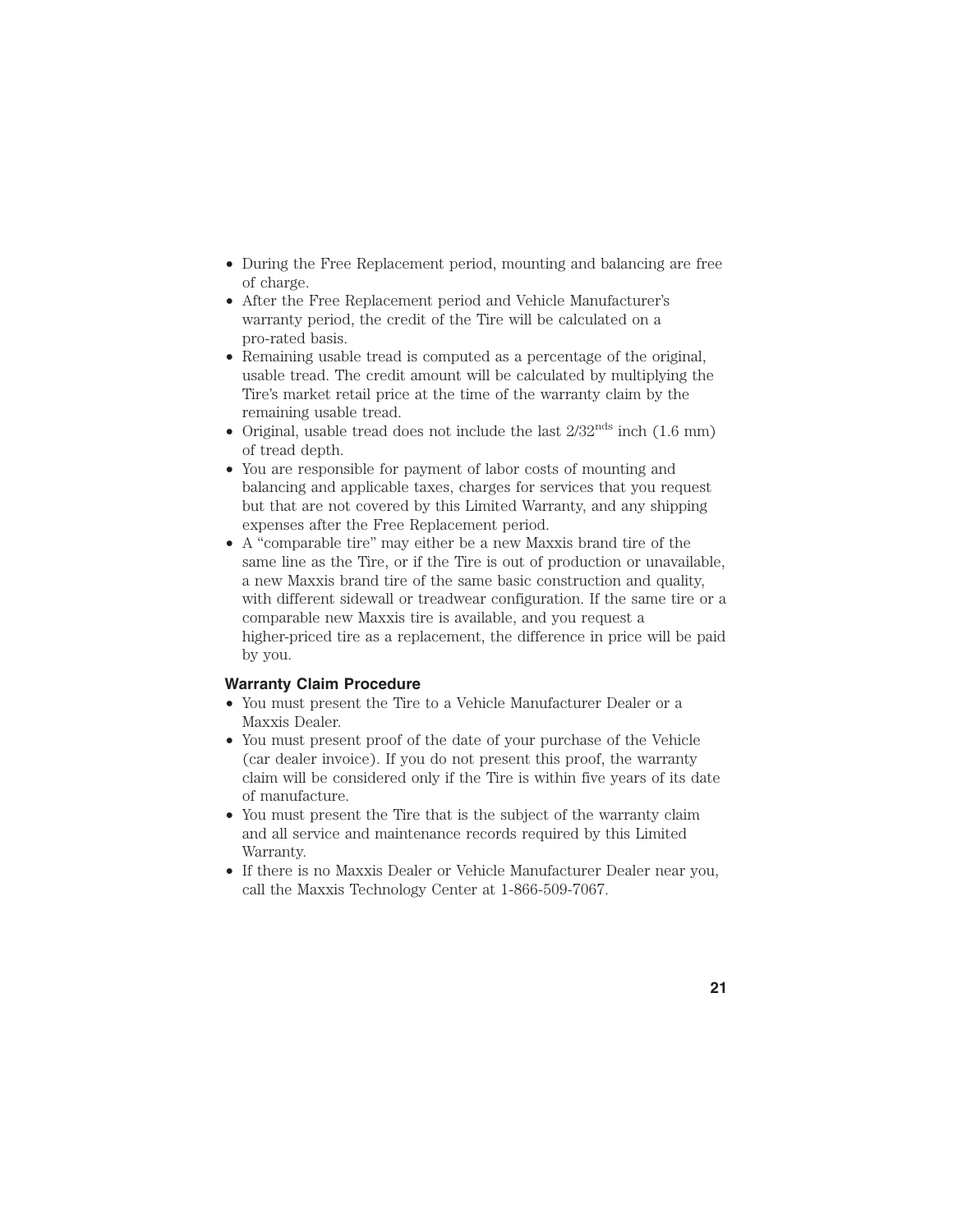#### **Safety Maintenance Information**

**Improper tire mounting and inflation and overloading may cause serious injury or property damage. Maxxis recommends that you read and follow all safety information contained in the tire safety information section of this booklet, vehicle placard in the Vehicle and/or the Vehicle Owner's Manual. Information regarding safety and maintenance also can be found on the sidewall of the Tire. Please also comply with the following:**

- Check air pressure every month when tires are "cold." Use an accurate tire air pressure gauge. Do not reduce pressure when tires are hot. Proper inflation is essential. Under inflation produces flexing of the sidewalls and builds up heat to the point that premature tire failure may occur. Over inflation can cause the tire to be more susceptible to impact damage.
- Never overload your tires. The maximum load capacity and maximum inflation pressure are molded into the sidewall of your tire. Overloading builds up excessive heat and can lead to early tire failure.
- Avoid damaging objects (such as chuckholes, glass, rocks and curbs) which may cause internal tire damage. Continued use of a tire that has suffered internal damage, which may not be visible externally, can lead to dangerous tire failure. Determination of internal damage will require dismounting of the tire and examination by trained tire personnel.
- Improper tire mounting and inflation procedures may cause the tire beads to break with explosive force during installation of the tire on the rim. Tire and rim must match in size. Rim parts must match by manufacturer's design. Clean rim. Lubricate rim and beads. Do not exceed the maximum recommended pressure to seat the beads. Only trained tire personnel should mount tires.
- Use of worn-out tires (less than  $2/32<sup>nd</sup>$  inch (1.6 mm) of tread depth) increases the probability of tire failure.
- Excessive speeds create heat buildup in a tire, leading to possible tire failure.
- Maxxis strongly recommends tire rotation every 5,000 to 7,500 miles (8,000 to 12,000 kilometers).
- **22**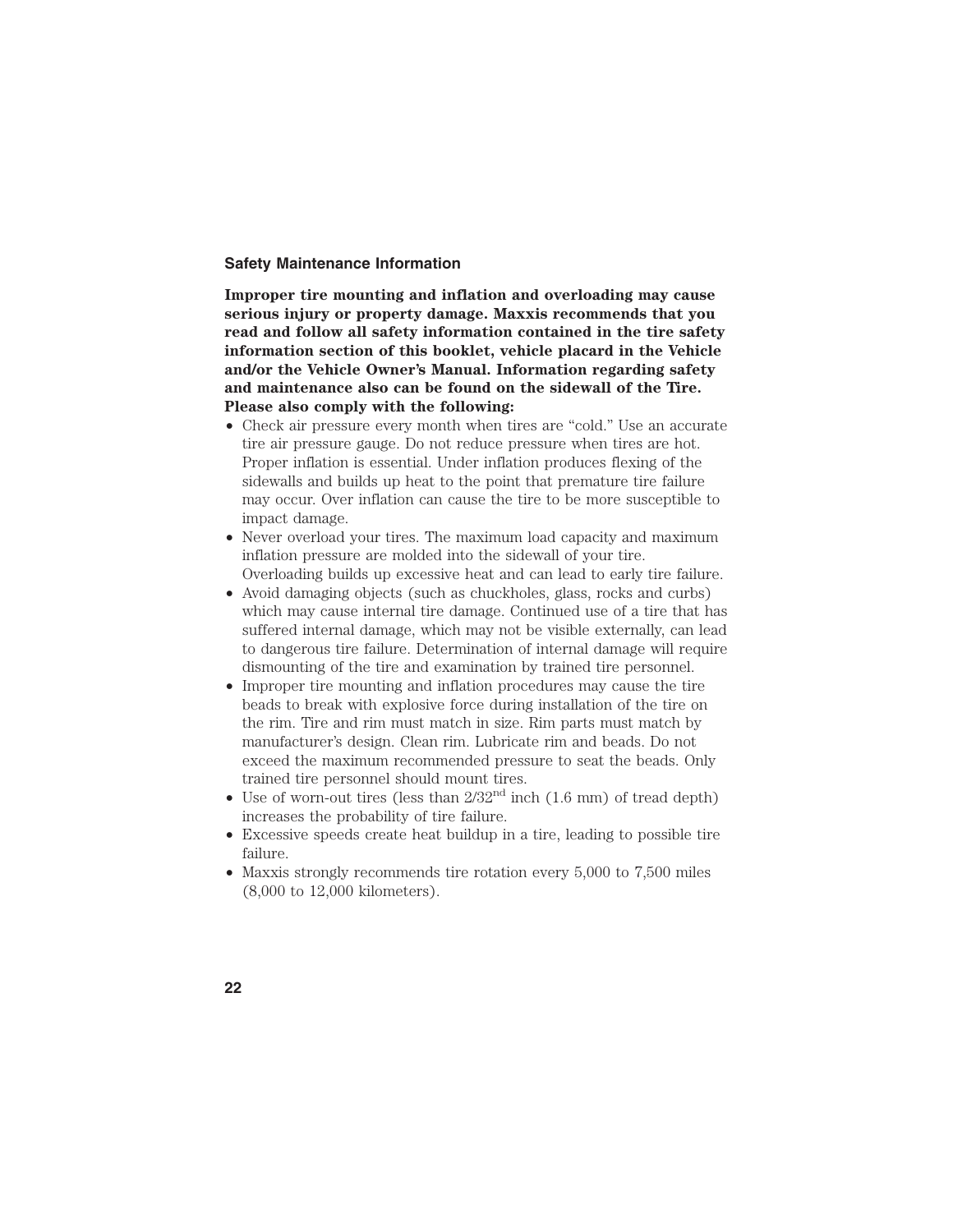• The Maxxis brand temporary spare tire weighs less than a conventional radial tire. The temporary tire should be used only in emergencies and returned to the trunk as soon as it is convenient to have your standard tire repaired or replaced.

## **Contact Information**

Any time you see damage to your Tires or wheels, immediately contact a Vehicle Manufacturer Dealer or Maxxis Dealer. If further assistance is required, please contact:

Maxxis International - U.S.A. 1-866-509-7067

Or write: Maxxis Technology Center 480 Old Peachtree Road, Suwanee, GA 30024 USA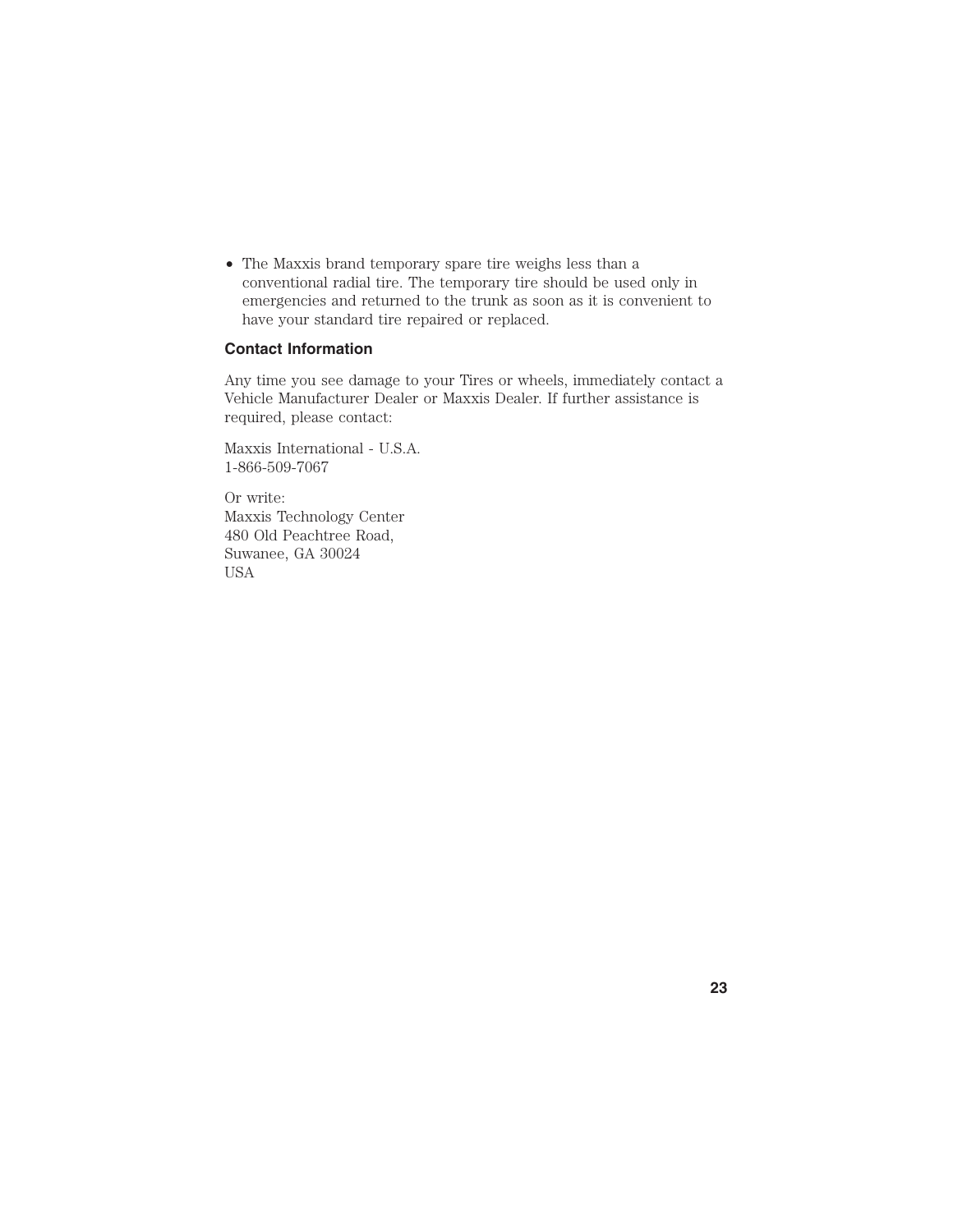## **MICHELIN**

## **ABOUT THIS LIMITED WARRANTY**

As the original purchaser of a Michelin<sup>®</sup> passenger or light truck tire, you are covered by all the benefits and conditions (subject to the maintenance recommendations and safety warnings) contained in this booklet. To ensure your understanding of and compliance with the terms and conditions of this warranty, please read it carefully. It is essential that you also read and understand the safety and maintenance recommendations for tires contained in this booklet.

#### **Definitions**

The "legal life of the tire" is six years from the date of purchase or the life of the "usable tread," which is defined as the original tread worn down to the level of the treadwear indicators - 2/32nds of an inch (1.6 mm) of tread remaining, whichever occurs first. The date of purchase is documented by a new vehicle registration or tire sales invoice. If no proof of purchase is available, the date of manufacture, as molded on the sidewall, will be used.

Uneven wear is defined as a tread groove difference of 2/32nds of an inch or more on the same tire.

## **WHAT IS COVERED AND FOR HOW LONG**

#### **Workmanship and Materials**

Michelin® passenger and light truck tires, used in normal service on the vehicle on which they were originally fitted and in accordance with the maintenance recommendations and safety warnings contained in this warranty guide and your vehicle's owner guide, are covered by this limited warranty against defects in workmanship and materials for the life of the original usable tread, or six years from date of purchase, whichever comes first. At that time, all warranties, express or implied, expire. Replacement will be made in accordance with the terms and conditions described under "How Replacement Charges are Calculated".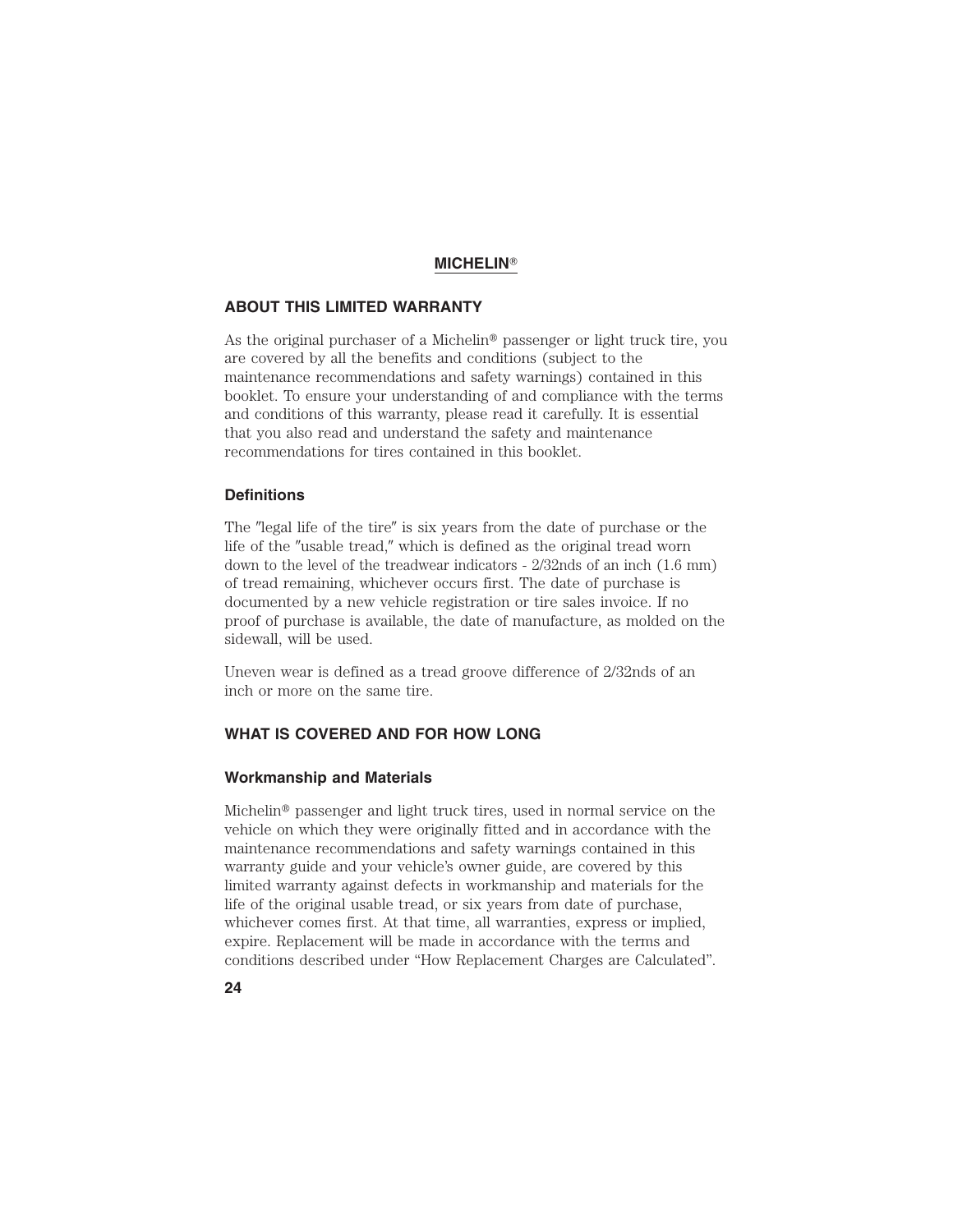#### **Treadwear - For Tires with Mileage Warranty Coverage**

Some Michelin<sup>®</sup> passenger tires are covered by a manufacturer's limited warranty for treadwear. These tires (hereafter referred to as "mileage tires") have mileage coverage as follows:

| <b>Tread Design</b>                      | <b>Warranted Miles</b> |  |  |
|------------------------------------------|------------------------|--|--|
| HydroEdge <sup>TM</sup>                  | $90,000$ miles         |  |  |
| $Harmony^{TM}$                           | 80,000 miles           |  |  |
| $Symmetry^{\circledR}$                   | 65,000 miles           |  |  |
| Cross Terrain $^{\rm TM}$ SUV $^{1,\,3}$ | 65,000 miles           |  |  |
| Primacy™ MXV4 <sup>®</sup>               | $60,000$ miles         |  |  |
| Pilot Exalto A/S <sup>2</sup>            | $45,000$ miles         |  |  |

 $^{\rm 1}$  Applies to tires sold on or after March 1, 2002;

 $^2$  Applies to tires sold on or after June 1, 2005;

<sup>3</sup> Does not apply to H Rated Tires.

No tire manufacturer can guarantee you a certain number of miles from a given tire. Driving habits, driving conditions, road conditions, and vehicle maintenance all play a part in the tread life of a tire. If a tire does not reach the warranted mileage, and the owner of the tires has complied with the terms and conditions of the warranty, Michelin<sup>®</sup> will replace the tires as follows.

If, as indicated by your new tire invoice, your Michelin<sup>®</sup> mileage tires wear evenly across the tread, down to the treadwear indicators (2/32nds of an inch (1.6 mm) of tread remaining) before providing the warranted miles of service as indicated by the properly functioning vehicle odometer, they will be replaced with comparable new Michelin passenger tires for a *pro rata* charge based on mileage received. The mileage received will be based on the current vehicle mileage on the odometer compared to the vehicle mileage at the time of new tire installation, which must be listed on the new tire invoice and the Original Owner/Tire Installation Information record.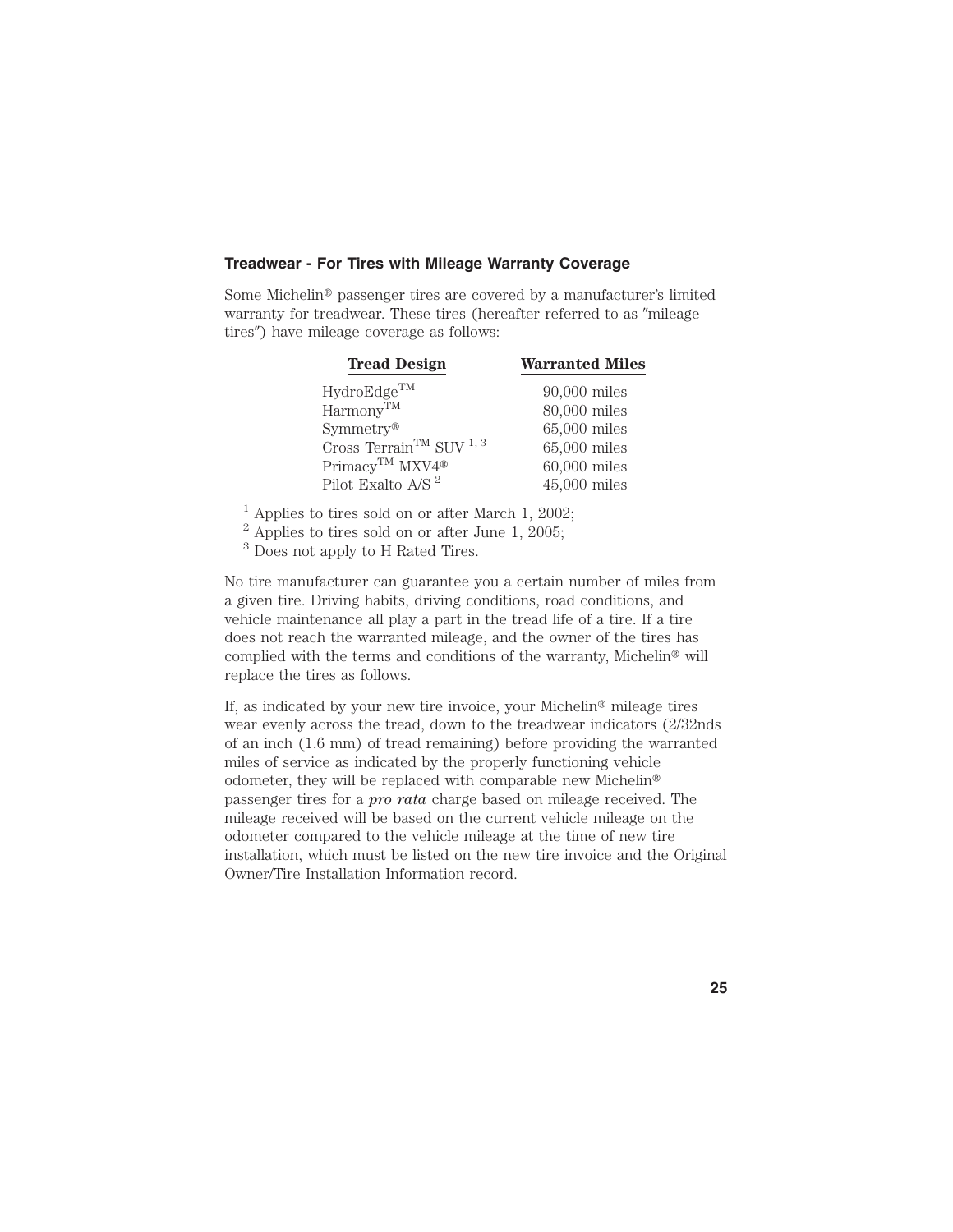Tires which wear out evenly before delivering the warranted mileage will be replaced on a *pro rata* basis only if:

- 1) You are the original purchaser of the tires, you own the vehicle on which they were originally installed, and the tires have been used only on that vehicle;
- 2) The tires have been rotated and inspected by a participating Michelin<sup>®</sup> tire retailer every  $7,500$  miles, and the attached Mounting and Rotation Service Record has been fully completed and signed;
- 3) The completed Service Record form, Original Owner/Tire Installation Information form, and the Original Invoice are presented to a participating Michelin<sup>®</sup> tire retailer at the time of adjustment claim; and
- 4) The tires have not become unserviceable due to a condition listed under WHAT IS NOT COVERED.

#### **Temporary Spares**

Michelin<sup>®</sup> temporary spare tires are covered by this warranty for  $6$  years from the date of purchase or until the first 2/32nds of an inch (1.6 mm) of the original tread is worn off. Date of purchase is documented by new vehicle registration or tire sales invoice. If no proof of purchase is available, coverage will be based on date of manufacture. At that time, all warranties, express or implied, expire.

## **WHAT IS NOT COVERED**

## **Tires which become unserviceable due to:**

- Road hazard injury (e.g., a cut, snag, bruise, impact damage, or puncture);
- Incorrect mounting of the tire, tire/wheel imbalance or improper repair;
- Misapplication, improper maintenance, racing, underinflation, overinflation or other abuse;
- Uneven or rapid wear which is caused by mechanical irregularity in the vehicle such as wheel misalignment, (a measured tread difference of 2/32nds of an inch (1.6 mm) or more across the tread on the same tire);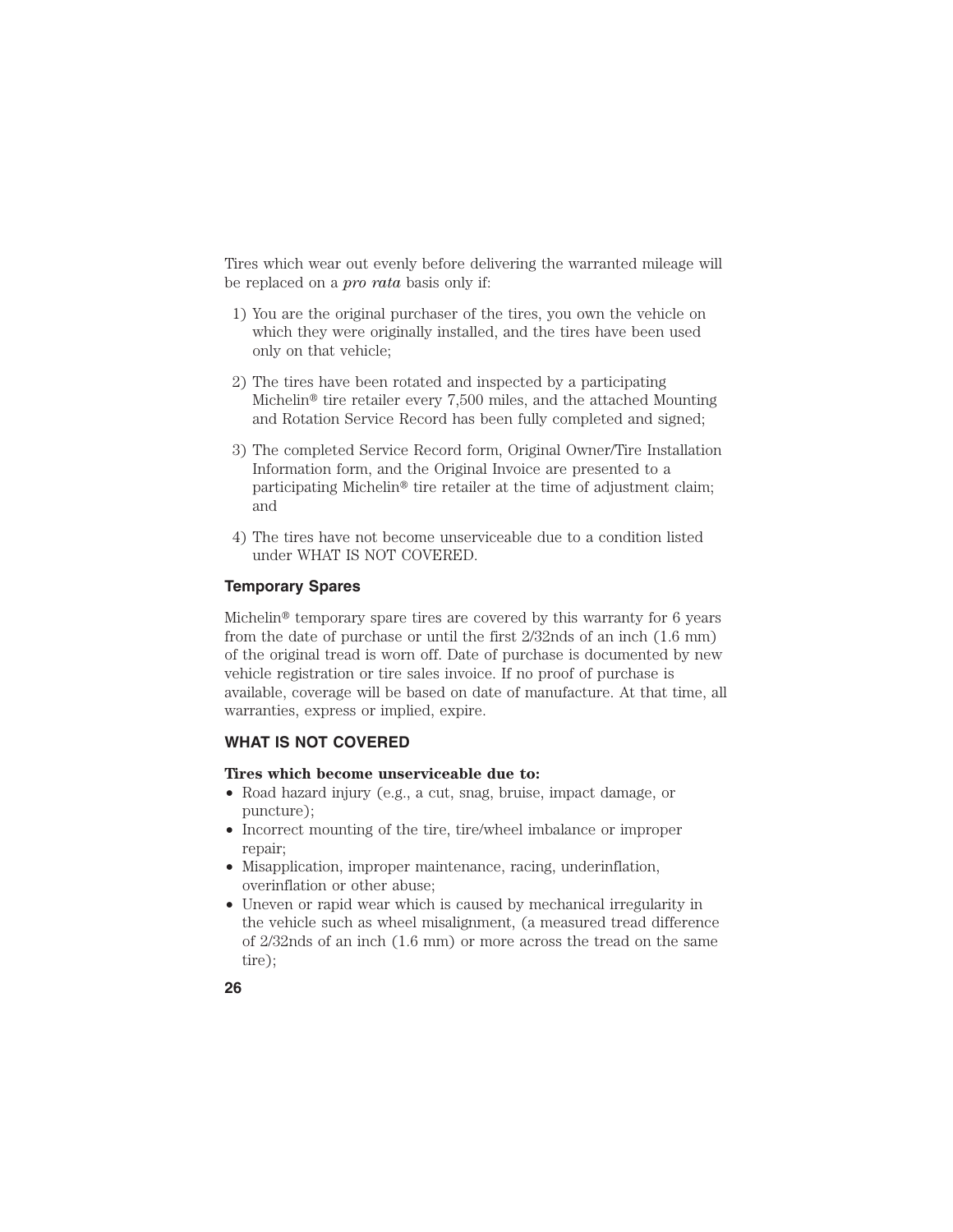- Accident, fire, chemical corrosion, tire alteration, or vandalism;
- Use in commercial applications for treadwear; by this warranty for 6 years;
- Flat spotting caused by improper storage or brakelock;
- The addition of liquid, solid or gaseous materials other than air, nitrogen or carbon dioxide (for example, waterbase sealers or balancing substances);
- Ozone or weather checking.

Tires branded "Blemished" or "BLEM" are not adjustable for appearance conditions.

## **HOW REPLACEMENT CHARGES ARE CALCULATED**

#### **Passenger and Light Truck Tires**

A tire which becomes unserviceable due to a condition covered by this workmanship and materials limited warranty will be replaced with a comparable new Michelin<sup>®</sup> tire, free of charge, when  $2/32$ nds of an inch (1.6 mm) or less of the original tread is worn, (or 25% or less, whichever is more beneficial to the user) and within 12 months of the date of purchase. Mounting and balancing of the tire is included. You pay the cost of any other service charges and applicable taxes.

When more than 2/32nds of an inch (1.6 mm) of original tread has been worn (or more than 25%, whichever is more beneficial to the user) or after 12 months from date of purchase, you must pay the cost of a comparable new Michelin<sup>®</sup> passenger or light truck replacement tire on a *pro rata* basis. The retailer will determine the charge by multiplying the percentage of the original usable tread worn, by the current selling price at the adjustment location or the price in the current Michelin<sup>®</sup> Base Price List, whichever is lower.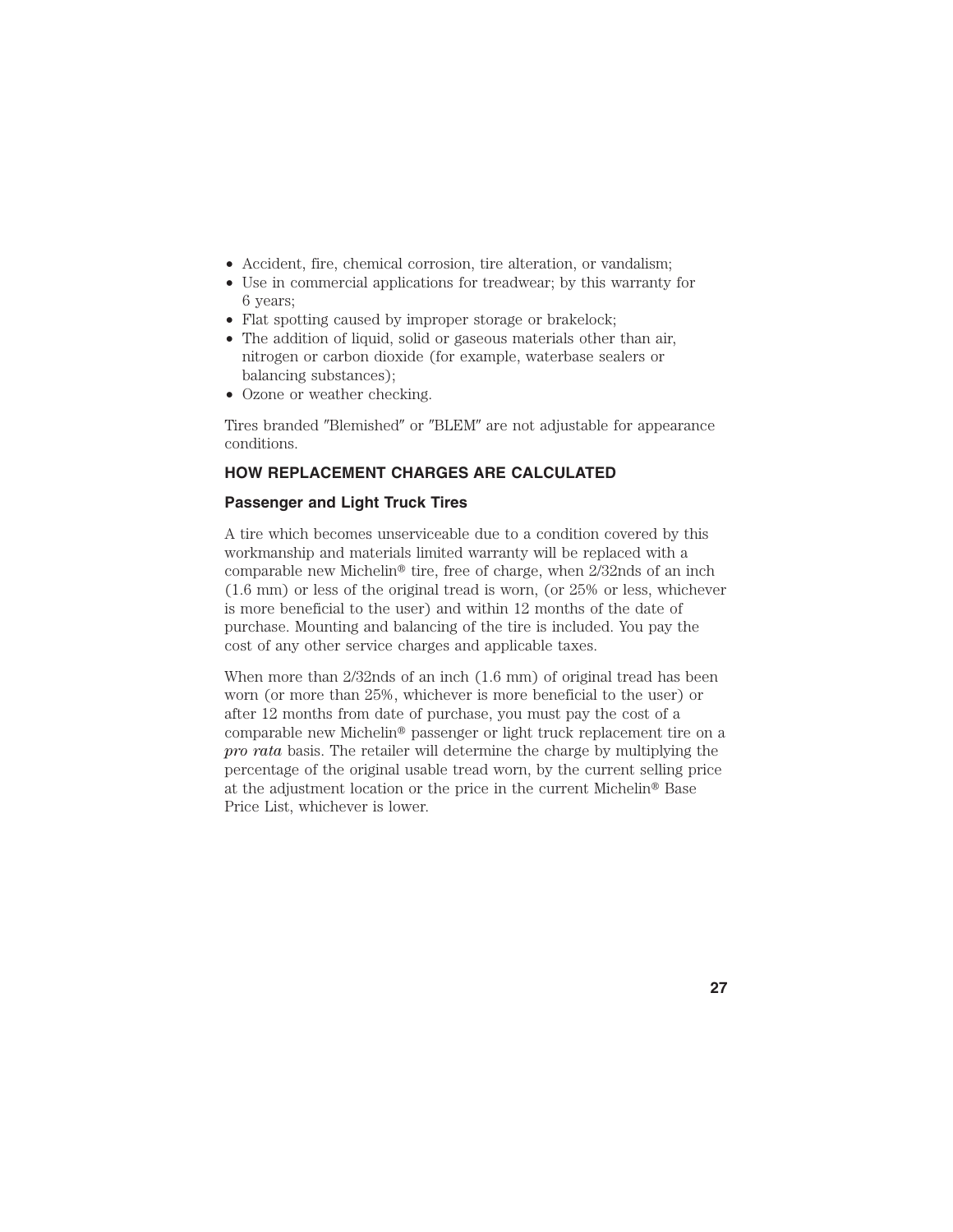#### **Treadwear**

A tire meeting the conditions for *pro rata* replacement, which wears evenly across the tread, down to the tread wear indicators (2/32nds of an inch (1.6 mm) tread remaining) within 6 years of the date of purchase, and before delivering the warranted miles of service, will be replaced with a comparable new Michelin<sup>®</sup> tire based on mileage received. The participating Michelin<sup>®</sup> tire retailer will determine the charge by multiplying the percent of mileage received by the current actual selling price at the adjustment location or the price of the tire in the current Michelin<sup>®</sup> Base Price List, whichever is lower. This list is based on a predetermined price intended to fairly represent the actual selling price of the the tire. **You pay the cost of the mounting, balancing and any other dealer services and applicable taxes.**

#### **Temporary Spares**

A Michelin<sup>®</sup> Temporary Spare used in temporary service on the vehicle in which it was originally installed, which becomes unserviceable due to a condition covered by this warranty, will be replaced with a comparable new Michelin<sup>®</sup> Temporary Spare tire, free of charge, when it is worn less than 1/32nd of an inch (0.8 mm). The cost of mounting and balancing is included. **You pay the cost of any other service charge and applicable taxes.**

When 1/32nd of an inch (0.8 mm) of the original tread has been worn, but less than 2/32nds of an inch (1.6 mm) the tire will be replaced at 50% according to current actual selling price at the adjustment location. **You pay the cost of mounting, balancing, and any other service charges and applicable taxes.**

#### **WHAT THE CONSUMER MUST DO WHEN MAKING A CLAIM**

When making a claim under the terms of this limited warranty, you must present your tire(s) to a participating Michelin<sup>®</sup> tire retailer. The vehicle on which the tires were used must be available for inspection.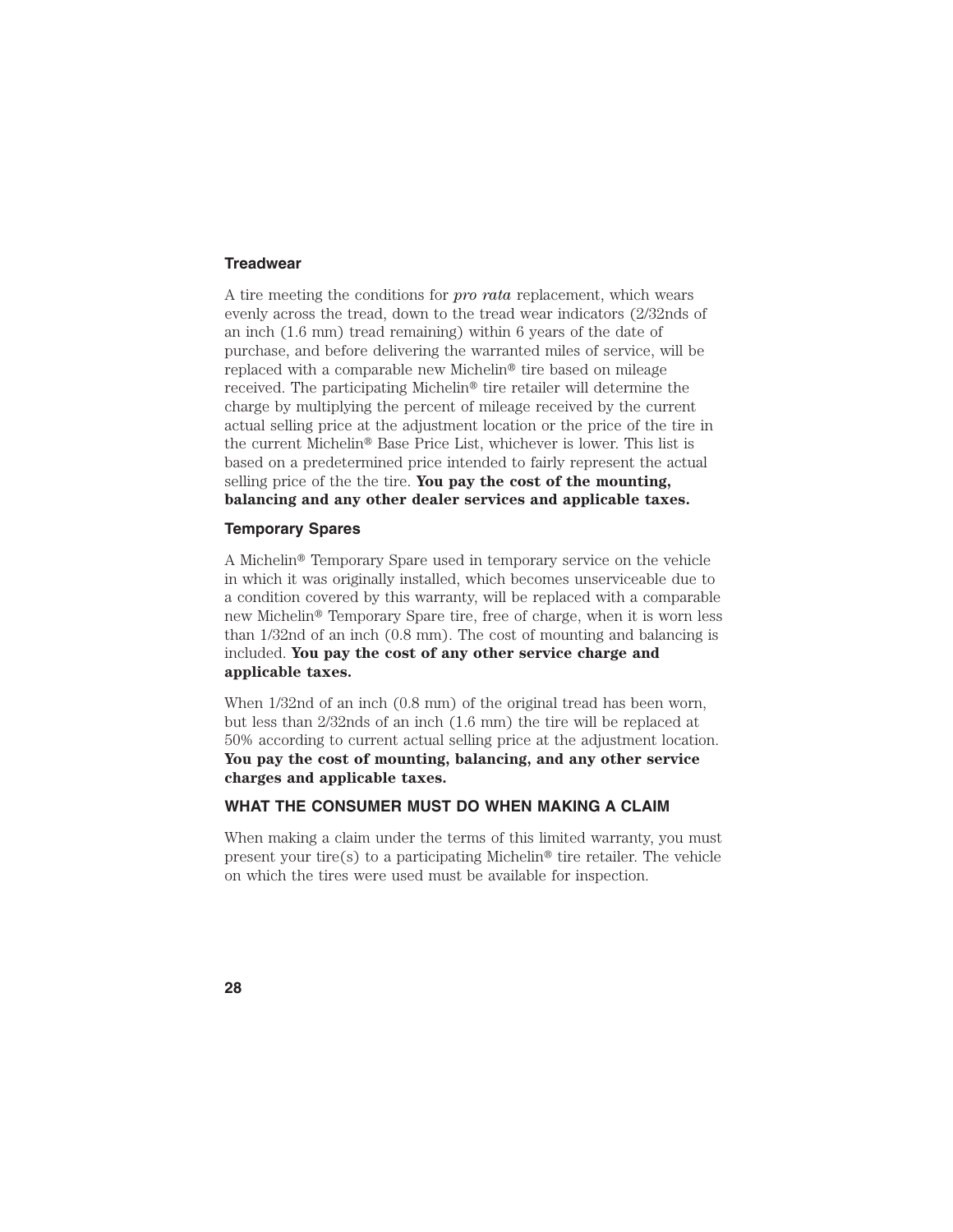Personal identification (i.e. Driver's license, Credit Card, etc.) and vehicle registration may be required.

You pay service charges for normal vehicle and tire maintenance.

Also see Conditions and Exclusions on this page pertaining to all limited warranties listed in this booklet.

#### **CONDITIONS AND EXCLUSIONS**

These limited warranties do not provide compensation for loss of time, loss of use of vehicle, inconvenience or consequential damage. Some states do not allow the exclusion or limitation of incidental or consequential damages, so the above limitation or exclusion may not apply to you.

Tires presented for claim remain the property of the consumer and Michelin<sup>®</sup> accepts no responsibility for loss of or damage to tires which are in the custody or control of a Michelin<sup>®</sup> tire retailer for the purpose of inspection for warranty adjustment. Tires accepted for claim become the property of Michelin<sup>®</sup> North America, Inc. (MNA).

#### **In the event of a disputed claim, the consumer must make the tire available for further inspection.**

No Michelin® North America (MNA) representative, employee or retailer has the authority to make or imply any representation, promise or agreement, which in any way varies from the terms of this warranty.

These limited warranties apply only in the United States and Canada.

#### **CONSUMER RIGHTS**

This warranty gives the user specific legal rights, and the user may also have other rights which vary from state to state.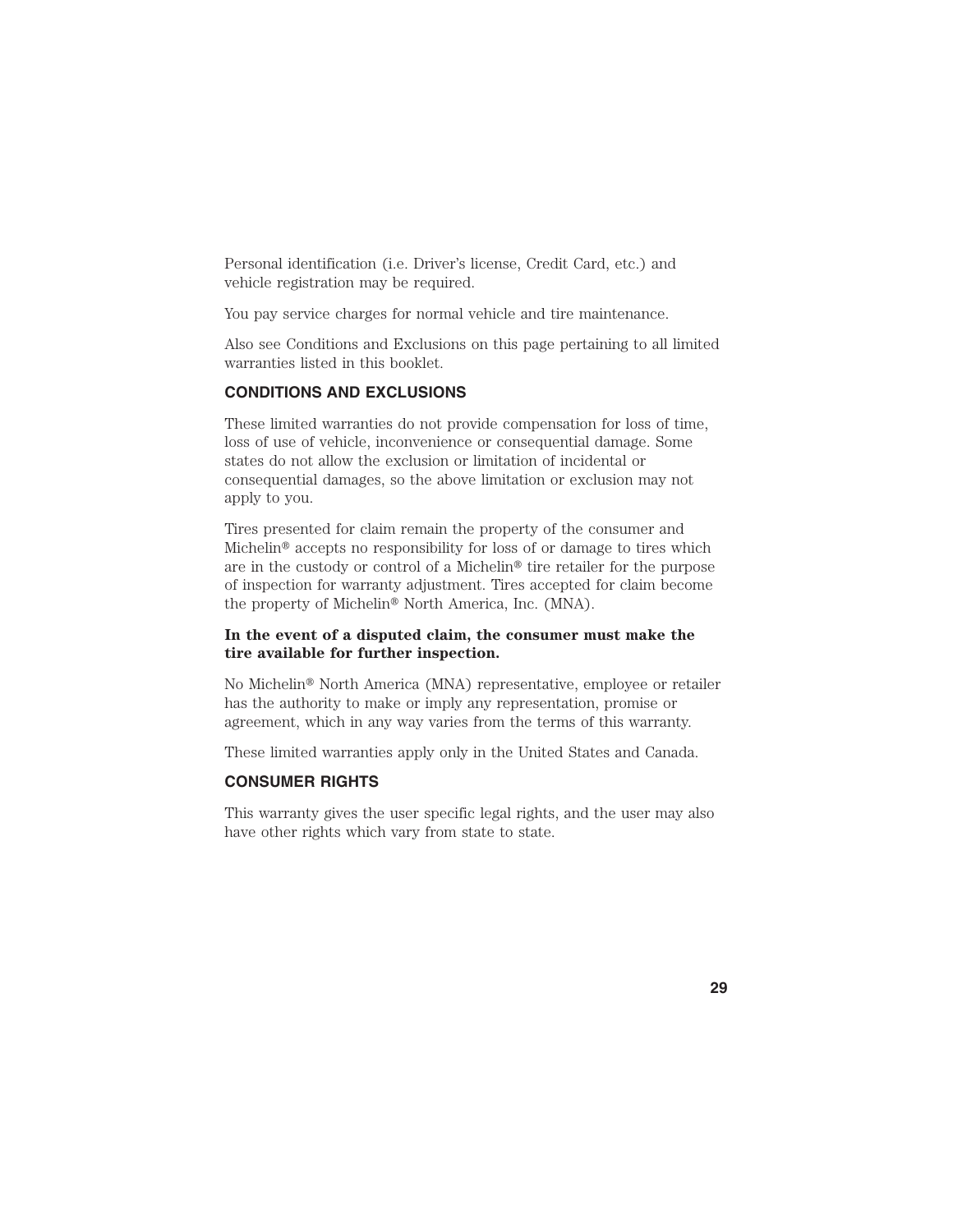## **SAFETY MAINTENANCE INFORMATION**

Read the tire safety portion of this booklet, the information on the sidewall of your tires, your vehicle owner's guide and vehicle tire information placard for essential safety and maintenance informaiton.

You should have complete confidence in your new Michelin<sup>®</sup> tires. **Still, it's important to register your tires in the event that we need to contact you. For online tire registration, visit wwww.michelinman.com/register.**

When service is required:

- 1. Contact a participating Michelin<sup>®</sup> tire retailer listed in your local yellow pages.
- 2. If additional assistance in locating a participating Michelin<sup>®</sup> tire retailer is required, please call the phone number listed for your area on page 32.

## **ARBITRATION CLAUSE**

## **RESOLUTION OF DISPUTES**

ALL CLAIMS ARISING FROM THIS LIMITED WARRANTY OR THE MARKETING, SALE OR PERFORMANCE OF THE PURCHASED PRODUCT AGAINST MICHELIN NORTH AMERICA, INC. AND ITS AGENTS, EMPLOYEES, DEALERS, AFFILIATES, PARENT OR SISTER CORPORATIONS, RELATED CORPORATE ENTITIES, PREDECESSORS, SUCCESSORS OR ASSIGNS (HEREINAFTER COLLECTIVELY "MICHELIN") SHALL BE SUBJECT TO BINDING ARBITRATION. You and Michelin acknowledge your and its right to litigate claims, disputes and controversies arising out of or in connection with this limited warranty or the marketing, sale or performance of the purchased product in court, but prefer to resolve any such claims, disputes and controversies through arbitration and hereby waive the right to litigate such claims, disputes and controversies in court upon election of arbitration by either party. Therefore, you and Michelin agree that all claims, disputes and controversies between you and Michelin arising out of or in connection with this limited warranty, or any other warranties, express or implied, including a failure of warranty, or any claims arising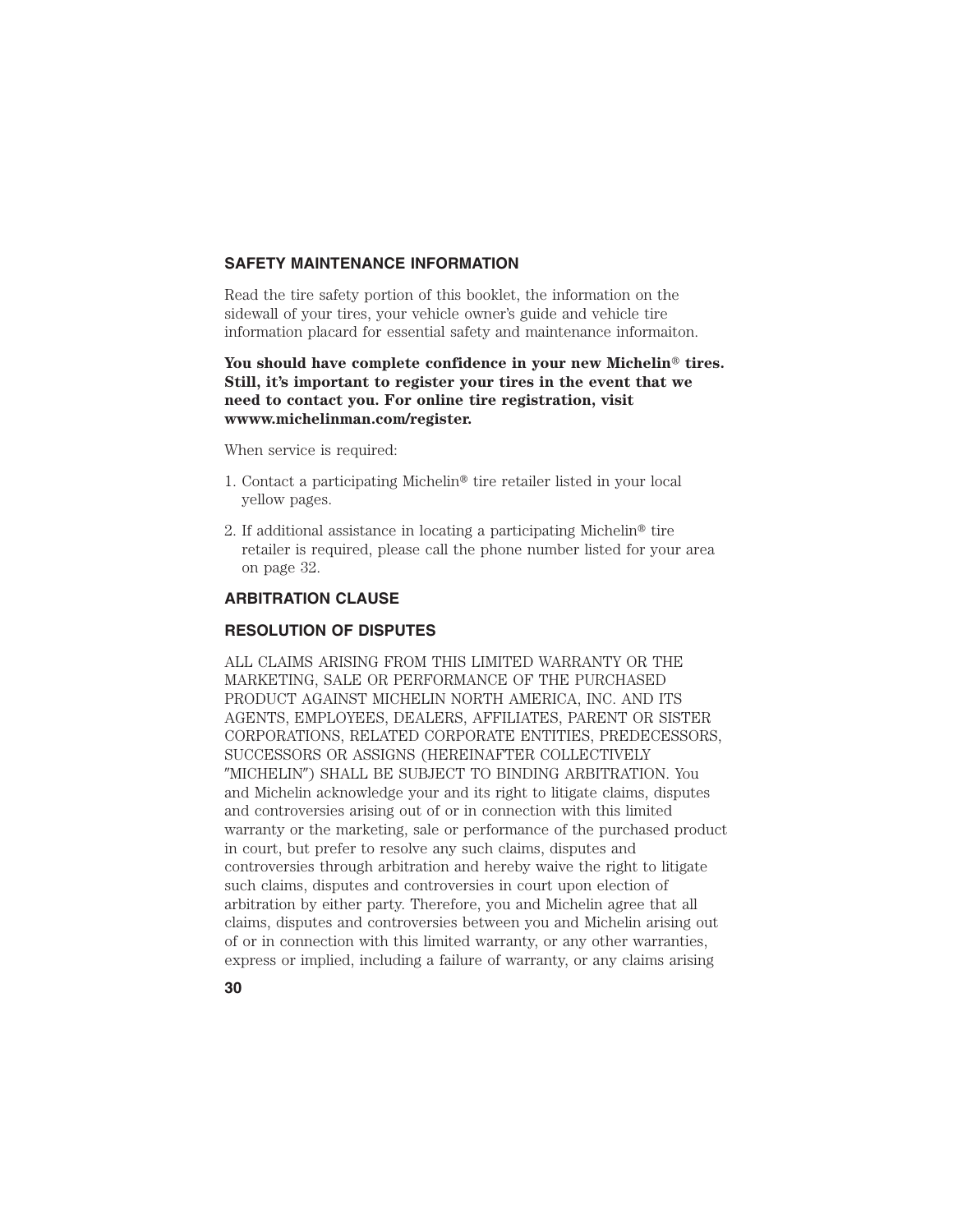out of or in connection with the marketing, sale or performance of the purchased product, including but not limited to claims for consumer fraud or brought under any consumer protection statute, but excluding claims for personal injury or property damage, shall be finally resolved solely by arbitration, upon election by either party, according to the formal dispute resolution procedures then in effect of the National Arbitration Forum, or if the National Arbitration Forum is no longer conducting such arbitrations, a successor organization thereto or such other private arbitration service as you and Michelin North America, Inc. shall mutually agree (the actual authority involved, the "Arbitral Body"). The Arbitral Body shall decide the issues submitted in accordance herewith, provided that all substantive questions of law will be determined under the laws of the State in which you purchased the product at issue. You agree that no claim subject to arbitration shall be arbitrated as a class action, or on a class-wide or representative basis, or on behalf of the general public, or on behalf of other persons that may be similarly situated. You agree that you do not have the right to act as a private attorney general, a class representative, or to participate as a member of a class of claimants with any claim subject to arbitration. You further agree that no claim subject to arbritration shall be heard by a jury and that any judgment or award of the Arbitral Body will be final and not subject to judicial review. All arbitrations will be conducted as document hearings. Each party shall bear its own costs arising from and associated with the document hearing with the exception of the arbitrator's fee which will be borne by all parties in equal shares. If either party requests any procedures beyond a document hearing, the requesting party will be responsible for all fees, including filing and administrative fees, above and beyond the fees required for document hearings. Any award of the arbitrator(s) may be entered as a judgment and shall be enforceable in any court of competent jurisdiction. The arbitrators will have no authority to award punitive or other damages not measured by the prevailing party's actual damages, except as may be required by statute. Information about arbitration may be obtained and claims may be filed at any office of the National Arbitration Forum or at P.O. Box 50191, Minneapolis, MN 55405.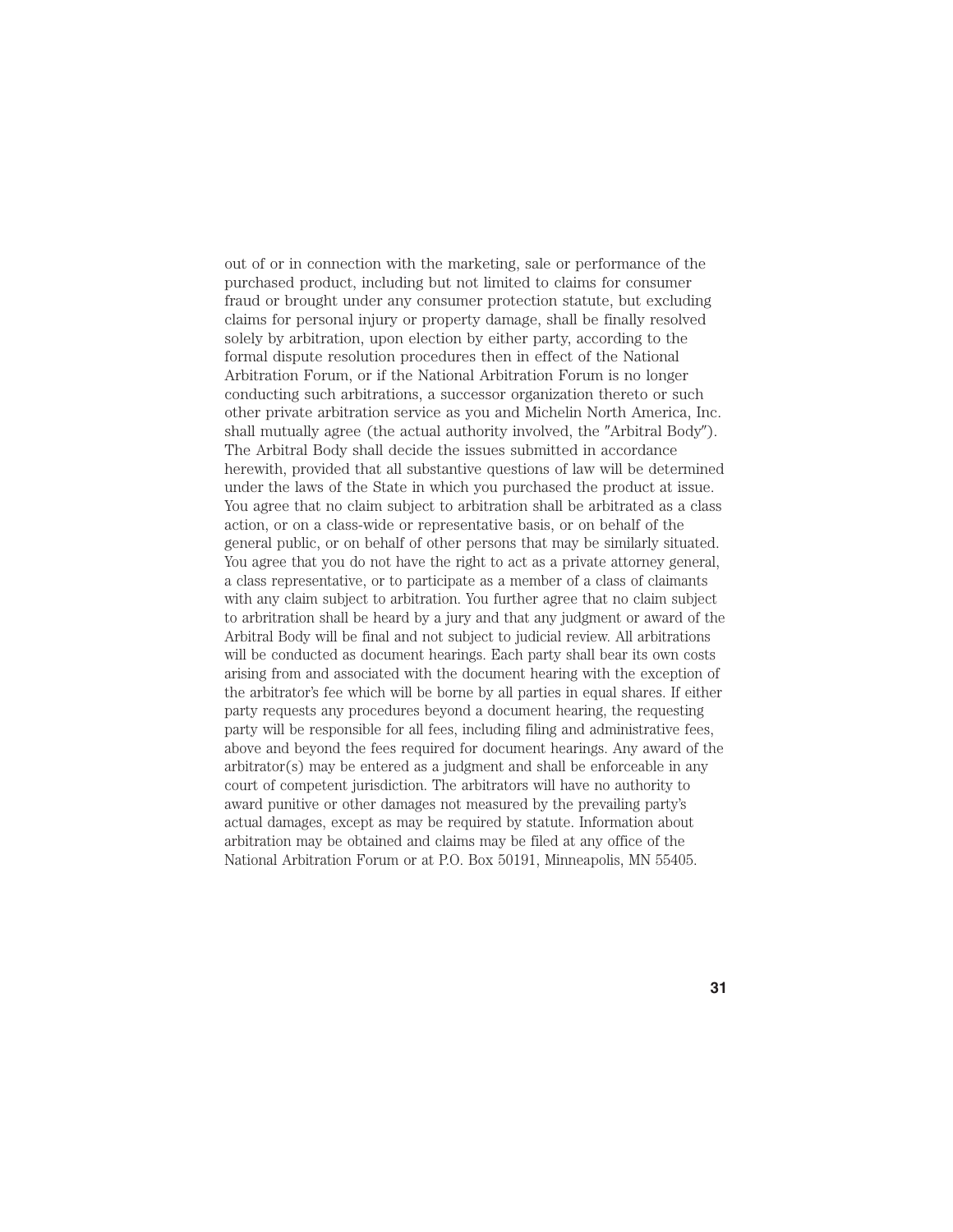#### **CONTACT INFORMATION**

**If you see any damage to your tires or wheels, contact your local** participating Michelin<sup>®</sup> tire retailer listed in the Yellow Pages, **or visit our web site listed below for dealer locations. If further assistance is required, contact:**

#### **IN USA**

1-800-847-3435 **or write:** Michelin North America, Inc. Attention: Consumer Relations Department Post Office Box 19001 Greenville, SC 29602-9001 **or email:** www.michelinman.com

**IN CANADA**

1-888-871-4444 **or write:** Michelin North America (Canada) Inc. 3020 Jacques-Bureau Avenue Laval, Quebec H7P 6G2

**or email:** www.michelin.ca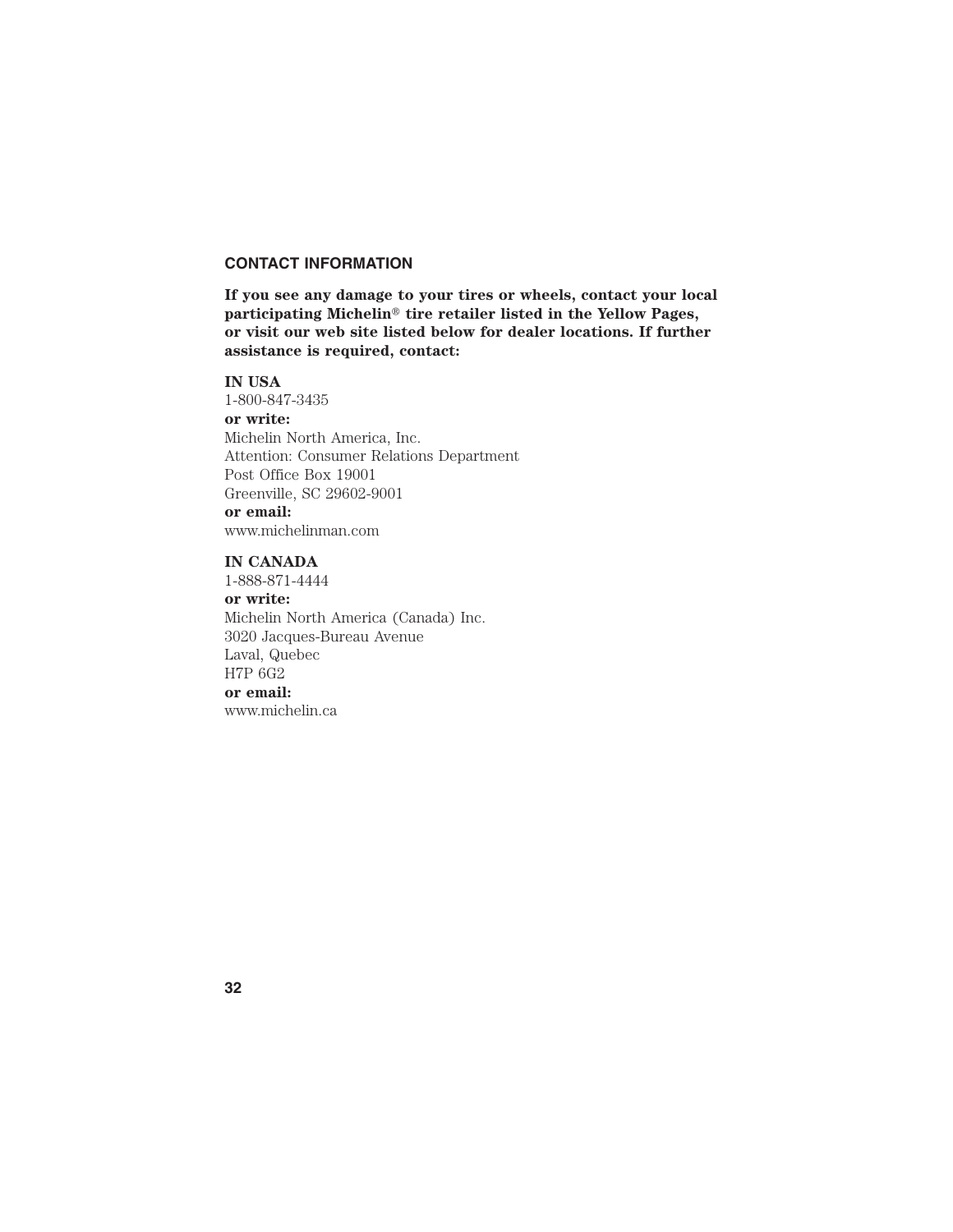## **PIRELLI TIRE NORTH AMERICA**

Original Equipment Limited Warranty

PIRELLI® ORIGINAL EQUIPMENT PASSENGER & Light Truck TIRE LIMITED WARRANTY

#### **What Is Warranted And Who Is Eligible Under The Warranty?**

Pirelli Tire North America (PTNA), 100 Pirelli Drive, Rome, Georgia 30162-7000, warrants to the original purchaser (owner) of any passenger car and/or light truck sold in the United States and Canada on which Pirelli Passenger Car Radial or Light Truck Radial Tires with a complete D.O.T. identification number and branded Pirelli, are provided as original equipment, that the tires will be free from anomalies in workmanship and materials.

#### **What Is The Adjustment Policy And For How Long?**

If a Pirelli tire becomes unserviceable due to workmanship or material anomalies during the initial warranty period, which is one year from the date of original retail purchase (purchase receipt required) of the vehicle or the first  $2/32''$  of the original tread, whichever occurs first, the tire will be replaced to the owner at no charge for the tire.

If tire is presented for ride related claims the initial warranty period is one year from the date of original retail purchase of the vehicle or within the first 2/32nd of the original useable tread, whichever occurs first.

The owner must pay for any associated service charges, including mounting and balancing of the tire in both of the aforementioned cases.

After the initial warranty period, if a Pirelli tire becomes unserviceable due to workmanship or material anomalies, the owner must pay the cost for a new Pirelli replacement tire on a pro-rata basis. The authorized Pirelli dealer will determine the cost by multiplying the percentage of the original usable tread worn by the current dealer selling price. The owner must pay for any associated service charges, including mounting and balancing of the tire.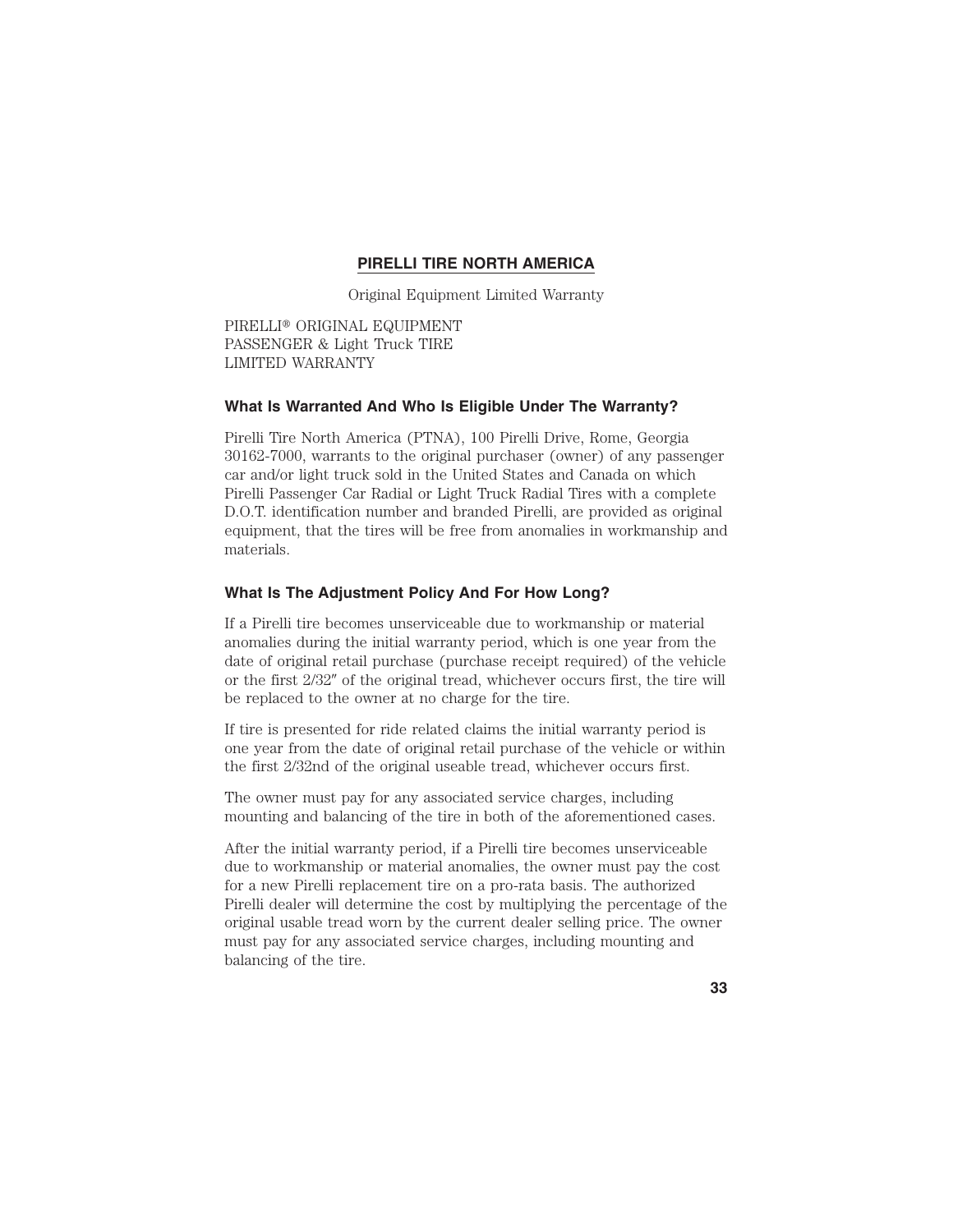A tire has delivered its original usable tread and its warranty ends when at least one of the treadwear indicators becomes visible regardless of age or mileage.

To maintain proper vehicle dynamics and load carrying capacity, replacement tires must always have a Load Index and Speed Rating equal to or greater than those fitted as Original Equipment. Pirelli does not recommend, endorse, or encourage in any way a reduction in speed ratings or load indexes under any circumstance.

#### **What Is Not Covered By The Warranty?**

- P-Metric tires used on commercial vehicles or used in commercial applications
- Tires transferred from the vehicle on which they were originally installed.
- Tires on any vehicle registered and normally operated outside the United States of America or Canada.
- Tires which have been recapped, or retreaded, or regrooved.
- Tires used in racing or other competitive events.
- Tires improperly repaired or with repairs not conforming to Rubber Manufacturers Association standards, or with section repairs, or with self-vulcanizing plug only.
- Tires which have been modified by the addition or removal of material or any tire intentionally altered to change its appearance.
- Tires injected with liquid balancer or sealant or in which anything other than air or nitrogen has been used as the support medium.
- Tires with weather cracking which were purchased more than four years prior to presentation for adjustment. (If no proof of purchase date is available, tires manufactured four or more years prior to presentation for adjustment.)
- Tire unserviceability caused by tire operation in excess of tire/wheel manufacturers' specifications and recommendations.
- Ride related complaints after the first  $2/32''$  of treadwear.
- Tires which are mis-applied due to insufficient speed rating, or undersized, or oversized tires.
- Tires which become unserviceable because of a mechanical irregularity in the vehicle such as misalignment, defective brakes, defective shock absorbers, or improper rims.
- **34**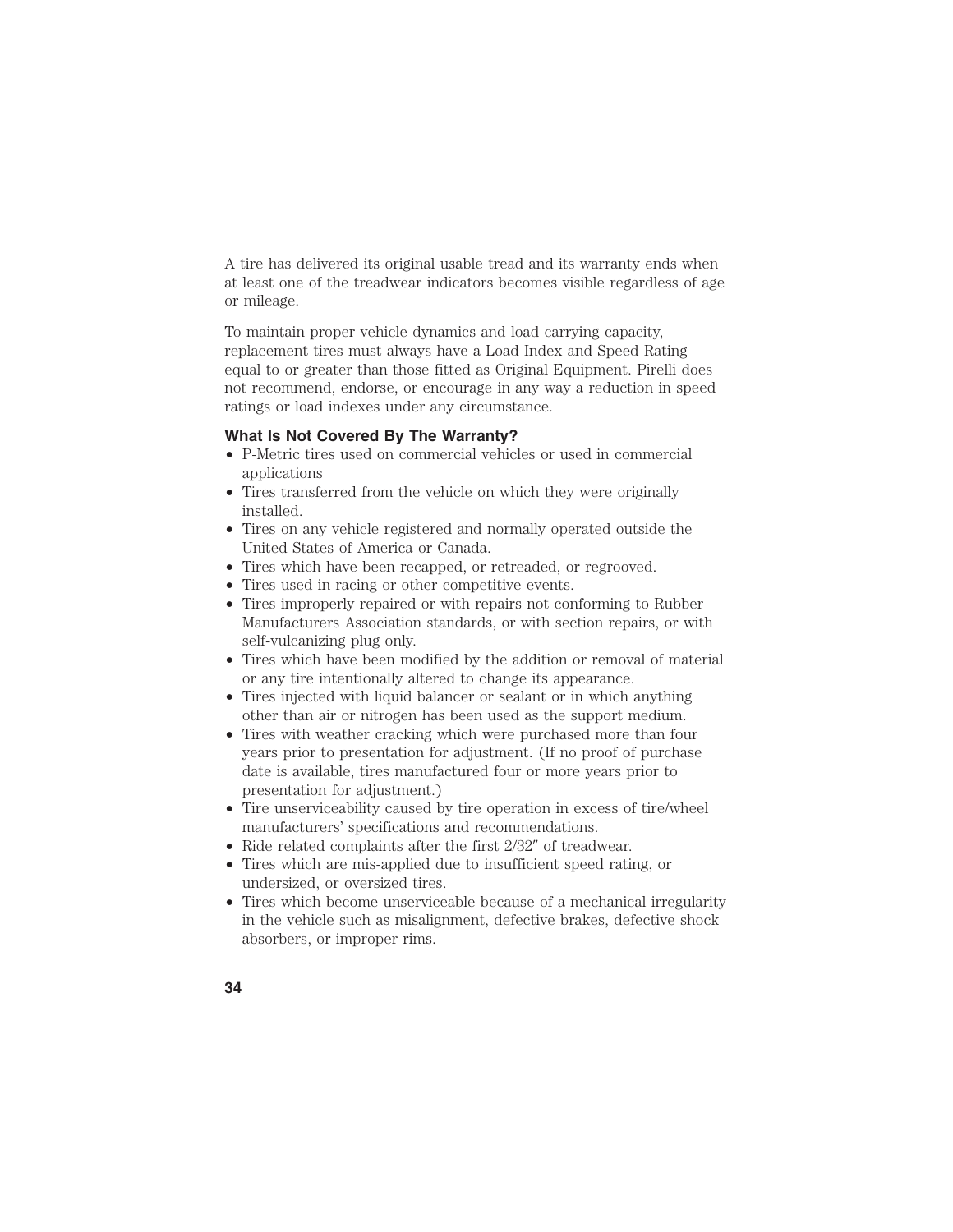- Tires damaged by fire, chemical corrosion, vandalism, wrecks, chains, theft, run while flat, underinflated, overinflated, or abused during servicing. Tires affected by Flat Spotting caused by improper transport or storage.
- Tires which become unserviceable because of road hazard injuries (e.g., nails, glass, metal objects) or other penetrations or snags, bruises or impact damage.
- Tires damaged from improper mounting practices.
- Tire dealer/retailer services (e.g., mounting, dismounting, balancing, tire rotation, or wheel alignment). Mileage warranty is not applicable to tires fitted as Original Equipment.
- Tires removed in pairs or sets where no abnormality exists in multiple tires

## **How to Make A Claim Under This Warranty**

The owner, when making a claim under the terms of this warranty, must present the tire along with proof of purchase to any authorized Pirelli dealer. To locate an authorized Pirelli Dealer in your area, look at the Dealer Locator on the Pirelli web site at www.us.pirelli.com

This is the only express warranty given by PTNA, applicable to Pirelli original equipment passenger car radial and light truck radial tires. PTNA does not make any other express warranty or any implied warranty of merchantability or fitness for a particular purpose. PTNA does not authorize any other person, including authorized Pirelli dealers or car manufacturers, or car dealers, to change this warranty or create any other obligation in connection with Pirelli tires.

PTNA WILL NOT DO ANYTHING OTHER THAN WHAT IS STATED IN THIS WARRANTY IF A ANOMALY IS FOUND TO EXIST IN A PIRELLI ORIGINAL EQUIPMENT PASSENGER CAR or light truck RADIAL TIRE. ALL OTHER REMEDIES ARE EXCLUDED, INCLUDING ANY OBLIGATION OR LIABILITY ON THE PART OF PTNA FOR CONSEQUENTIAL OR INCIDENTAL DAMAGES (SUCH AS A LOSS OF USE OF CAR, LOSS OF TIME OR INCONVENIENCE) ARISING OUT OF AN ANOMALY.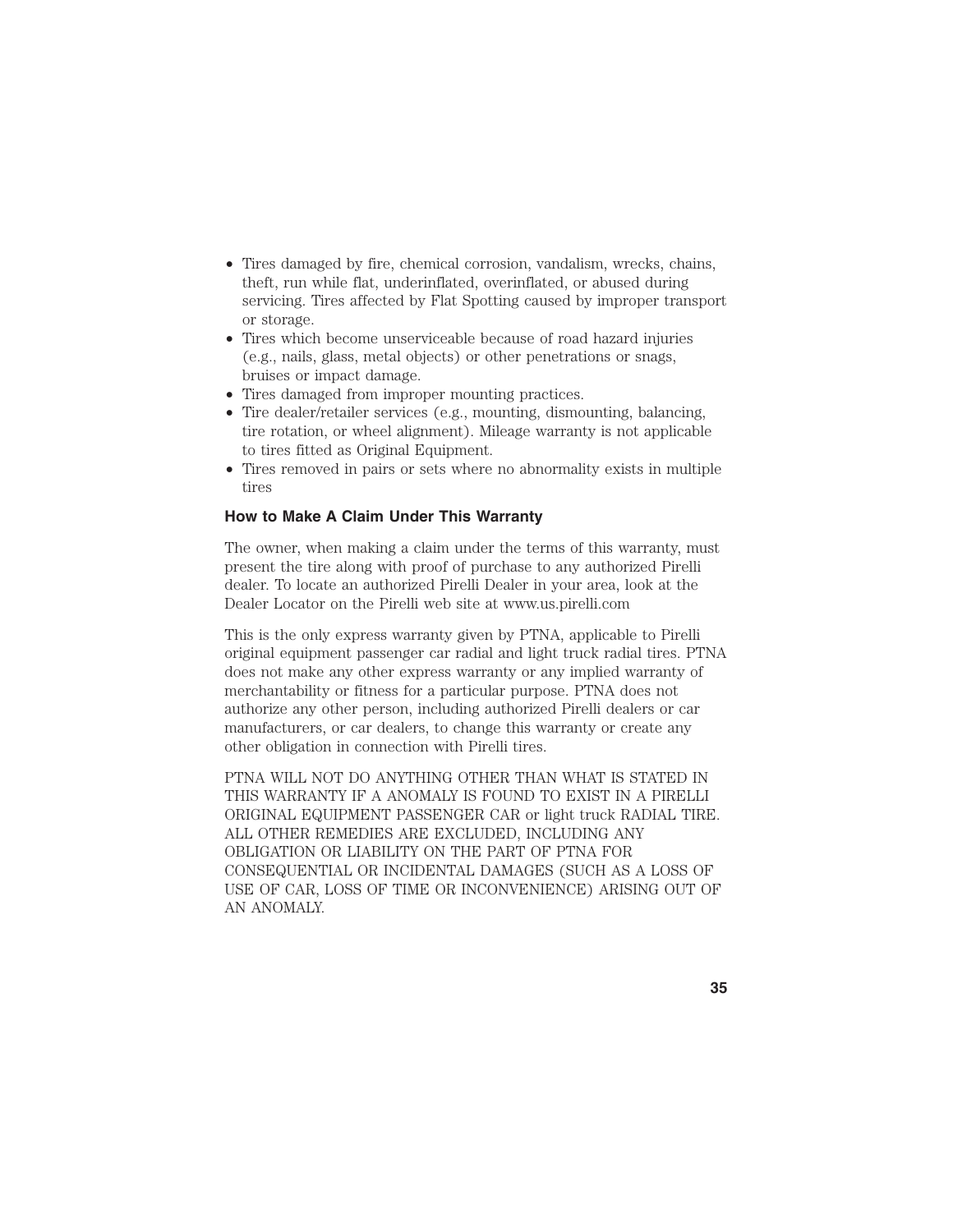Some states do not allow the exclusion or limitation of incidental or consequential damages, so the above exclusion may not apply to you. This warranty gives you specific legal rights and you may also have other rights, which vary from state to state.

## **If further assistance or information is needed, please contact:**

Pirelli Tire North America Consumer Affairs Group 100 Pirelli Drive Rome, GA 30162-7000 1-800-747-3554 (1-800-PIRELLI) www.us.pirelli.com

CANADA: Pirelli Pneus Inc. Pirelli Tire Inc. 1111 Dr-Frederik-Philips Blvd. (Suite 506) St. Laurent, Quebec H4M 2x6 1-800-363-0583 www.ca.pirelli.com

The tires fitted to your vehicle as original equipment were tested and approved by the vehicle manufacturer and the tire manufacturer and take into account all aspects of the vehicle's operation. Changes in the tire size, type or construction should not be made without seeking advice from the vehicle or tire manufacturer since unapproved tires on your vehicle could adversely affect steering, handling, braking and traction.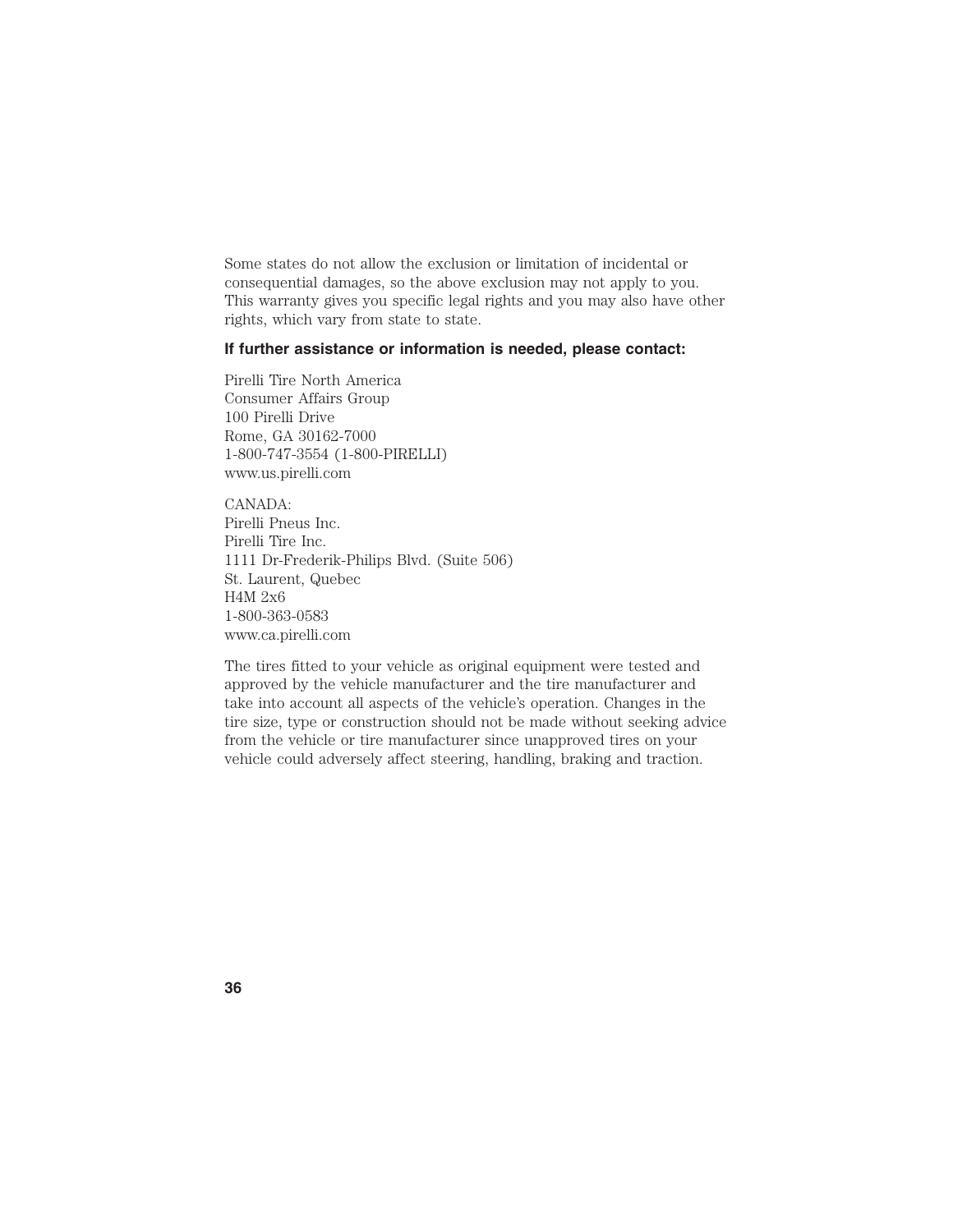## ======================================================  $\Lambda$  SAFETY WARNING

DISREGARDING ANY OF THE SAFETY PRECAUTIONS AND INSTRUCTIONS CONTAINED IN THIS MANUAL MAY RESULT IN TIRE FAILURE OR EXPLOSION CAUSING SERIOUS PERSONAL INJURY OR DEATH.

## **DRIVING ON ANY TIRE THAT DOES NOT HAVE THE CORRECT INFLATION PRESSURE IS DANGEROUS**

Any under inflated tire builds up excessive heat that may result in sudden tire destruction. If tires are supplied as original equipment, refer to the tire decal on the vehicle (check vehicle and/or vehicle owner's manual for decal location) for the recommended operating pressures. For replacement tires, the correct inflation pressure will be provided by your tire retailer; if not, refer to the vehicle decal.

These inflation pressures must be maintained as a minimum. However, do not exceed the maximum pressure rating indicated on the tire sidewall.

## **CHECK THE COLD INFLATION PRESSURES IN ALL YOUR TIRES, INCLUDING THE SPARE, AT LEAST ONCE EACH MONTH**

Failure to maintain correct inflation may result in improper vehicle handling and may cause rapid and irregular tire wear, sudden tire destruction, loss of vehicle control and serious personal injury. Therefore, inflation pressures should be checked at least once each month and always prior to long distance trips. This applies to all tires, including self-sealant types, self-supporting runflat types and other extended mobility tires, which are as susceptible to losing air pressure as any other type of tire, if not properly maintained.

Pressures should be checked when tires are cold, in other words, before they have been driven on. Driving, even for a short distance, causes tires to heat up and air pressure to increase.

## **Checking pressure when tires are hot:**

If pressures are checked after tires have been driven for more than three minutes or more than one mile, (2 km) the tires become hot and the pressures will increase by approximately 4 psi. Therefore when the tire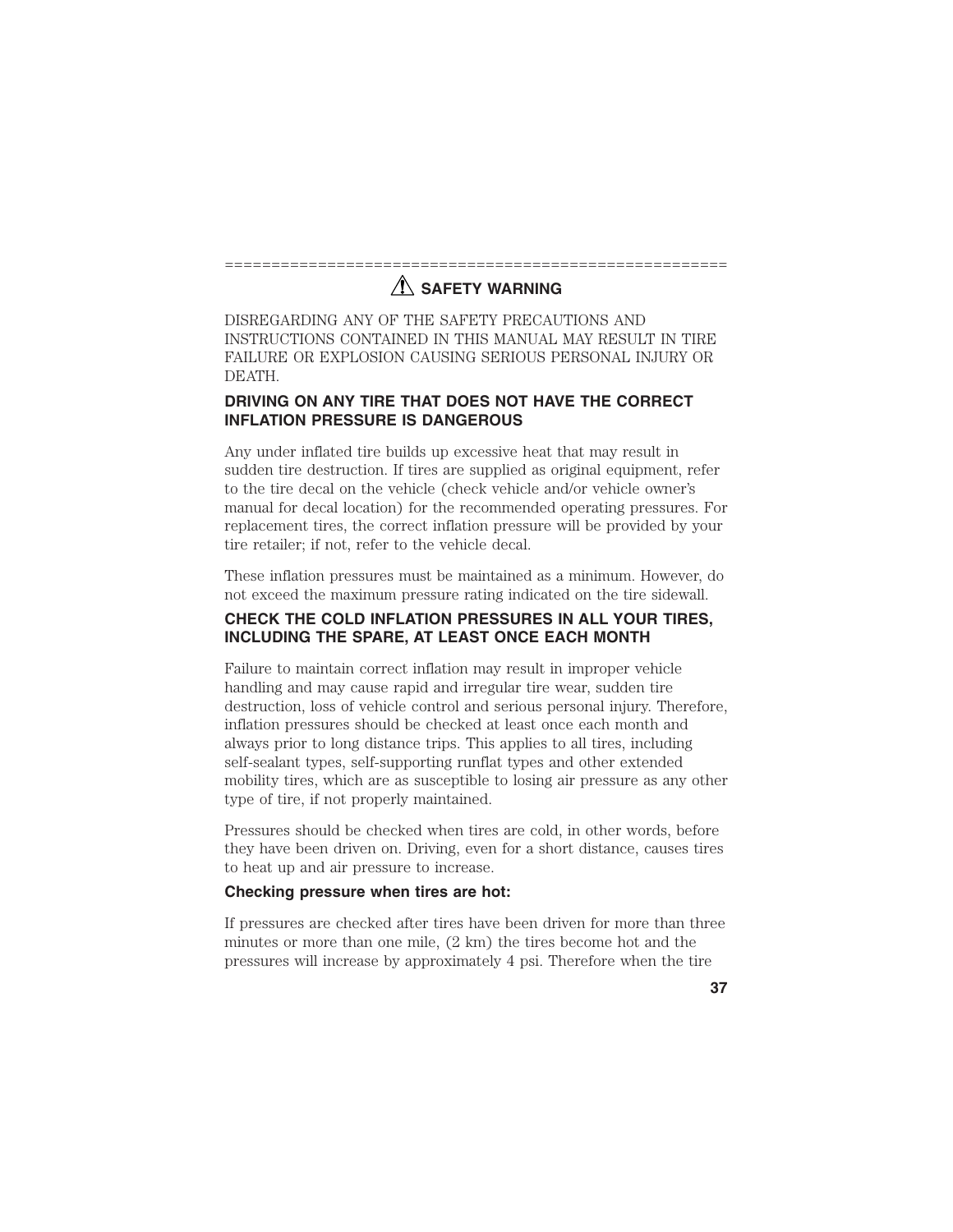pressure is adjusted under these conditions, it should be increased to a gauge reading of 4 psi greater than the recommended cold inflation pressure.

## **For Example Only:**

Gauge reading of hot tire:. . . . . . . . . . . . . . . . . 32 psi (220 kPa) If recommended cold inflation pressure is: . . . . . 30 psi (205 kPa) Desired gauge reading of hot tire  $30 + 4$  psi = 34 psi  $(205 + 30 = 235 \text{ kPa})$ Therefore: add 2 psi . . . . . . . . . . . . . . . . . . . . . (15 kPa)

**Check cold pressure as soon as possible, preferably within 24 hours. "Bleeding" air from hot tires could result in under inflation. Use an accurate tire gauge to check pressures. Never allow children to inflate or deflate tires. Always make certain valve caps are installed on all tire valves to keep out dirt and moisture.**

#### **TIRE SPINNING**

Do not spin wheels in excess of 35 mph (55 km/h) as indicated on the speedometer. Excessive speed in a free-running, unloaded tire can cause it to "explode" from centrifugal force. The energy released by such an explosion is sufficient to cause serious physical injury or death. Never allow anyone to stand near or behind the spinning tire.

When in mud, sand, snow, ice or other slippery conditions, do not engage in excessive wheel spin. Accelerating the motor excessively, particularly with automatic transmission vehicles, may cause a drive tire that has lost traction to spin beyond its speed capability. This is also true when balancing a drive tire/wheel assembly on the vehicle using the vehicle engine to spin the tire/wheel assembly.

## **HIGH SPEED DRIVING CAN BE DANGEROUS**

Correct inflation pressure is especially important. However, at high speeds, even with the correct inflation pressure, a road hazard for example is more difficult to avoid and if contact is made, has a greater chance of causing tire damage than at a lower speed. Moreover, driving at high speed reduces the reaction time available to avoid accidents and bring your vehicle to a safe stop.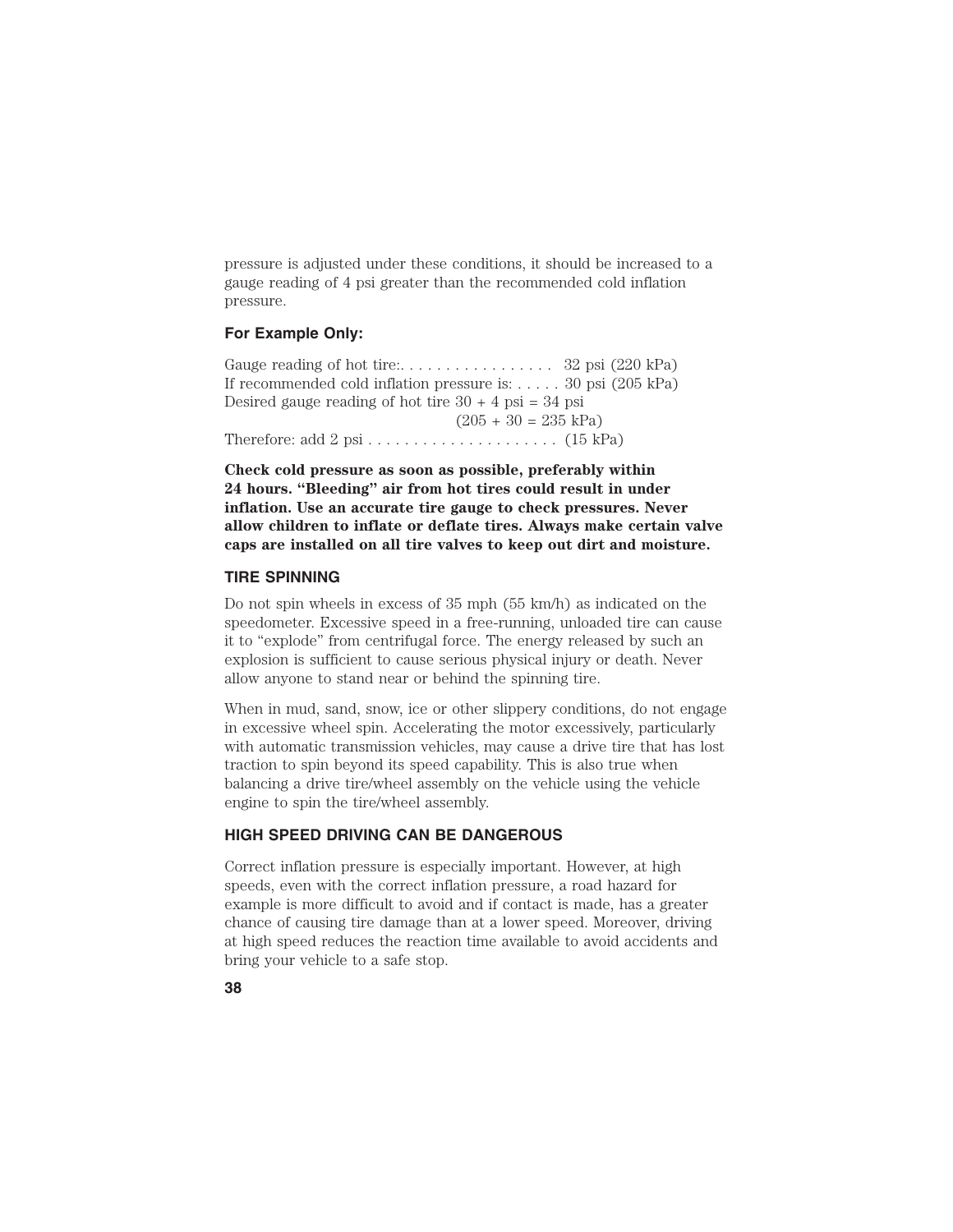If you see any damage to a tire or wheel, replace it with the spare at once and visit a participating Tire Retailer.

Exceeding the maximum speeds shown on the following page for each type of tire will cause the tire to build up excessive heat which can cause tire damage that could result in sudden tire destruction and rapid air loss. Failure to control a vehicle when one or more tires experience a sudden air loss can lead to an accident.

## **In any case, you should not exceed reasonable speeds as indicated by the legal limits and driving conditions.**

#### **SPEED RATINGS**

Speed Symbols are shown on the sidewall of some tires. The following table shows the maximum speed corresponding to the symbol.

\*Some V (or VR) rated tires may have a speed capacity greater than 149 mph (240 km/h). Consult your tire retailer for maximum speed rating if your vehicle capability exceeds this speed.

\*\*Z (or ZR) rated tires are designed to use on cars with maximum speed capabilities in excess of 149 mph (240 km/h). (W and Y speed ratings are sub-categories of Z).

Consult your tire retailer for maximum speed capabilities.

Although a tire may be speed-rated, we do not endorse the operation of any vehicle in an unsafe or unlawful manner. Speed ratings are based on laboratory tests which relate to performance on the road, but are not applicable if tires are underinflated, overloaded, worn out, damaged, altered, improperly repaired, or retreaded. Furthermore, a tire's speed rating does not imply that vehicles can be safely driven at the maximum speed for which the tire is rated, particularly under adverse road and weather conditions or if the vehicle has unusual characteristics.

Highway passenger tires that do not have a speed symbol on the sidewall have a maximum speed rating of 105 mph (170 kph). Light truck highway tires that do not have a speed symbol on the sidewall of the tire have a maximum speed rating of 87 mph (140 kph).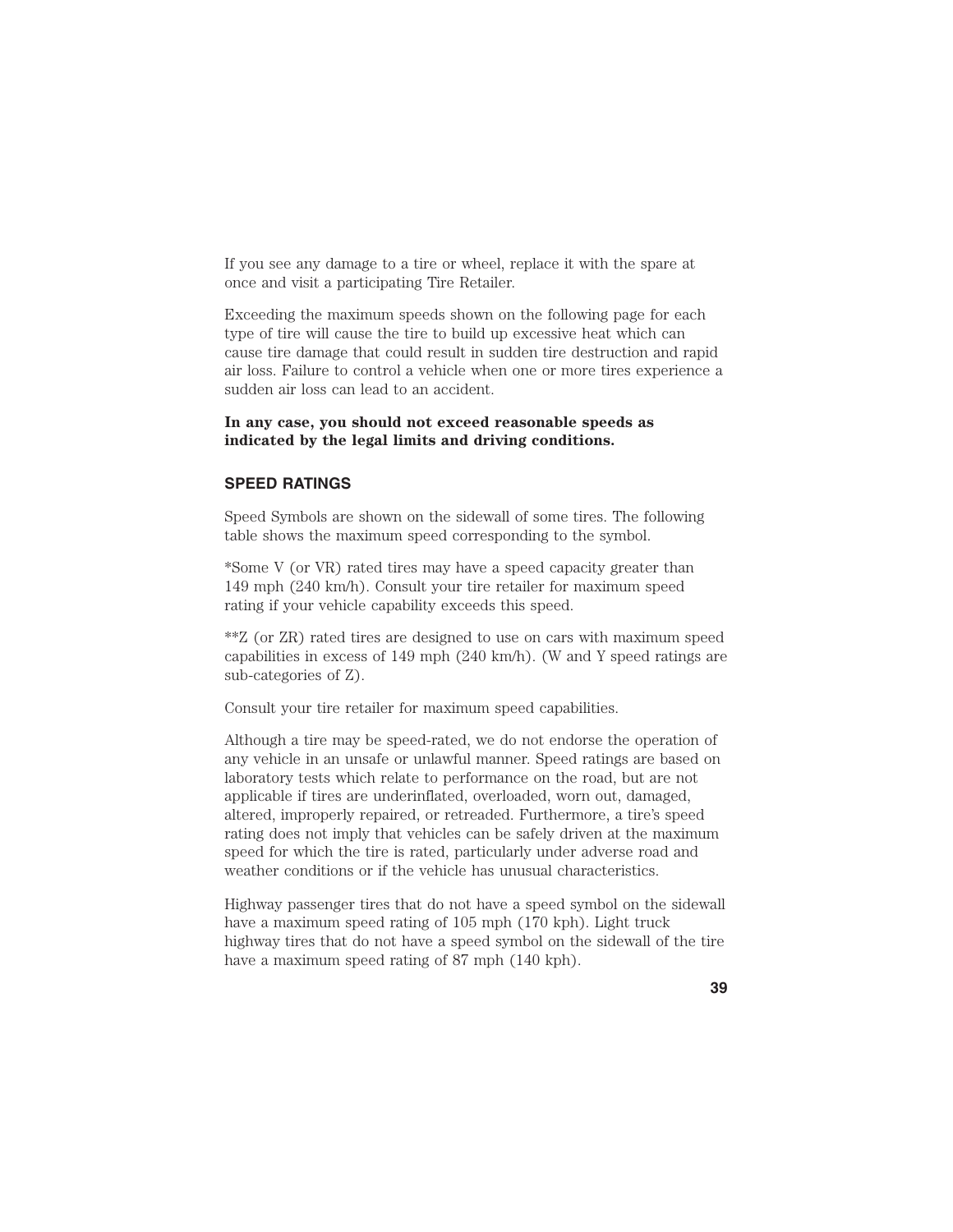The speed and other ratings of retreaded tires are assigned by the retreader and replace the original manufacturer's ratings.

**IMPORTANT:** In order to maintain the speed capability of the vehicle, replacement tires must have speed ratings equal to or higher than those fitted as original equipment (as indicated on the vehicle tire placard or owner's manual). If tires with lower speed ratings are fitted, the vehicle?s handling may be affected and the speed capability of the vehicle will be lowered to the maximum speed capability of the replacement tires as indicated in the table below.

**REMEMBER...** High speed driving can be dangerous and may damage your tires. **AND...** When driving at highway speeds, correct inflation pressure is especially important.

## **SPEED Maximum Speed**

| <b>Ratings</b> | Km/h   | mph    |               |
|----------------|--------|--------|---------------|
| М              | 130    | 81     |               |
| N              | 140    | 87     |               |
| $\mathsf{P}$   | 150    | 93     |               |
| $\mathbf Q$    | 160    | 100    |               |
| $\mathbb R$    | 170    | 106    |               |
| S              | 180    | 112    |               |
| T              | 190    | 118    |               |
| H              | 210    | 130    |               |
| $\rm V$        | 240    | 149    |               |
| $V^*$          | $240+$ | $149+$ |               |
| W              | 270    | 168    | $\text{ZR}^*$ |
| Y              | 300    | 186    |               |
|                | $300+$ | $186+$ |               |
|                |        |        |               |

**WINTER TIRES** - Winter tires that do not have a speed symbol on the sidewall or tires with Q symbols have a speed rating of 100 mph (160 km/h). Winter tires with a speed symbol have a maximum speed rating in accordance with the symbol.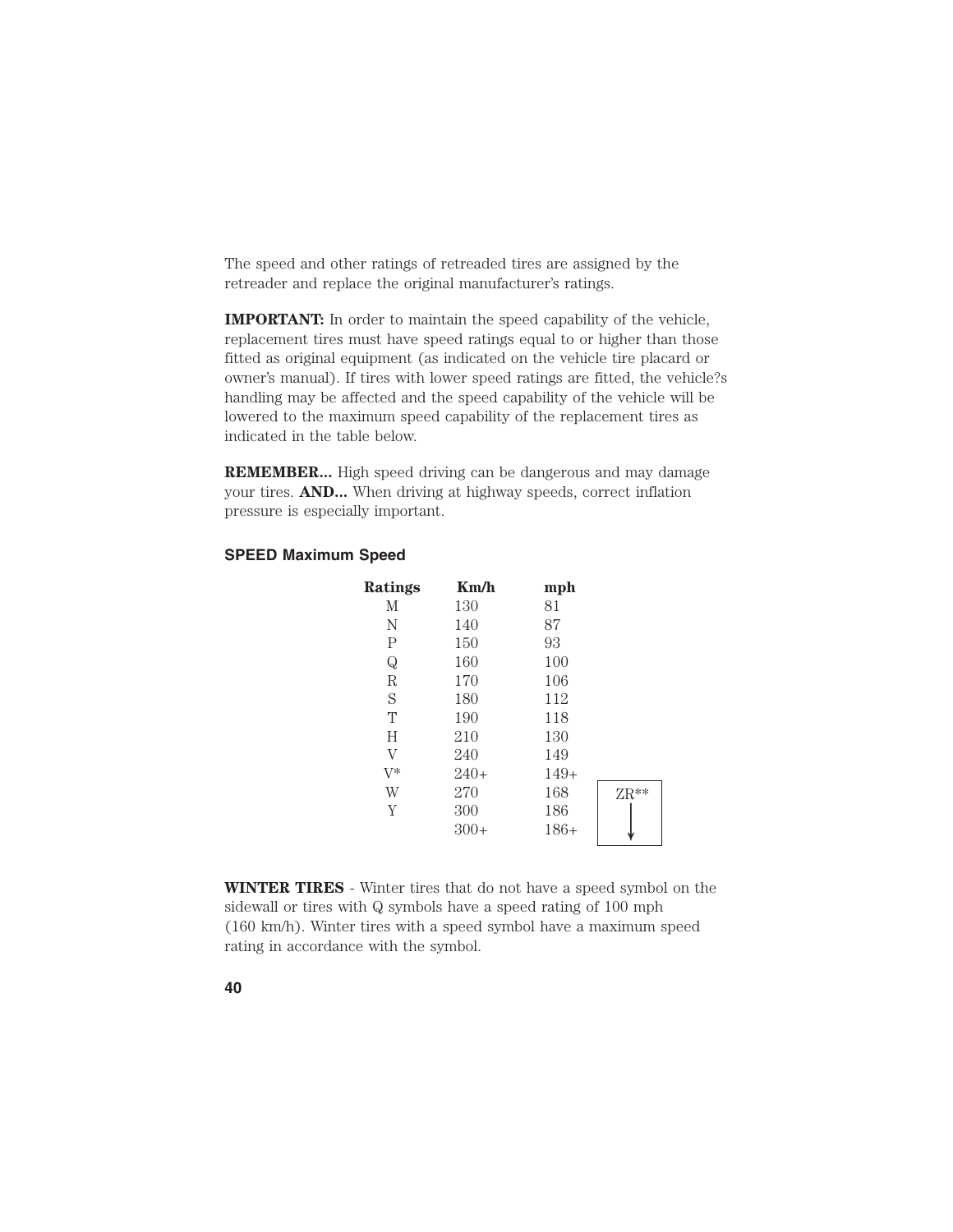## **INSPECT YOUR TIRES, DO NOT DRIVE ON A DAMAGED TIRE OR WHEEL**

## **HAZARDS**

Objects in the road, such as potholes, glass, metal, rocks, wood, debris and the like, can damage a tire and should be safely avoided. Unavoidable contact with such objects should prompt a thorough tire inspection. Anytime you see any damage to your tires or wheels, replace with the spare at once and immediately visit a tire retailer.

## **INSPECTION**

When inspecting your tires, including the spare, check the air pressures. If the pressure check indicates that one of your tires has lost pressure of two pounds or more, look for signs of penetration, valve leakage or wheel damage that may account for the air loss. A tire damaged by a road hazard may appear undamaged to you on the outside of the tire. If you suspect your tire may be damaged from striking a road hazard (even when no damage is apparent) have the tire inspected by a tire retailer at once.

**Always look for bulges, cracks, cuts, penetrations and abnormal tire wear, particularly on the edges of the tire tread, which may be caused by misalignment or underinflation. If any such damage is found, the tire must be inspected by a tire retailer at once. Use of a damaged tire could result in tire destruction.**

All tires will wear out faster when subjected to high speeds as well as hard cornering, rapid starts, sudden stops, frequent driving on roads which are in poor condition, and off road use. Roads with holes and rocks or other objects can damage tires and cause misalignment of your vehicle. When driving on such roads, drive carefully and slowly, and before driving again at normal or highway speeds, examine your tires for any damage, such as cuts, bulges, penetrations, unusual wear patterns, etc.

## **TIRE TREADWEAR INDICATORS "WEAR BARS"**

Most tires contain wear indicators "Wear Bars" in the grooves of the tire tread which show up when only 2/32nds of an inch (1.6 mm) of tread is remaining. At this stage, your tires must be replaced. Tires worn beyond this stage are extremely dangerous.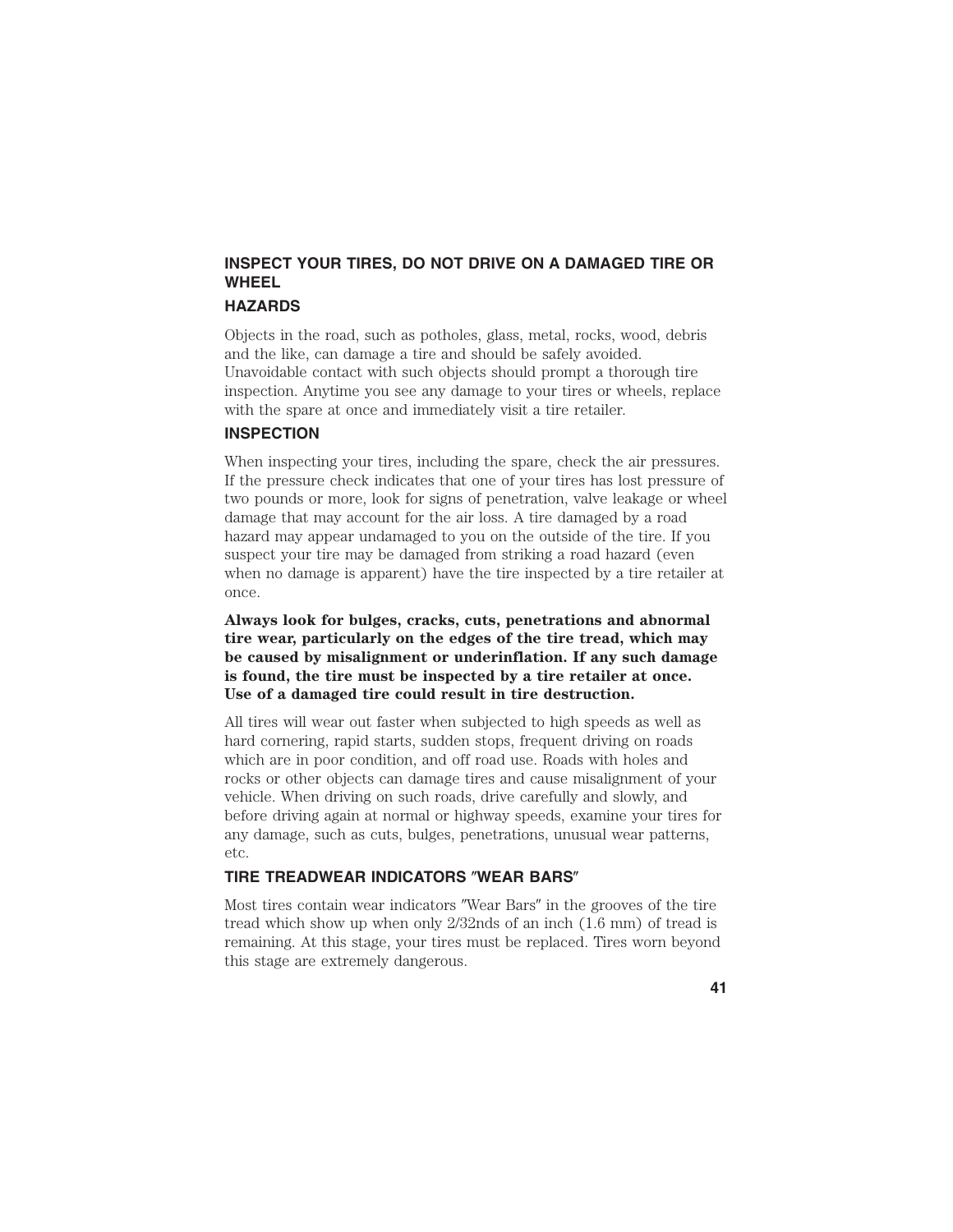#### **WARNING: Age**

**Tires degrade over time depending on many factors such as weather, storage conditions, and conditions of use (load, speed, inflation pressure, etc.) the tires experience throughout their lives. In general, tires should be replaced after six years regardless of tread wear. However, heat caused by hot climates or frequent high loading conditions can accelerate the aging process and may require tires to be replaced more frequently.**

**You should replace your spare tire when you replace the road tires or after six years due to aging even if it has not been used.**

## **DO NOT OVERLOAD: DRIVING ON ANY OVERLOADED TIRE IS DANGEROUS**

The maximum load rating of your tires is molded on the tire sidewall. Do not exceed this rating. Follow the loading instructions of the manufacturer of your vehicle and this will ensure that your tires are not overloaded. Tires which are loaded beyond their maximum allowable loads for the particular application will build up excessive heat that may result in sudden tire destruction. Do not exceed the gross axle weight rating for any axle on your vehicle.

## **TRAILER TOWING**

If you anticipate towing a trailer, you should visit a tire retailer for advice concerning the correct size tire and pressures. Tire size and pressures will depend upon the type and size of trailer and hitch utilized, but in no case must the maximum cold inflation pressure or tire load rating be exceeded. Check the tire decal and the owner's manual supplied by the manufacturer of your vehicle for further recommendations on trailer towing.

## **WHEEL ALIGNMENT AND BALANCING ARE IMPORTANT FOR SAFETY AND MAXIMUM MILEAGE FROM YOUR TIRES.**

## **CHECK HOW YOUR TIRES ARE WEARING AT LEAST ONCE EACH MONTH**

If your tires are wearing unevenly, such as the inside shoulder of the tire wearing faster than the rest of the tread, or if you detect excessive vibration, your vehicle may be out of alignment or balance. These conditions not only shorten the life of your tires but adversely affect the handling characteristics of your vehicle, which could be dangerous. If you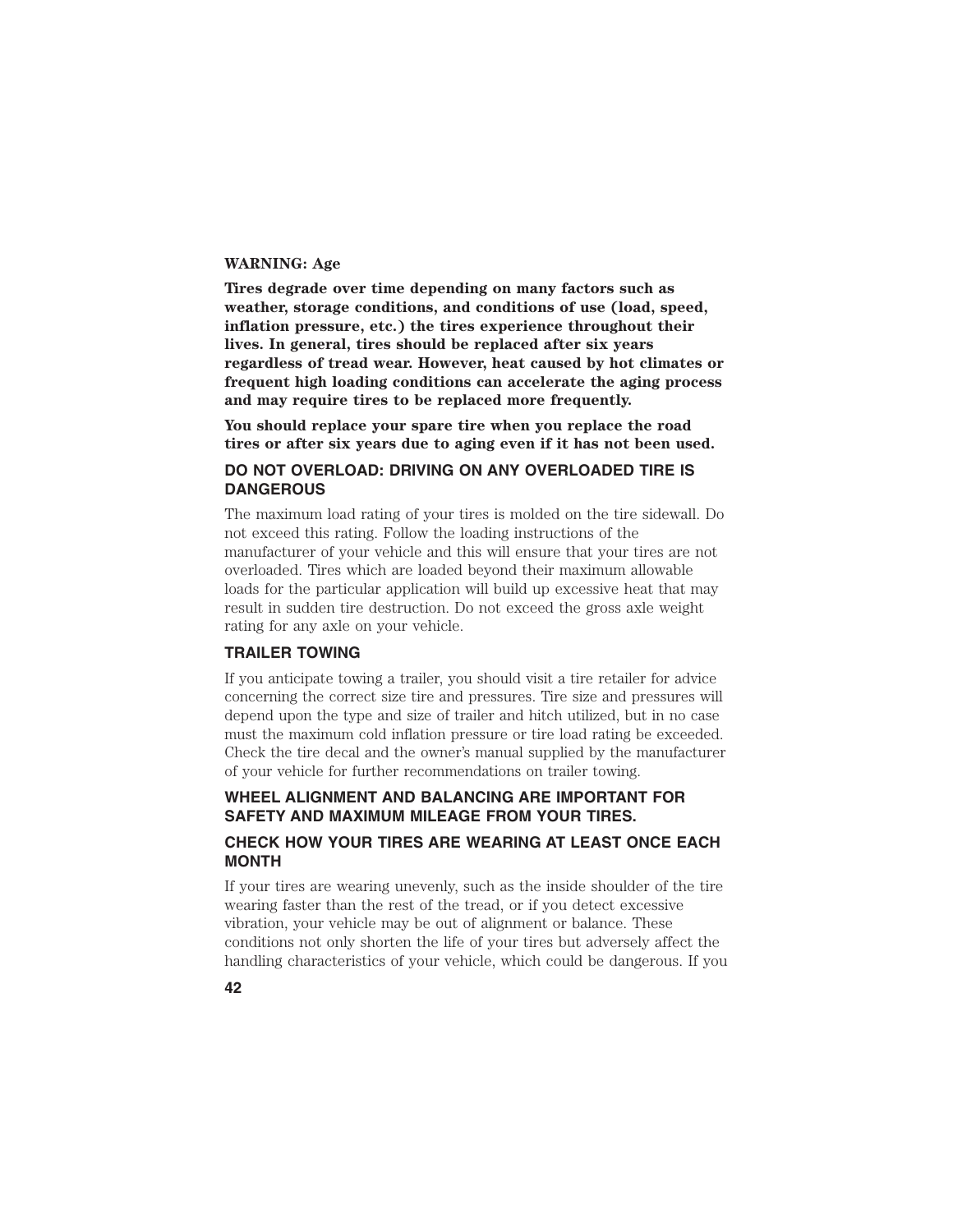detect irregular wear or vibration, have your alignment and balance checked immediately. Tires which have been run underinflated will show more wear on the shoulders than in the center of the tread.

## **TIRE MIXING**

For best performance it is recommended that the same size and type of tire be used on all four wheel positions. Before mixing tires of different types in any configuration on any vehicle, be sure to check the vehicle manufacturer's Owner's Manual for its recommendations.

It is especially important to check the vehicle manufacturer's owner's manual when mixing, matching, or replacing tires on 4-wheel drive vehicles, as this may require special precautions.

NOTE: Tires which meet the Rubber Manufacturers Association (RMA) definition of snow tires are marked M/S, M+S or M&S. On such tires, this designation is molded into the sidewall. Tires without this notation are not recommended for winter driving.

Tires designated for use in severe winter conditions are marked on at least one sidewall with the letters ''M" and ''S" plus a pictograph of a mountain with a snowflake on it. It is recommended that winter tires be applied to all four wheel positions. Failure to do so may negatively affect vehicle handling.



## **TIRE ROTATION**

To obtain maximum tire wear, it may be necessary to rotate your tires. Refer to your vehicle owner's manual for instructions on tire rotation.

**Note:** Your vehicle may be equipped with a dissimilar spare tire/wheel. A dissimilar spare tire/wheel is defined as a spare tire and/or wheel that is different in brand, size or appearance from the road tires and wheels. If you have a dissimilar spare tire/wheel, it is intended for temporary use only and should not be used in a tire rotation.

**Note:** After having your tires rotated, inflation pressure must be checked and adjusted to the vehicle requirements.

Monthly inspection for tire wear is recommended. Your tires should be rotated at the first sign of irregular wear, even if it occurs before the next recommended rotation interval for your vehicle. This is true for all vehicles. When rotating tires with a directional tread pattern, observe the arrows molded on the sidewall which show the direction the tire should

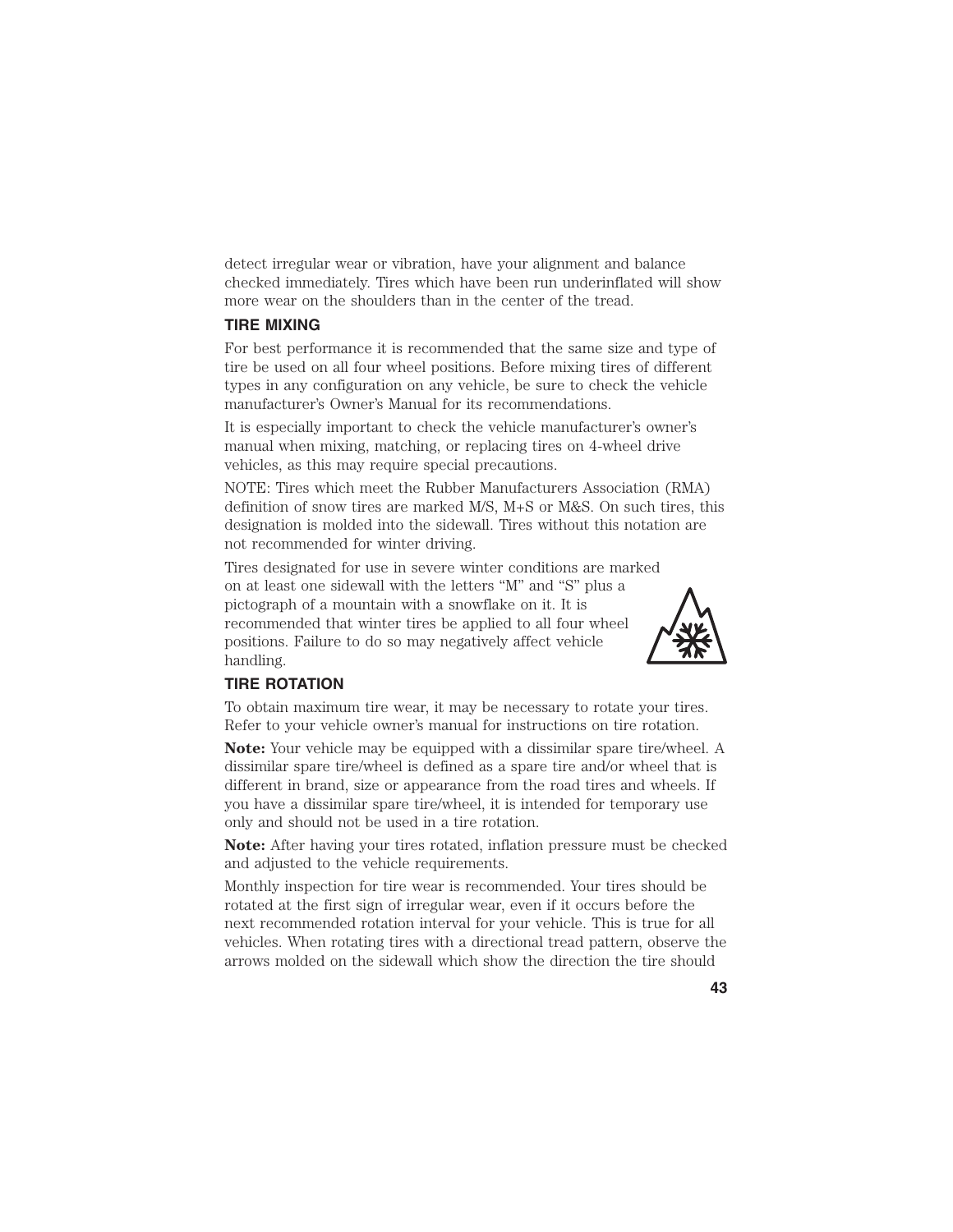turn. Care must be taken to maintain the proper turning direction. As a general rule, whenever only two tires are replaced, the new ones should be put on the rear.

## **CUSTOMIZATION OF TIRES, WHEELS, OR SUSPENSION ON SUVS AND LIGHT TRUCKS**

Due to their size, weight and higher center of gravity, vehicles such as SUVs and light trucks do not have the same handling characteristics as automobiles. Because of these differing characteristics, failure to operate your SUV/truck in a proper and safe manner can increase the likelihood of vehicle rollover. Modifications to your SUV/truck tire size, tire type, wheels or suspension can change its handling characteristics and further increase the likelihood of vehicle rollover. Whether your SUV/truck has the original equipment configuration for tires, wheels and suspension or whether any of these items have been modified, always drive safely, avoid sudden, sharp turns or lane changes and obey all traffic laws. Failure to do so may result in loss of vehicle control leading to an accident and serious injury or death.

#### **TIRE ALTERATIONS**

Do not make or allow to be made any alterations on your tires. Alterations may prevent proper performance, leading to tire damage which can result in an accident. Tires which become unserviceable due to alterations such as truing, whitewall inlays, addition of balancing or sealant liquids, or the use of tire dressing containing petroleum distillates are excluded from warranty coverage.

## **REPAIRS - WHEREVER POSSIBLE, SEE YOUR TIRE RETAILER AT ONCE**

If any tire sustains a puncture, have the tire demounted and thoroughly inspected by a tire retailer for possible damage that may have occurred. A tread area puncture in any passenger or light truck tire can be repaired provided that the puncture hole is not more than  $1/4$ " in diameter, not more than one radial cable per casing ply is damaged, and the tire has not been damaged further by the puncturing object or by running underinflated. Tire punctures consistent with these guidelines should only be repaired by following the Rubber Manufacturers

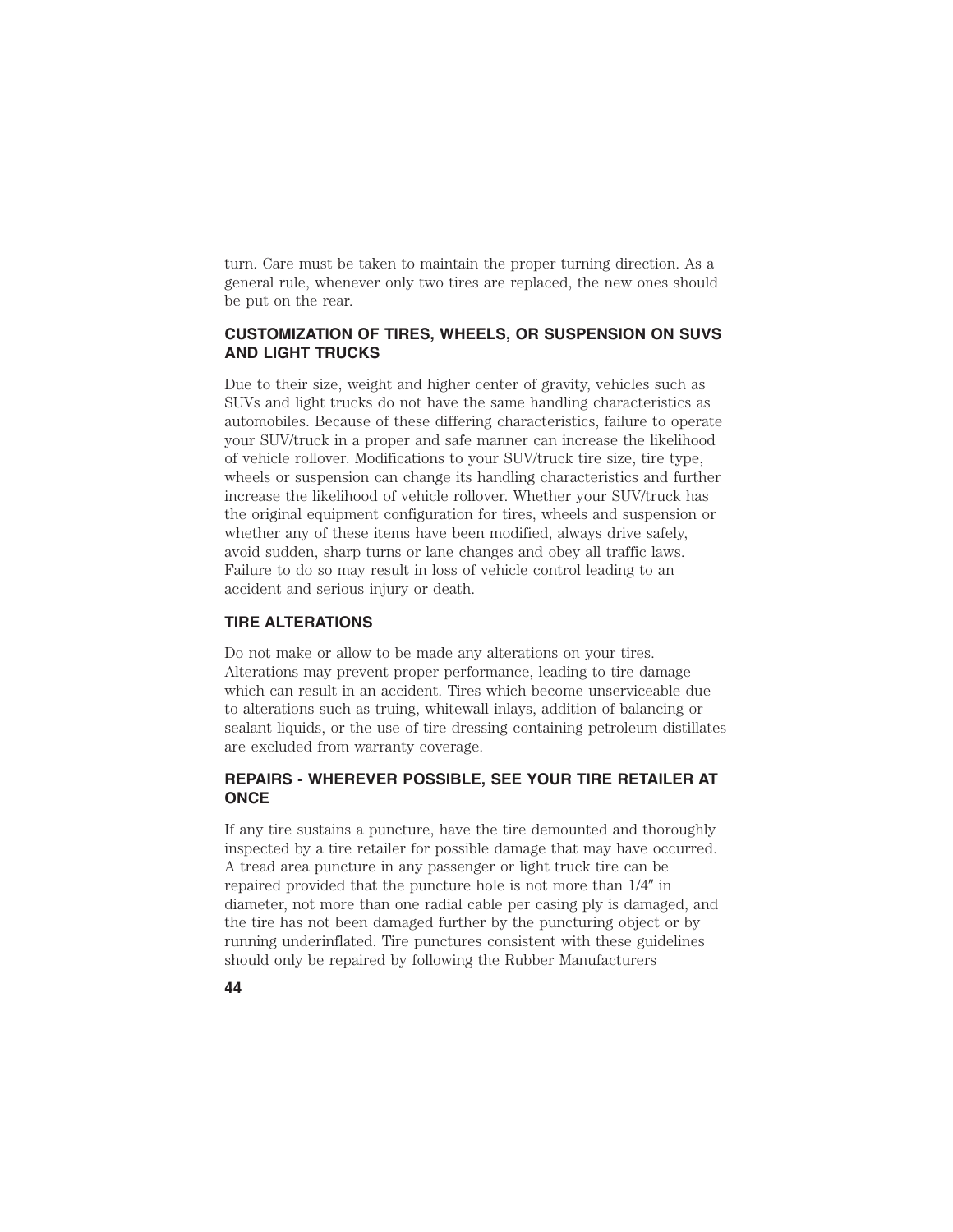Association (RMA) recommended repair procedures. Plug-only repairs done on-the-wheel are considered improper and therefore, not recommended. Such repairs are not reliable and may cause further damage to the tire.

## **STORAGE**

Tires contain waxes and emollients to protect their outer surfaces from ozone and weather checking. As the tire rolls and flexes, the waxes and emollients continually migrate to the surface, replenishing this protection throughout the normal use of the tire. Consequently, when tires sit unused for long periods of time (a month or more) their surfaces become dry and more susceptible to ozone and weather checking and the casing becomes susceptible to flat spotting. **For this reason, tires should always be stored in a cool, dry, clean, indoor environment. If storage is for one month or more, eliminate the weight from the tires by raising the vehicle or by removing the tires from the vehicle. Failure to store tires in accordance with these instructions could result in damage to your tires or premature aging of the tires and sudden tire failure.**

When tires are stored, be sure they are placed away from sources of heat and ozone such as direct sunlight, hot pipes and electric generators. Be sure that surfaces on which tires are stored are clean and free from grease, gasoline or other substances, which could deteriorate the rubber. Failure to store tires in accordance with these instructions could result in damage to your tires or premature aging of the tires and sudden tire failure.

## **FOLLOW THESE MOUNTING RECOMMENDATIONS**

**Tire changing can be dangerous and must be done by professionally trained persons using proper tools and procedures as specified by the Rubber Manufacturers Association (RMA). Single or dual assemblies must be completely deflated before demounting.**

Your tires should be mounted on wheels of correct size and type and which are in good, clean condition. Wheels that are bent, chipped, rusted (steel wheels) or corroded (alloy wheels) may cause tire damage. The inside of the tire must be free from foreign material. Have your retailer check the wheels before mounting new tires. Mismatched tires and rims can explode during mounting. Also, mismatched tires and rims can result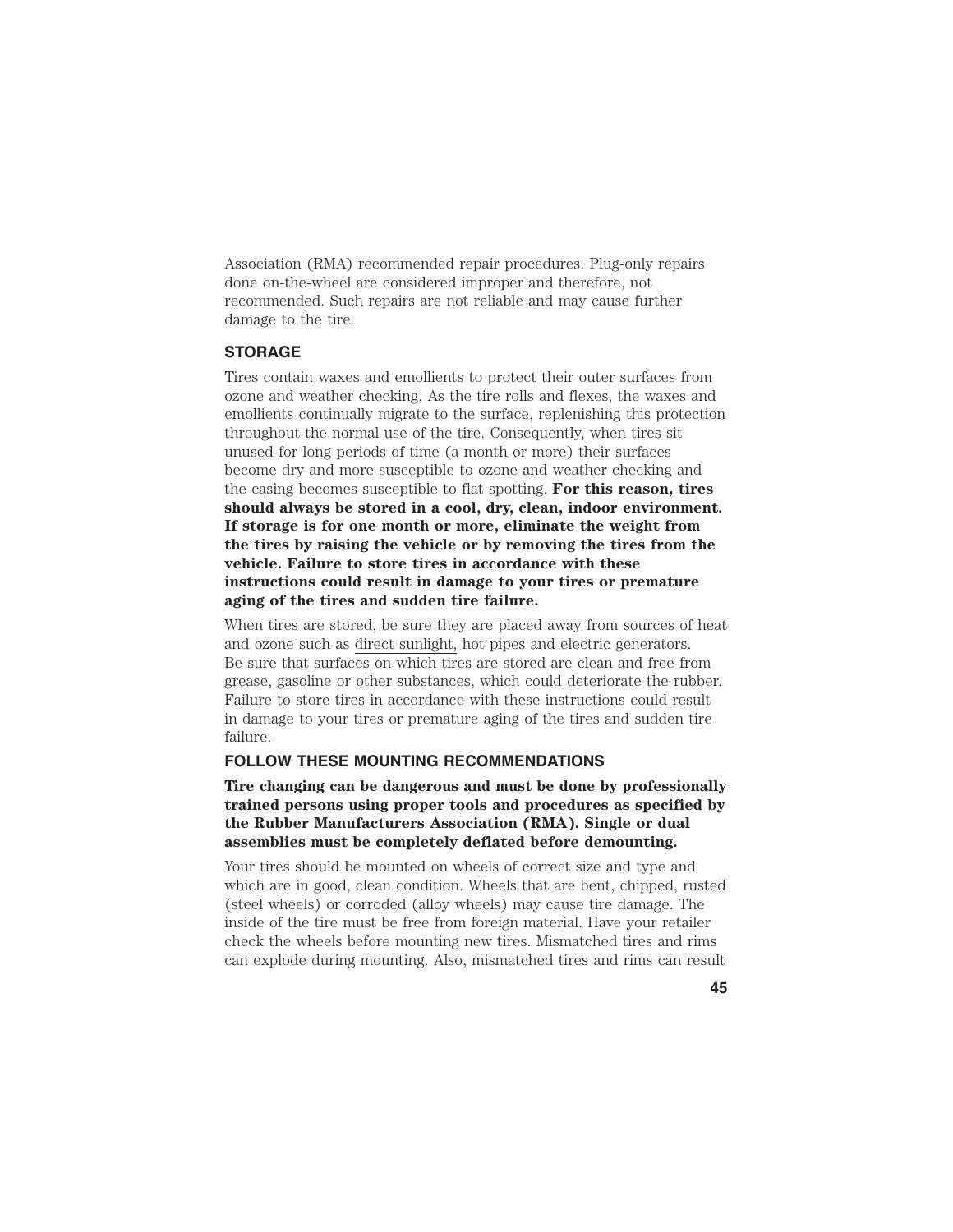in dangerous tire failure on the road. If a tire is mounted by error on the wrong-sized rim, do not remount it on the proper rim - scrap it. It may have been damaged internally (which is not externally visible) by having been dangerously stretched and could fail on the highway.

**Old valves may leak. When new tubeless tires are mounted, have new valves of the correct type installed. Tubeless tires must only be mounted on wheels designed for tubeless tires i.e., wheels which have safety humps or ledges.**

It is recommended that you have your tires and wheels balanced. Tires and wheels, which are not balanced, may cause steering difficulties, a bumpy ride, and irregular tire wear.

**Be sure that all your valves have suitable valve caps. The valve cap is the primary seal against air loss.**

## **TEMPORARY SPARE TIRES**

When using any temporary spare tire, be sure to follow the vehicle manufacturer's instructions.

## **REMEMBER... TO AVOID DAMAGE TO YOUR TIRES AND POSSIBLE ACCIDENT:**

- CHECK TIRE PRESSURE AT LEAST ONCE EACH MONTH WHEN TIRES ARE COLD AND BEFORE LONG TRIPS.
- DO NOT UNDERINFLATE/OVERINFLATE.
- DO NOT OVERLOAD.
- DRIVE AT MODERATE SPEEDS, OBSERVE LEGAL LIMITS.
- AVOID DRIVING OVER POTHOLES, OBSTACLES, CURBS OR EDGES OF PAVEMENT.
- AVOID EXCESSIVE WHEEL SPINNING.
- IF YOU SEE ANY DAMAGE TO A TIRE, REPLACE WITH THE SPARE AND VISIT ANY AUTHORIZED RETAILER AT ONCE.
- IF YOU HAVE ANY QUESTIONS. CONTACT YOUR AUTHORIZED RETAILER.